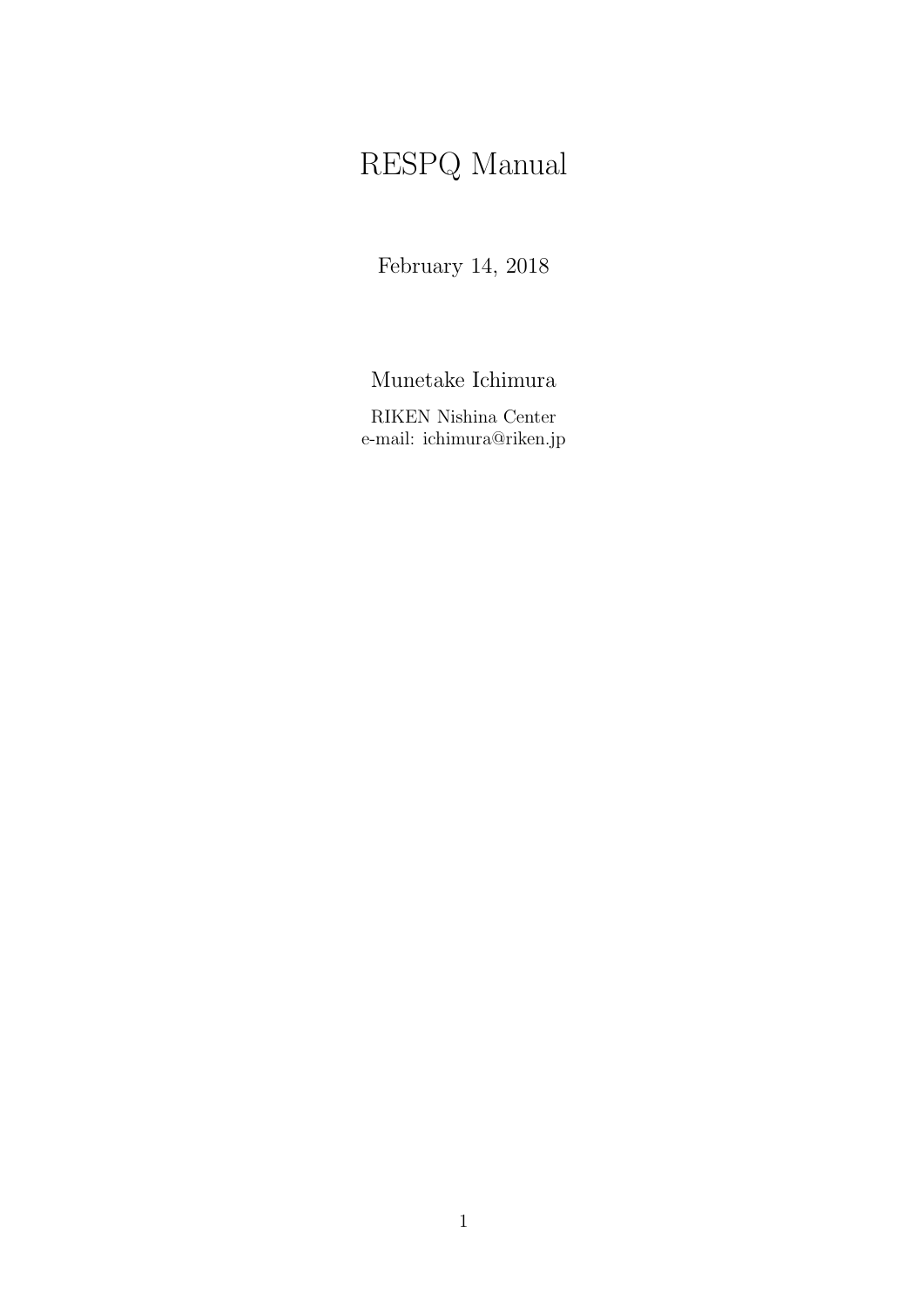## **Contents**

| 1                                                                                  | What is RESPQ |                                                                                               |                                                                                        |  |  |  |  |  |  |
|------------------------------------------------------------------------------------|---------------|-----------------------------------------------------------------------------------------------|----------------------------------------------------------------------------------------|--|--|--|--|--|--|
| $\overline{2}$                                                                     | 2.1<br>2.2    | What can RESPQ calculate<br>2.1.1<br>2.1.2                                                    | $\overline{4}$<br>$\overline{4}$<br>$\overline{4}$<br>$\overline{4}$<br>$\overline{4}$ |  |  |  |  |  |  |
| 3                                                                                  |               | <b>Structure of Program</b>                                                                   | $\overline{5}$                                                                         |  |  |  |  |  |  |
|                                                                                    | 3.1           |                                                                                               | $\overline{5}$                                                                         |  |  |  |  |  |  |
|                                                                                    | 3.2           | Flow of the program $\dots \dots \dots \dots \dots \dots \dots \dots \dots \dots \dots \dots$ | 6                                                                                      |  |  |  |  |  |  |
|                                                                                    | 3.3           |                                                                                               | $\overline{7}$                                                                         |  |  |  |  |  |  |
| 4                                                                                  |               | How to make input data                                                                        | 8                                                                                      |  |  |  |  |  |  |
|                                                                                    | 4.1           |                                                                                               | 8                                                                                      |  |  |  |  |  |  |
|                                                                                    |               | 4.1.1<br>Structure                                                                            | 8                                                                                      |  |  |  |  |  |  |
|                                                                                    |               | Contents of data with page and subpage<br>4.1.2                                               | 8                                                                                      |  |  |  |  |  |  |
|                                                                                    | 4.2           |                                                                                               | 8                                                                                      |  |  |  |  |  |  |
|                                                                                    |               | 4.2.1                                                                                         | 8                                                                                      |  |  |  |  |  |  |
|                                                                                    |               | 4.2.2                                                                                         | 9                                                                                      |  |  |  |  |  |  |
|                                                                                    |               | 4.2.3                                                                                         | 9                                                                                      |  |  |  |  |  |  |
| $\overline{5}$                                                                     |               | Definition of input parameters                                                                | 13                                                                                     |  |  |  |  |  |  |
|                                                                                    | 5.1           | Single particle potential $\ldots \ldots \ldots \ldots \ldots \ldots \ldots \ldots \ldots$    | 13                                                                                     |  |  |  |  |  |  |
|                                                                                    | 5.2           |                                                                                               | 13                                                                                     |  |  |  |  |  |  |
|                                                                                    | 5.3           |                                                                                               | 13                                                                                     |  |  |  |  |  |  |
|                                                                                    | 5.4           |                                                                                               | 14                                                                                     |  |  |  |  |  |  |
|                                                                                    |               | 5.4.1                                                                                         | 14                                                                                     |  |  |  |  |  |  |
|                                                                                    |               | 5.4.2                                                                                         | 14                                                                                     |  |  |  |  |  |  |
|                                                                                    |               | 5.4.3                                                                                         | 15                                                                                     |  |  |  |  |  |  |
|                                                                                    | 5.5           |                                                                                               | 15                                                                                     |  |  |  |  |  |  |
| 6                                                                                  |               | <b>Examples</b>                                                                               | 16                                                                                     |  |  |  |  |  |  |
|                                                                                    | 6.1           |                                                                                               | 16                                                                                     |  |  |  |  |  |  |
|                                                                                    | 6.2           |                                                                                               | 18                                                                                     |  |  |  |  |  |  |
|                                                                                    | 6.3           |                                                                                               | 23                                                                                     |  |  |  |  |  |  |
| $\overline{7}$                                                                     |               | Definitions of output quantities                                                              |                                                                                        |  |  |  |  |  |  |
| Spin and isospin operators in the spherical tensor form $\dots \dots \dots$<br>7.1 |               |                                                                                               |                                                                                        |  |  |  |  |  |  |
|                                                                                    | 7.2           |                                                                                               | 27                                                                                     |  |  |  |  |  |  |
|                                                                                    | 7.3           | Response functions for the isovector transitions $\ldots \ldots \ldots \ldots$                | 28                                                                                     |  |  |  |  |  |  |
|                                                                                    |               | 7.3.1                                                                                         | 28                                                                                     |  |  |  |  |  |  |
|                                                                                    |               | 7.3.2                                                                                         | 28                                                                                     |  |  |  |  |  |  |
|                                                                                    | 7.4           |                                                                                               | 29                                                                                     |  |  |  |  |  |  |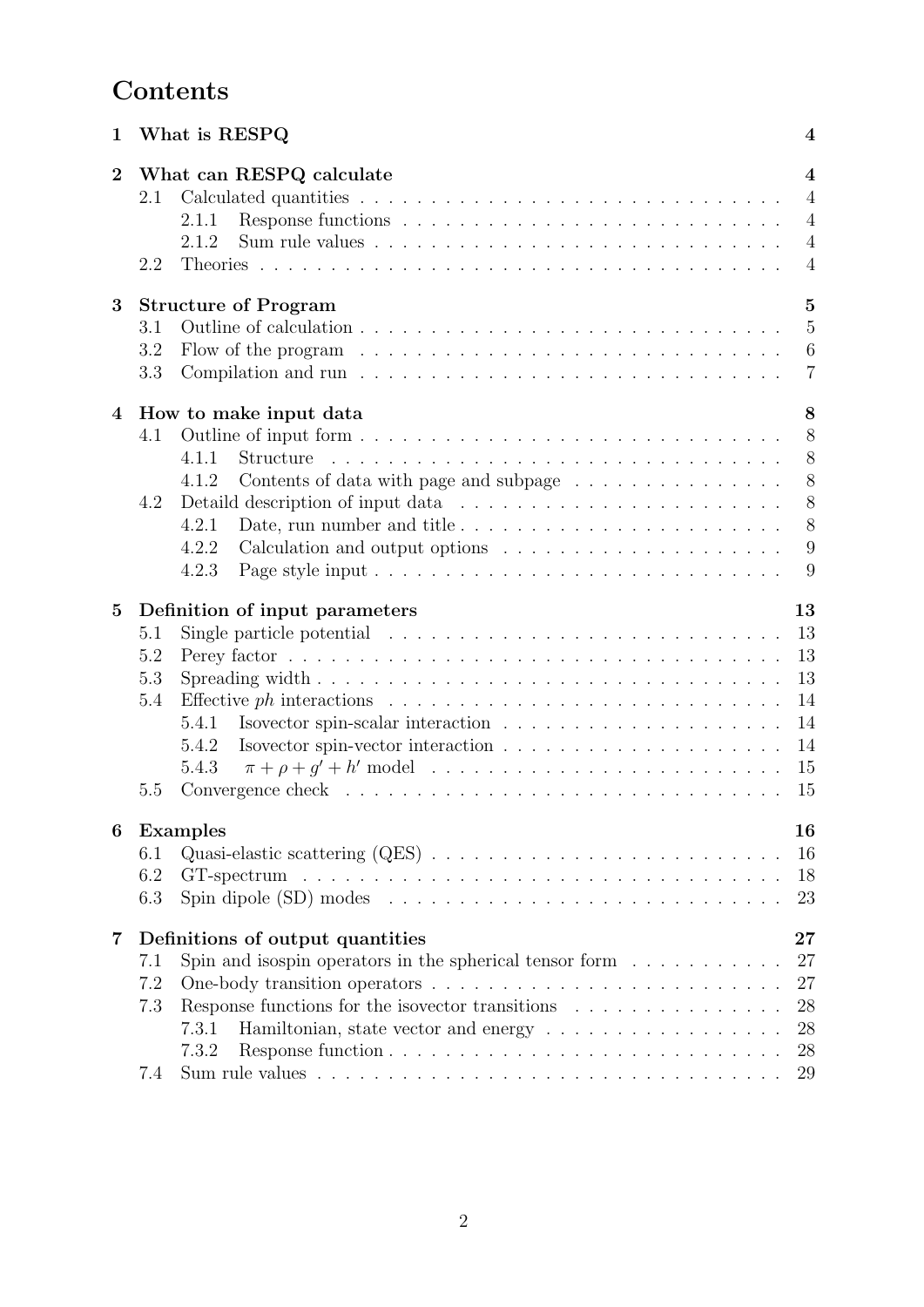| 8 |     | Formalism |                                                                                                                                                                                                                                                                                                                                                                                                                                      | 30 |  |  |  |  |  |
|---|-----|-----------|--------------------------------------------------------------------------------------------------------------------------------------------------------------------------------------------------------------------------------------------------------------------------------------------------------------------------------------------------------------------------------------------------------------------------------------|----|--|--|--|--|--|
|   | 8.1 |           | Response functions and polarization propagators                                                                                                                                                                                                                                                                                                                                                                                      | 30 |  |  |  |  |  |
|   |     | 8.1.1     |                                                                                                                                                                                                                                                                                                                                                                                                                                      | 30 |  |  |  |  |  |
|   |     | 8.1.2     |                                                                                                                                                                                                                                                                                                                                                                                                                                      | 30 |  |  |  |  |  |
|   | 8.2 |           |                                                                                                                                                                                                                                                                                                                                                                                                                                      | 30 |  |  |  |  |  |
|   |     | 8.2.1     |                                                                                                                                                                                                                                                                                                                                                                                                                                      | 30 |  |  |  |  |  |
|   |     | 8.2.2     |                                                                                                                                                                                                                                                                                                                                                                                                                                      | 31 |  |  |  |  |  |
|   | 8.3 |           | RPA and TDA – Ring approximation $\dots \dots \dots \dots \dots \dots \dots \dots$                                                                                                                                                                                                                                                                                                                                                   | 32 |  |  |  |  |  |
|   | 8.4 |           |                                                                                                                                                                                                                                                                                                                                                                                                                                      |    |  |  |  |  |  |
|   |     | 8.4.1     |                                                                                                                                                                                                                                                                                                                                                                                                                                      | 32 |  |  |  |  |  |
|   |     | 8.4.2     |                                                                                                                                                                                                                                                                                                                                                                                                                                      | 32 |  |  |  |  |  |
|   |     | 8.4.3     |                                                                                                                                                                                                                                                                                                                                                                                                                                      | 33 |  |  |  |  |  |
|   |     | 8.4.4     | RPA and TDA $\ldots \ldots \ldots \ldots \ldots \ldots \ldots \ldots \ldots \ldots$                                                                                                                                                                                                                                                                                                                                                  | 34 |  |  |  |  |  |
|   | 8.5 |           |                                                                                                                                                                                                                                                                                                                                                                                                                                      |    |  |  |  |  |  |
|   |     | 8.5.1     |                                                                                                                                                                                                                                                                                                                                                                                                                                      | 34 |  |  |  |  |  |
|   |     | 8.5.2     | Isovector spin-scalar response functions $\ldots \ldots \ldots \ldots \ldots$                                                                                                                                                                                                                                                                                                                                                        | 35 |  |  |  |  |  |
|   |     | 8.5.3     | Isovector spin-vector response function                                                                                                                                                                                                                                                                                                                                                                                              | 35 |  |  |  |  |  |
|   |     | 8.5.4     | Isovector spin-longitudinal response function $\ldots \ldots \ldots \ldots \ldots$                                                                                                                                                                                                                                                                                                                                                   | 35 |  |  |  |  |  |
|   |     | 8.5.5     | Isovector spin-transverse response function                                                                                                                                                                                                                                                                                                                                                                                          | 36 |  |  |  |  |  |
|   | 8.6 |           | Calculation of the free polarization propagator $.\,.\,.\,.\,.\,.\,.\,.\,.\,.\,.\,.\,.\,.\,.\,.\,.\,.\,$                                                                                                                                                                                                                                                                                                                             | 36 |  |  |  |  |  |
|   |     | 8.6.1     | Single particle wave functions $\ldots \ldots \ldots \ldots \ldots \ldots \ldots$                                                                                                                                                                                                                                                                                                                                                    | 36 |  |  |  |  |  |
|   |     | 8.6.2     | Single particle Green's function $\ldots \ldots \ldots \ldots \ldots \ldots \ldots$                                                                                                                                                                                                                                                                                                                                                  | 37 |  |  |  |  |  |
|   |     | 8.6.3     |                                                                                                                                                                                                                                                                                                                                                                                                                                      | 38 |  |  |  |  |  |
|   |     | 8.6.4     |                                                                                                                                                                                                                                                                                                                                                                                                                                      | 39 |  |  |  |  |  |
|   |     | 8.6.5     | Matrix elements of the transition density operators                                                                                                                                                                                                                                                                                                                                                                                  | 39 |  |  |  |  |  |
|   |     | 8.6.6     |                                                                                                                                                                                                                                                                                                                                                                                                                                      | 40 |  |  |  |  |  |
| A |     |           | Subroutines and functions                                                                                                                                                                                                                                                                                                                                                                                                            | 42 |  |  |  |  |  |
|   | A.1 |           | Structure of subroutines and functions                                                                                                                                                                                                                                                                                                                                                                                               | 42 |  |  |  |  |  |
|   | A.2 |           | List of subroutines<br>$\mathcal{L}^{(1)}(\mathcal{L}^{(1)}(\mathcal{L}^{(1)}(\mathcal{L}^{(1)}(\mathcal{L}^{(1)}(\mathcal{L}^{(1)}(\mathcal{L}^{(1)}(\mathcal{L}^{(1)}(\mathcal{L}^{(1)}(\mathcal{L}^{(1)}(\mathcal{L}^{(1)}(\mathcal{L}^{(1)}(\mathcal{L}^{(1)}(\mathcal{L}^{(1)}(\mathcal{L}^{(1)}(\mathcal{L}^{(1)}(\mathcal{L}^{(1)}(\mathcal{L}^{(1)}(\mathcal{L}^{(1)}(\mathcal{L}^{(1)}(\mathcal{L}^{(1)}(\mathcal{L}^{(1)}$ | 44 |  |  |  |  |  |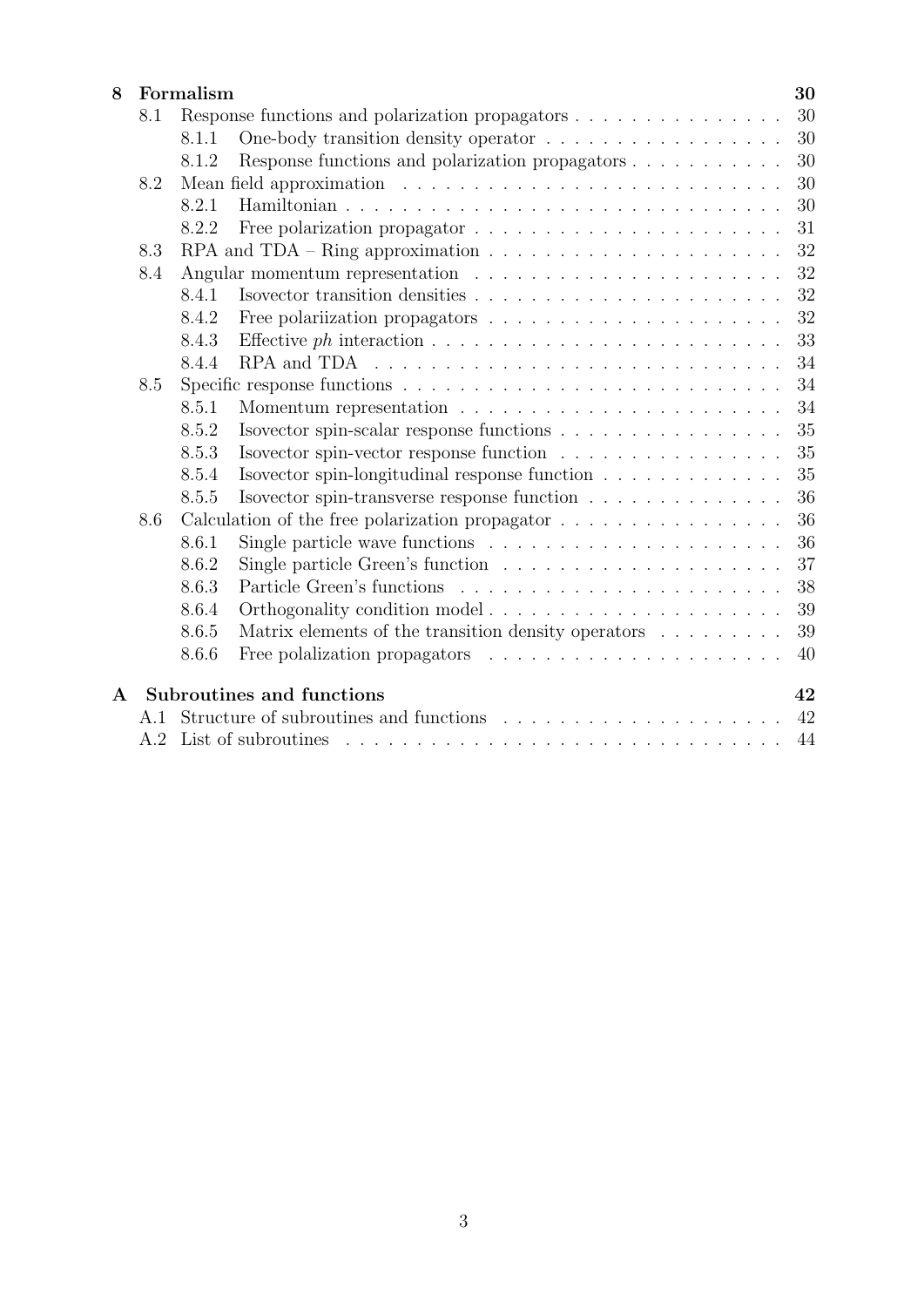## **1 What is RESPQ**

The computer program RESPQ calculats the isovector spin-scalar, and spin-vector response functions of nuclei as a function of the transferred momentum *q* and transferred energy  $\omega$ , including  $\Delta$  isobar degrees of freedom. It treats nuclear correlations by a continuum random phase approximation (CRPA).

The code is written in FORTRAN. This program is originated from the program coded by Izumoto in 1980, and has been extended to various directions by Ken Kawahigashi, Thomas Sams, Kimiaki Nishida, Yasushi Nakaoka, Tomotugu Wakasa and Munetake Ichimura [1]-[7]. Ichimura takes the full responsibility throughout the development.

## **2 What can RESPQ calculate**

### **2.1 Calculated quantities**

The program calculates

#### **2.1.1 Response functions**

| (1) | Isovector spin-scalar response function | $R_{\rm S}(q,\omega)$ |
|-----|-----------------------------------------|-----------------------|
|-----|-----------------------------------------|-----------------------|

- (2) Isovector spin-vector response function  $R_V(q,\omega)$
- (3) Isovector spin-longitudinal response function  $R_{\rm L}(q,\omega)$
- (4) Isovector spin-transeverse response function  $R_T(q,\omega)$

where  $q$  and  $\omega$  are the intrinsic momentum and energy transfers.

\*) Exactly speaking "spin-vector response function" should be called "trace of spin-vector-spin-vector response function". See subsec.7.3

#### **2.1.2 Sum rule values**

| (1) Non-energy weighted sums (NEWS) $S_S^{(0)}(q), S_V^{(0)}(q), S_L^{(0)}(q), S_T^{(0)}(q)$ |                                                                                  |
|----------------------------------------------------------------------------------------------|----------------------------------------------------------------------------------|
| (2) Energy weighted sums (EWS)                                                               | $S^{(1)}_{\rm S}(q), S^{(1)}_{\rm V}(q), S^{(1)}_{\rm L}(q), S^{(1)}_{\rm T}(q)$ |

### **2.2 Theories**

RESPQ utilizes following theoretical frameworks

- (1) A single particle model in a (complex) Woods-Saxon potential with effective masses and spreading widths
- (2) A continuum RPA and TDA with the orthogonality condition for nuclear correlations in the isovector channels
- (3) The *f ′* Landau-Migdal interaction for the isovector spin-scalar channel
- (4) The  $\pi + \rho + g' + h'$  interaction for the isovector spin-vector channel
- (5) The  $\Delta$  degrees of freedom can be included.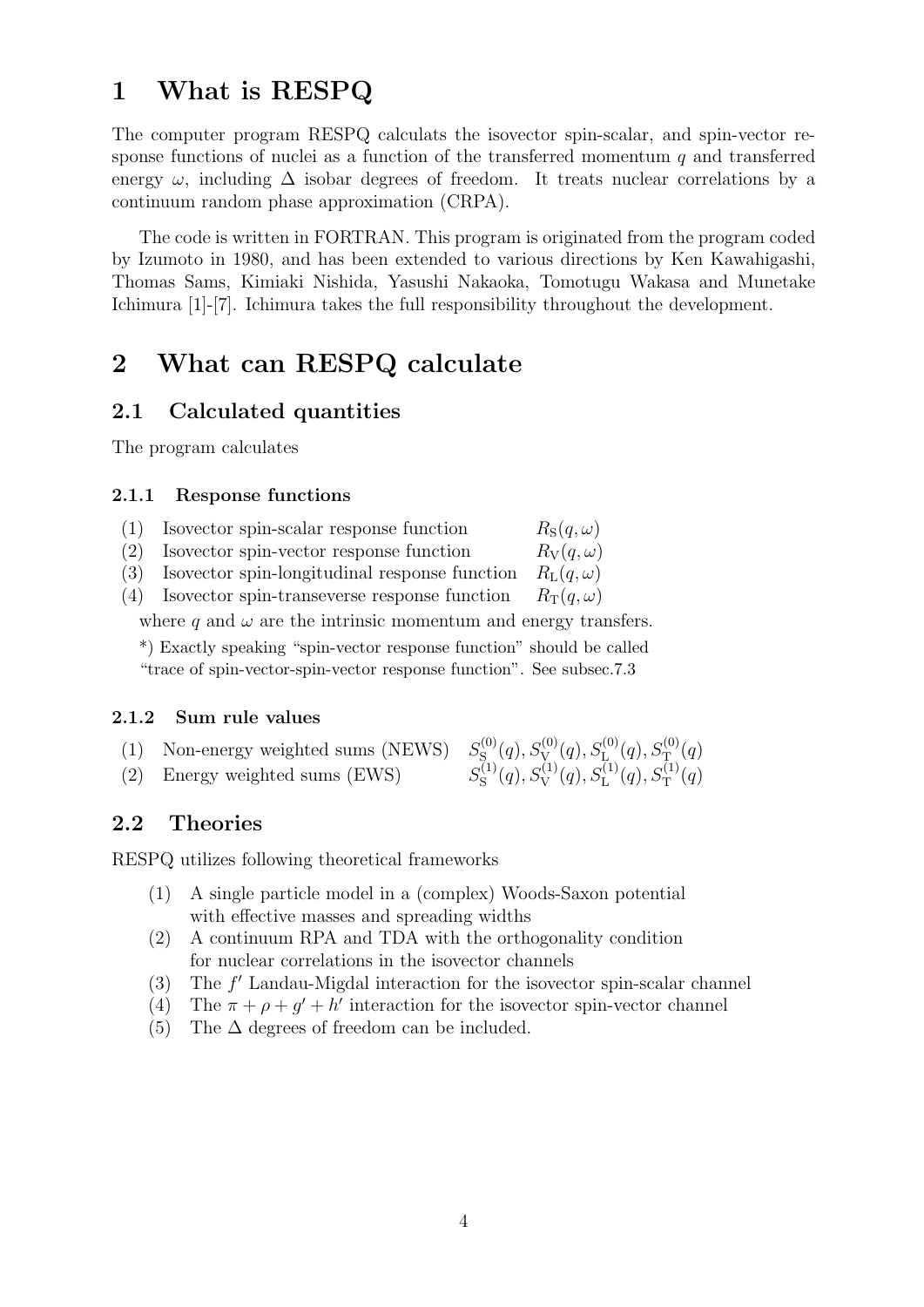## **3 Structure of Program**

## **3.1 Outline of calculation**

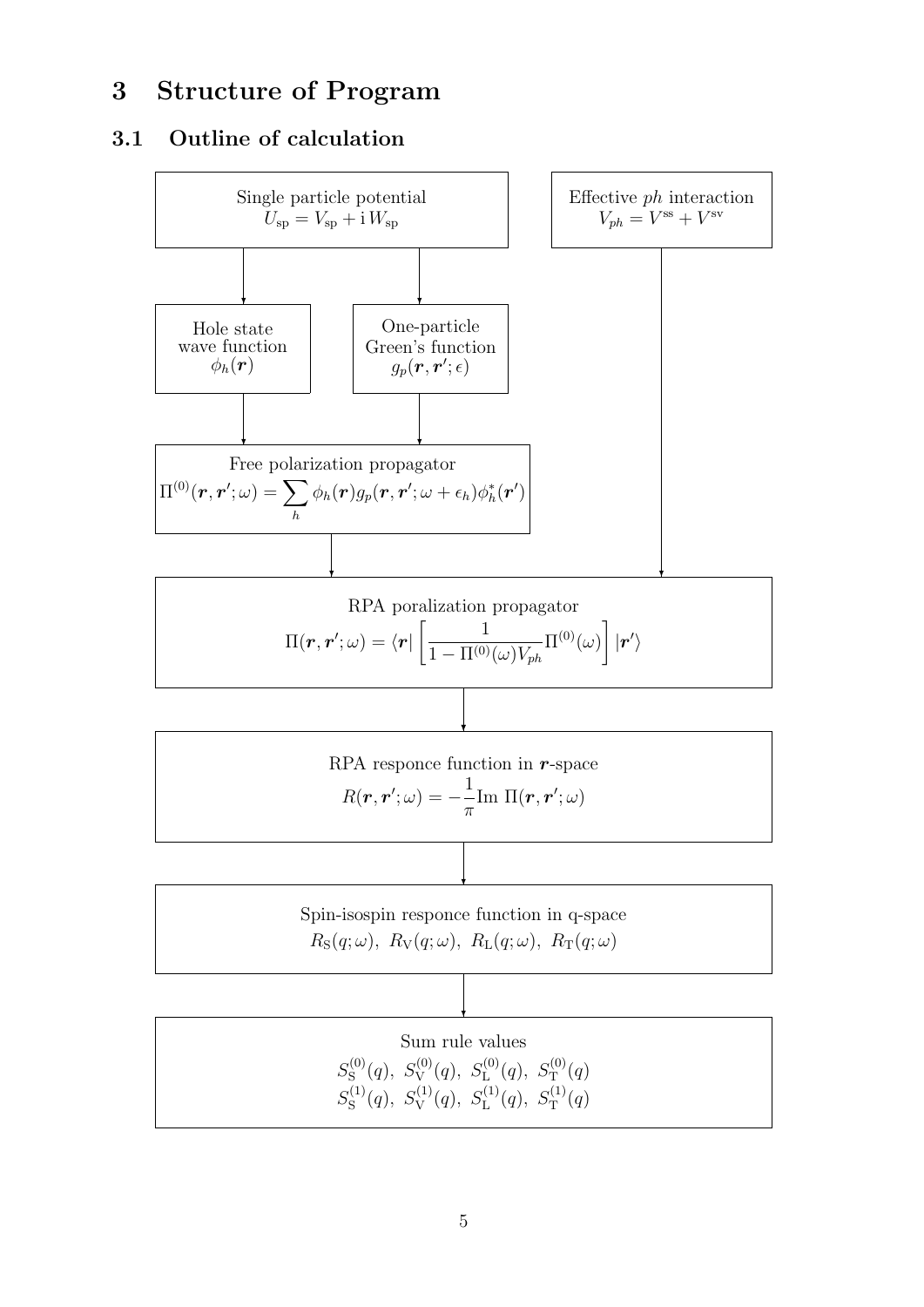## **3.2 Flow of the program**



Detaile of the program strucure with subprogram names is given in Appendix A1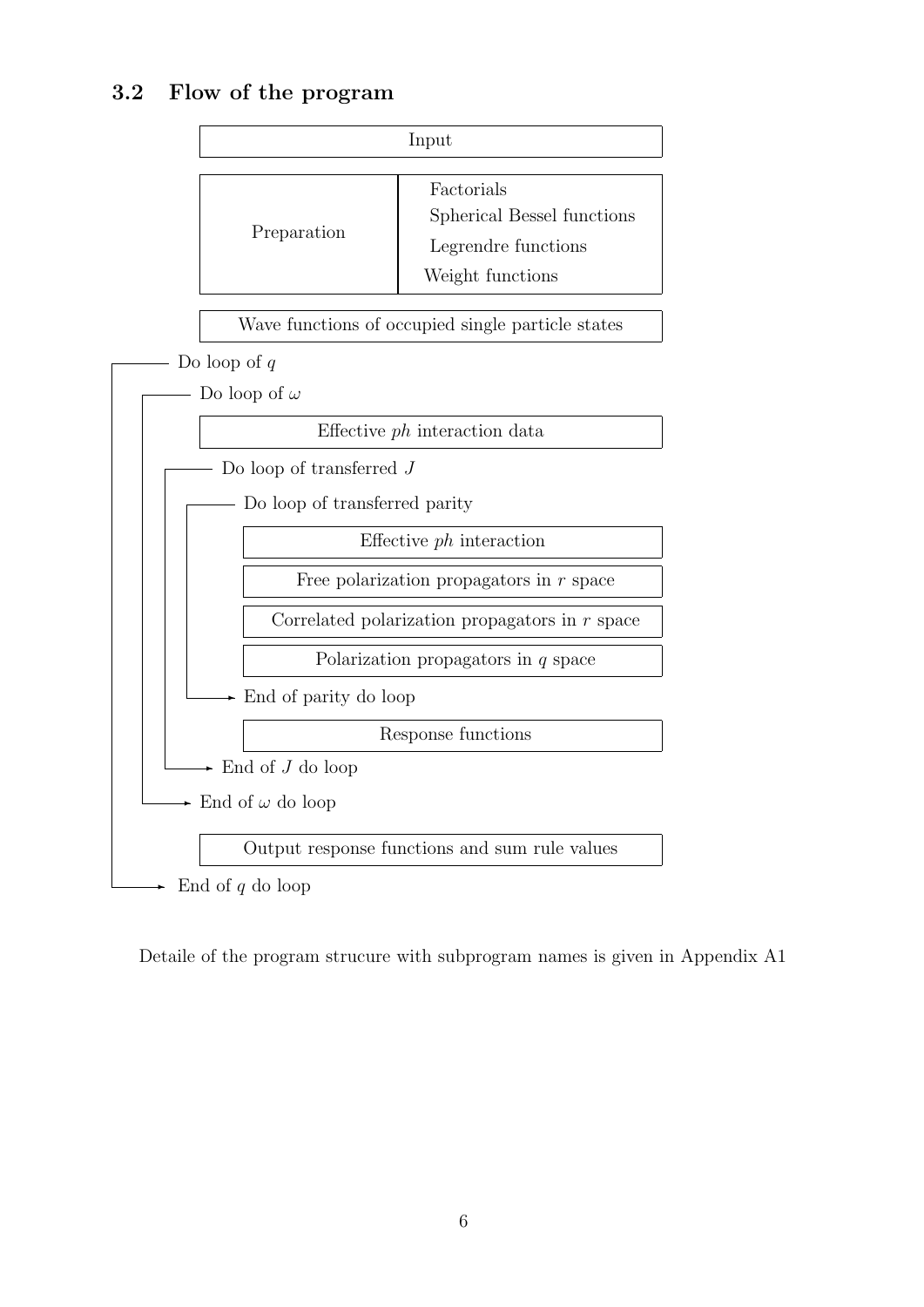## **3.3 Compilation and run**

An example to compile and run RESPQ by g77 on Linux

### A. **Compile**

Execute the command "make" to work Makefile in the directory /src,

| $#$ Makefile for RESPQ |                                                                             |
|------------------------|-----------------------------------------------------------------------------|
| #                      |                                                                             |
| FC                     | $=$ $g77$                                                                   |
|                        | $FFLAGS = -O2$ -fno-automatic-finit-local-zero                              |
| $INCLUDE = /include$   |                                                                             |
| RM.                    | rm                                                                          |
| OBJS                   | $=$ bound o cleb o clnqgj o coupless o coupless o cxbd o cxfh o $\setminus$ |
|                        | fxpotR.o gqq.o input0.o lgauss.o lgdr.o lgsbsl.o $\setminus$                |
|                        | main.o nonrpa.o ocmg.o phspec.o rac.o rsrtrl.o sbessl.o $\setminus$         |
|                        | slfzr.o spwd.o stfclg.o u9.o veffsv.o $\setminus$                           |
|                        | whound o we wonv o weight to write $0$ o write $1$ o we fig o $\setminus$   |
| f.o.                   |                                                                             |
|                        | ${\{FC\}}$ ${\{FFLAGS\} - I \ {\{INCLUDE\}} - c \ {\} <$                    |
| main: $\{OBJS\}$       |                                                                             |
|                        | ${\{FC\}}$ ${\{FFLAGS\}}$ -o $\circ$ ${\{OBJS\}}$                           |
| all: main              |                                                                             |
| clean:                 |                                                                             |
|                        | $\{RM\}$ main $*$ .0                                                        |
|                        |                                                                             |

### B. **Run**

Link the unit 1 to the input data file, and run!

-Shellscript example –  $# ! /bin/csh$ ln -s 'input data file name' fort.1 ./main *>* 'output file name' *\*rm fort.1

————————————————————————–

 $\overline{\phantom{a}}$  , and the contract of the contract of the contract of the contract of the contract of the contract of the contract of the contract of the contract of the contract of the contract of the contract of the contrac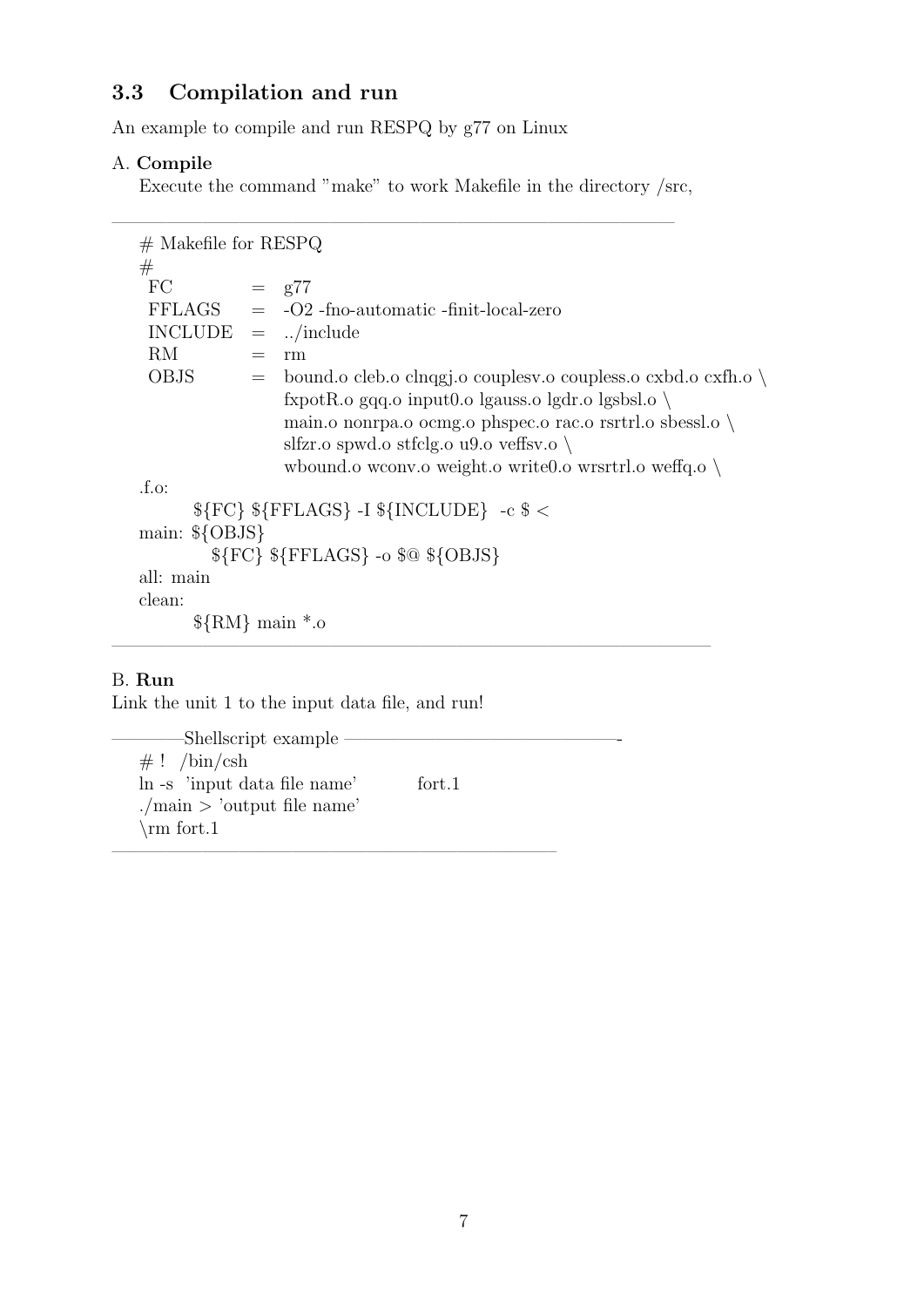## **4 How to make input data**

## **4.1 Outline of input form**

### **4.1.1 Structure**

| line 1           | Date, Run-number                              |
|------------------|-----------------------------------------------|
| line 2           | Title                                         |
| line 3           | Calculation and output options                |
| line 4 and below | Page style input : Data with page and subpage |
| last line        | Blank: end of input data                      |

### **4.1.2 Contents of data with page and subpage**

| page           | subpage | content                                               |
|----------------|---------|-------------------------------------------------------|
|                |         | Mass number, Charge, Transferred charge               |
| $\overline{2}$ |         | Momentum transfer, Energy transfer                    |
| 3              |         | Transferred angular momentum and parity               |
| 4              |         | Data for integration                                  |
| 5              | $1-5$   | Single particle potential parameters (real part)      |
| 6              | $1-5$   | Single particle potential parameters (imaginary part) |
| 7              | $1 - 4$ | Effective mass and spreading width parameters         |
| 8              | 1,2     | Number of single particle states,                     |
|                |         | followed by table of state specification $(nlj)$      |
| 9              | $0 - 5$ | Effective $ph$ interaction parameters                 |

## **4.2 Detaild description of input data**

### **4.2.1 Date, run number and title**

Input format

 $read(1, (2I2, I4, I2))$  (numrun(i), i=1,4)  $read(1,'(20a4)')$  ititle

| numrun(1) | Month                      |
|-----------|----------------------------|
| numrun(2) | Day                        |
| numrun(3) | Year                       |
| numrun(4) | Run number                 |
| ititle    | Title within 80 characters |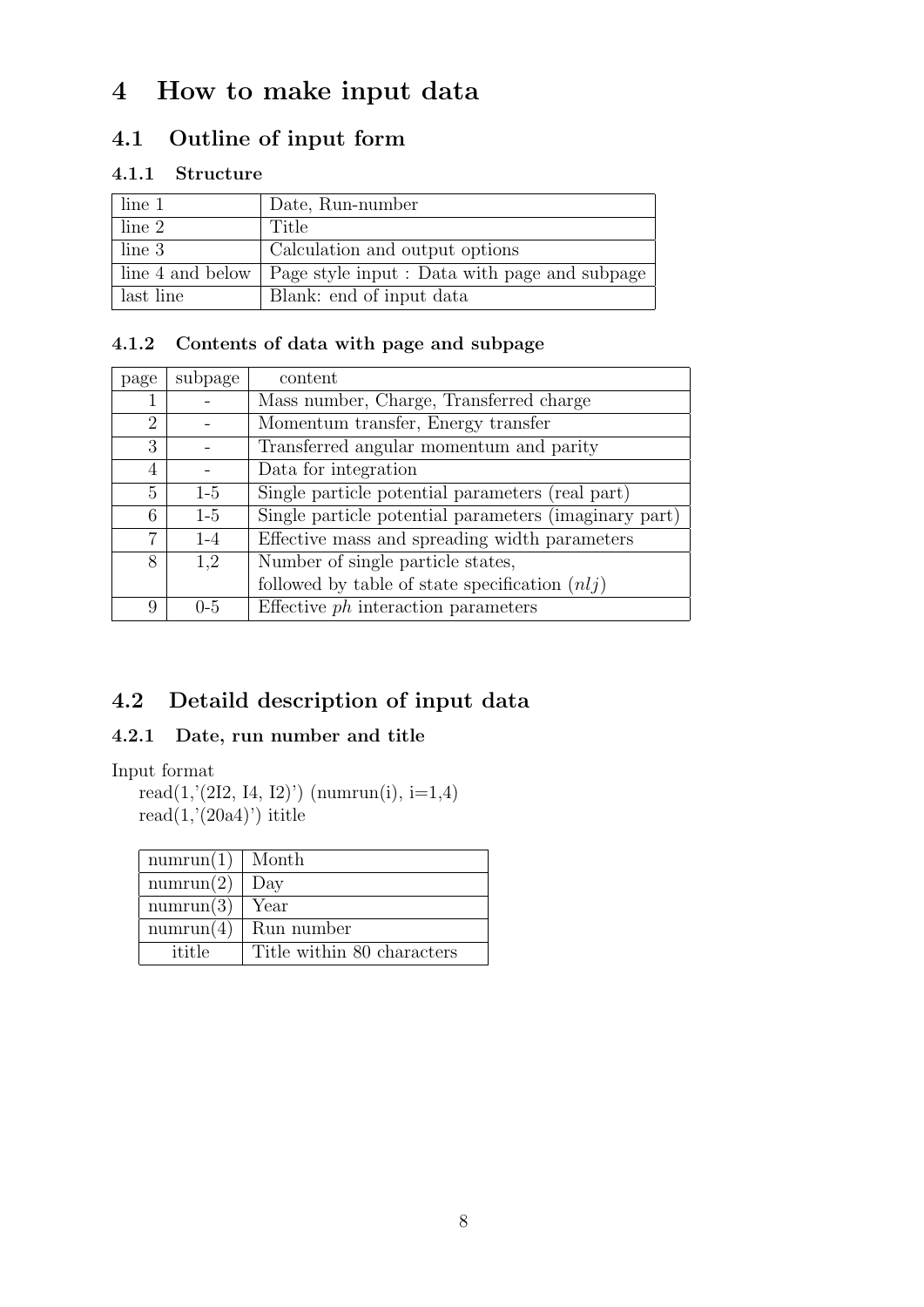### **4.2.2 Calculation and output options**

### Input format

READ(1,'(10I1)') KTOPTN

| Variable       | Input     |                |                                               |
|----------------|-----------|----------------|-----------------------------------------------|
| Name           | Variable  | Value          | Explanation                                   |
| <b>KTRPA</b>   | KTOPTN(1) | $\Omega$       | 0 <sup>th</sup>                               |
|                |           |                | <b>TDA</b>                                    |
|                |           | 2              | <b>RPA</b>                                    |
|                |           | 3              | RPA for p-h, TDA for $\Delta$ -h              |
| <b>KTND</b>    | KTOPTN(2) | $\Omega$       | without $\Delta$                              |
|                |           |                | with $\Delta$                                 |
| <b>KTRQCV</b>  | KTOPTN(3) | $\theta$       | without convergence check                     |
|                |           |                | with convergence check for $RS$ and $RV$      |
|                |           | $\overline{2}$ | Convergence check for $R_{\rm S}$             |
|                |           | 3              | Convergence check for $R_V$                   |
| <b>KTVEFF</b>  | KTOPTN(4) | $\theta$       | Only LM term for effective ph interaction     |
|                |           |                | $LM + OBEP$ for the effective ph interaction  |
| <b>KTHSPWD</b> | KTOPTN(5) | $\theta$       | without spreading widths of holes             |
|                |           |                | with spreading widths of holes                |
| KTOUT_VEF      | KTOPTN(6) | $\overline{0}$ | No output of the effective $ph$ interaction   |
|                |           |                | Output the effective $ph$ interaction         |
| KTOUT_BDW      | KTOPTN(7) | $\overline{0}$ | No output of occupied state wave functions    |
|                |           | N              | Output occupied state wave func. in step of N |

#### **4.2.3 Page style input**

Input format

 $READ(1,' (8f10.5)') (a(i), i=1,8)$ page I=a(1), subpage ICH =(a(1)-I)\*10

Explanations below are given in the form of

1st column : Internal variable name

2nd column : Input variable name

3rd column : Explanation

4th column : Notation in the formalism.

PAGE 1 Mass number and charge of the initial nuleus, and transferred charge

| 1.0  | a(1) | $Page$                      |  |
|------|------|-----------------------------|--|
| Atg  | a(2) | Mass number                 |  |
| Ztg  | a(3) | Charge                      |  |
| itrz | a(4) | Transferred charge $Z_{tr}$ |  |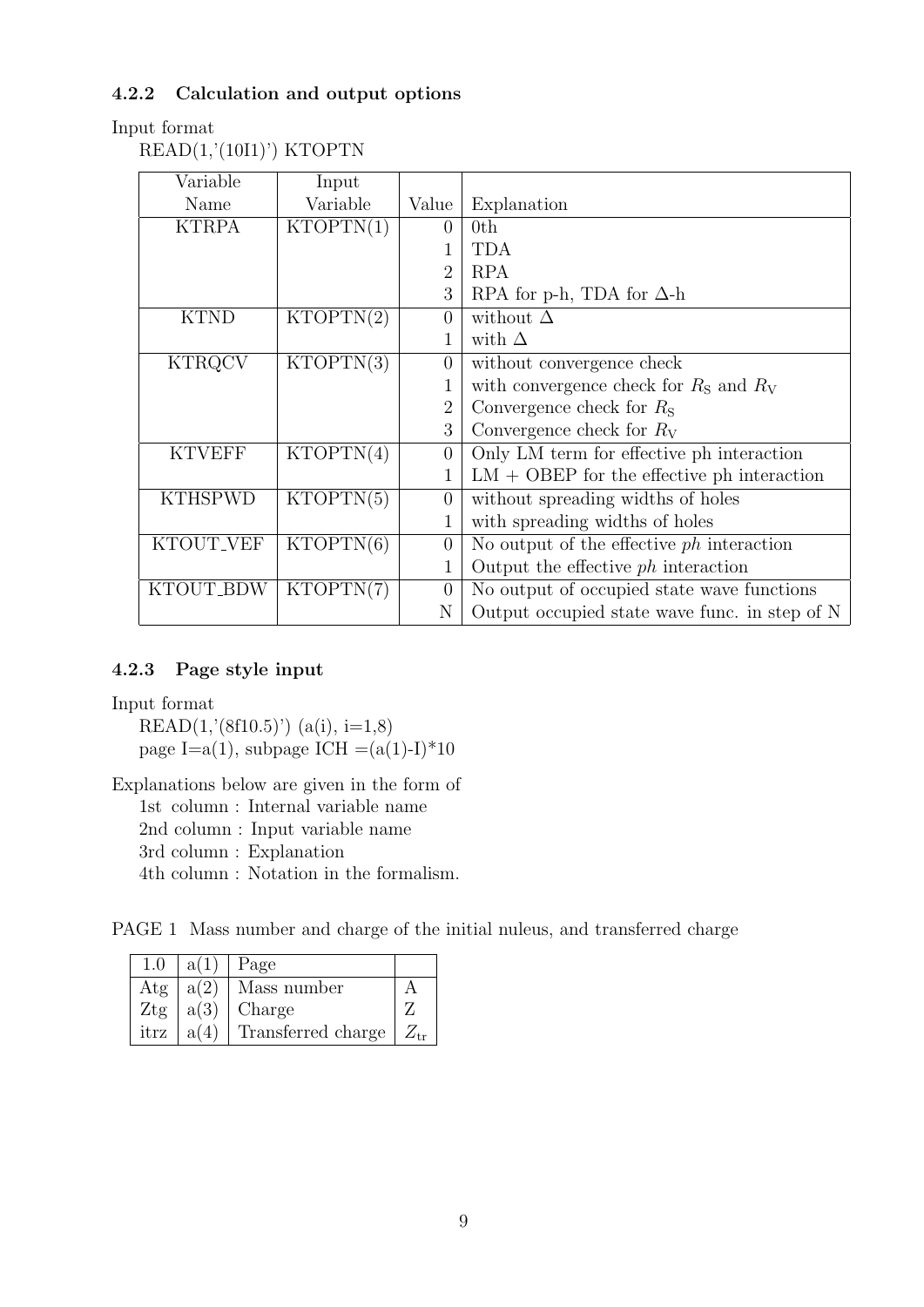PAGE 2 Transferred intrinsic momenta and energies

| 2.0       | a(1) | Page                                                        |                    |
|-----------|------|-------------------------------------------------------------|--------------------|
| nqmax     | a(2) | Number of transferred momenta $q$                           | $N_q^{\max}$       |
| q_int_min | a(3) | Minimum of $q \text{ (fm}^{-1})$                            | $q_{\min}$         |
| $dq\_int$ | a(4) | Increment of $q \text{ (fm}^{-1})$                          | $\Delta q$         |
| nwmax     |      | $a(5)$ Number of transferred energy $\omega$ ( $\leq$ nwdm) | $N_\omega^{\max}$  |
| w_int_min | a(6) | minimum of $\omega$ (MeV)                                   | $\omega_{\rm min}$ |
| $dw_$ int |      | $a(7)$ increment of $\omega$ (MeV)                          | $\Delta\omega$     |

\*) nwdm is defined in include/dimm.fh/ nwdm=1001 in the present version

| 3.0          | a(1) | Page                                                          |                |  |  |  |
|--------------|------|---------------------------------------------------------------|----------------|--|--|--|
| itrjmn       | a(2) | Minimum transferred total angular momentum                    | $J_{\min}$     |  |  |  |
| itrjmx       | a(3) | Maximum transferred total angular momentum                    | $+J_{\rm max}$ |  |  |  |
| knmin        | a(4) | Minimum parity index kn <sup>*</sup>                          |                |  |  |  |
| knmax        | a(5) | Maximum parity index kn                                       |                |  |  |  |
| <b>KTLTR</b> | a(6) | Orbital angular momentum transfer $(L_{tr})$ option           |                |  |  |  |
|              |      | $= 0$ : Standard                                              |                |  |  |  |
|              |      | = 1: Only lowest $L_{tr}$ for the given J and $\Delta \pi$ .  |                |  |  |  |
| <b>EPSJ</b>  | a(7) | Criterion for the convergence check of the response functions |                |  |  |  |
|              |      | with respect to J. If $a(7)=0$ , EPSJ=0.005 (default)         |                |  |  |  |

\*) kn=1: natural parity excitation, kn=2: unnatural parity excitation

PAGE 4 Integration parameters

| 4.0 | $ a(1) $ Page                                                                  |                 |
|-----|--------------------------------------------------------------------------------|-----------------|
|     | rmax   $a(2)$   Maximum radius, r (fm)                                         | $r_{\rm max}$   |
|     | nsrmax $ a(3) $ Number of crude mesh <sup>*</sup> points                       | $N_{sr}^{\max}$ |
|     | tkdmx   $a(4)$   Maximum momentum $(k)$ for Fourier transformation $(fm^{-1})$ | $k_{\rm max}$   |
|     | nkmax   $a(5)$   Number of mesh points of $k \leq nh \, \text{d}m^{**}$ )      | $N$ <i>max</i>  |

\*) Fine mesh  $dr$ , crude mesh  $dsr = r_{\text{max}}/N_{sr}^{\text{max}} = 2dr$ 

\*\*) nsrdm and nkdm is defined in include/dimm.fh/.

PAGE 5 Single particle potential (real part)

| 5.ich                    | a(1) | Page.subpage ich=1: neutron hole, $=2$ : proton hole,            |                       |
|--------------------------|------|------------------------------------------------------------------|-----------------------|
|                          |      | $=3$ : neutron particle, $=4$ : proton particle, $=5$ : $\Delta$ |                       |
| vd(ich)                  | a(2) | Central potential depth (MeV). If $vd=0$ , it is calculated      | $V_0^{\alpha}$        |
|                          |      | from the given binding energy of the top state.                  |                       |
| rrd(ich)                 | a(3) | Central potential radius parameter (fm)                          | $r_{\rm vr}^{\alpha}$ |
| $\text{ard}(\text{ich})$ | a(4) | Central potential diffuseness parameter (fm)                     | $a_{\rm vr}^{\alpha}$ |
| vsod(ich)                | a(5) | Spin-orbit potential strength (MeV)                              | $V_{\rm LS}^{\alpha}$ |
| rsod(ich)                | a(6) | Spin-orbit potential radius paremeter (fm)                       | $r_{\rm so}^{\alpha}$ |
| asod(ich)                | a(7) | Spin-orbit potential diffuseness parameter (fm)                  | $a_{\rm so}^{\alpha}$ |
| rcd(ich)                 | a(8) | Coulomb radius parameter (fm)                                    | $r_c^{\alpha}$        |

\*)  $\alpha = \text{ich} = n^{-1}, p^{-1}, n, p, \text{ or } \Delta$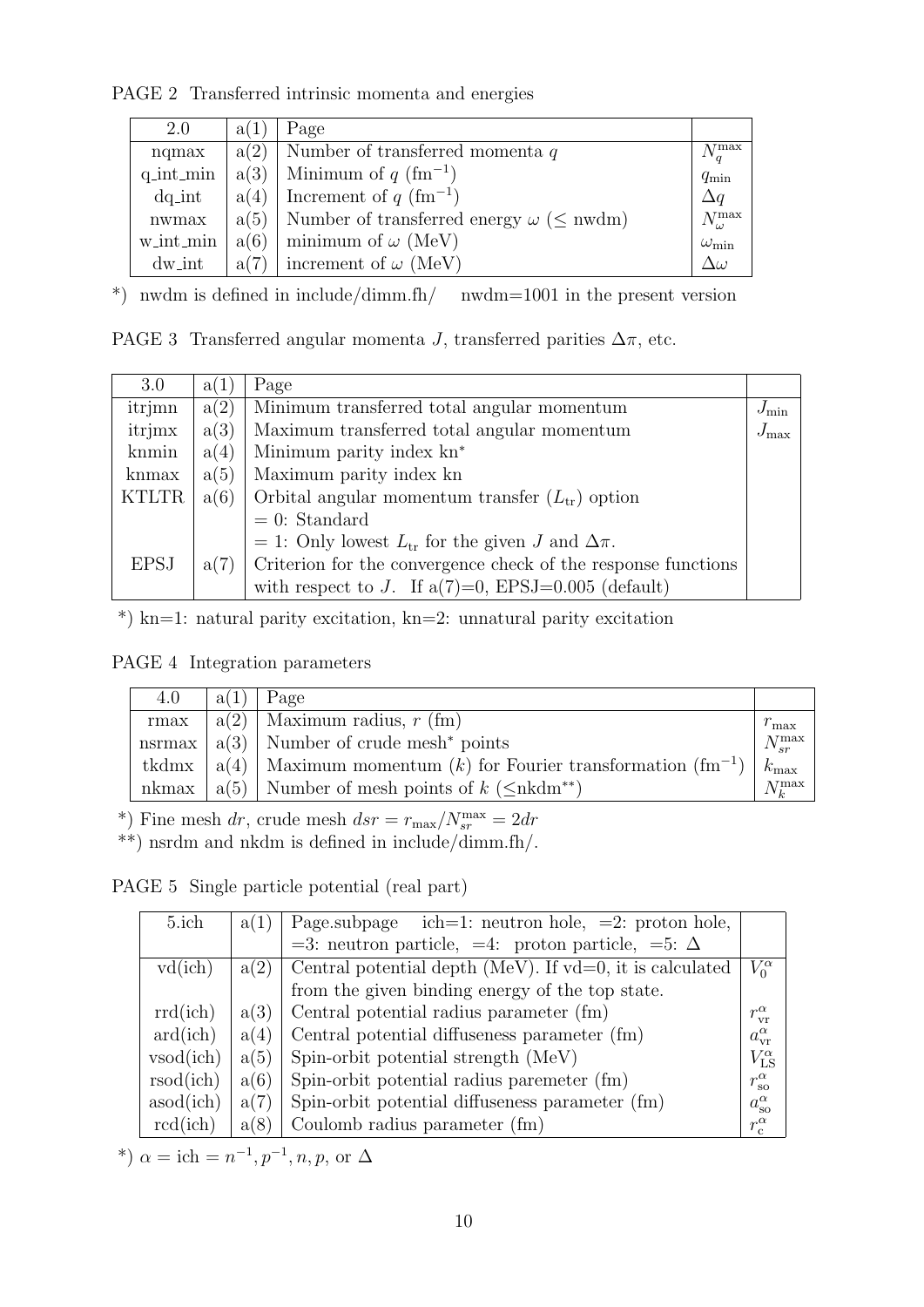PAGE 6 Single particle potential (imaginary part)

| 6.ich     | a(1) | Page.subpage                                                             |                        |
|-----------|------|--------------------------------------------------------------------------|------------------------|
|           |      | ich =3: neutron particle, =4: proton particle, =5: $\Delta$              |                        |
| wd(ich)   | a(2) | Central potential depth (MeV).                                           | $W_0^{\alpha}$         |
|           |      | If wd=999.0, calculated by the spreading width formula.                  |                        |
|           |      | If wd is less than $0.1 \text{MeV}$ , it is set to be $0.1 \text{MeV}$ . |                        |
| rid(ich)  | a(3) | Central potential radius parameter (fm)                                  | $r_{vi}^{\alpha}$      |
| aid(ich)  | a(4) | Central potential diffuseness parameter (fm)                             | $a_{\rm vi}^{\alpha}$  |
| WV0(ich)  | a(5) | Relative strength of the volume type                                     | $W_{v}^{\alpha}$       |
| WS0(ich)  | a(6) | Relative strength of the surface type                                    | $W_{\rm s}^{\alpha}$   |
| RVD2(ICH) | a(7) | Surface potential radius parameter (fm)                                  | $r_{\rm{si}}^{\alpha}$ |
| AVD2(ICH) | a(8) | Surface potential diffuseness parameter (fm)                             | $a_{\rm si}^\alpha$    |

\*)  $\alpha = \text{ich} = n, p, \text{ or } \Delta$ 

PAGE 7 Perey factor and spreading width parameters

| 7.ich                              | a(1) | Page.subpage ich=1: neutron hole, $=2$ : proton hole, |                                 |
|------------------------------------|------|-------------------------------------------------------|---------------------------------|
|                                    |      | $=3$ : neutron particle, $=4$ : proton particle       |                                 |
| refd(ich)                          | a(2) | Radius parameter of Perey factor (fm)                 | $r_{\text{eff}}^{\alpha}$       |
| $\operatorname{aeffd}(\text{ich})$ | a(3) | Diffuseness parameter of Perey factor (fm)            | $a_{\text{eff}}^{\alpha}$       |
| $b\ddot{d}f\ddot{d}$               | a(4) | Strength parameter of Perey factor                    | $b^{\alpha}$                    |
| alphsw(ich)                        | a(5) | Spreading width strength (MeV)                        | $\alpha_{\text{spwd}}^{\alpha}$ |
| eps0sw(ich)                        | a(6) | Spreading width parameter 1 (MeV)                     | $\varepsilon_0^\alpha$          |
| eps1sw(ich)                        | a(7) | Spreading width parameter 2 (MeV)                     | $\varepsilon_1^{\alpha}$        |
| BEFM(ich)                          | a(8) | Absolute value of Fermi energy (MeV)                  | $\epsilon_{\rm F}^{\alpha}$     |

\*)  $\alpha = \text{ich} = n^{-1}, p^{-1}, n \text{ or } p$ 

PAGE 8 Occupied single particle states

| 8.ich | $ a(1) $ Page.subpage ich=1: neutron hole, =2: proton hole                 |  |
|-------|----------------------------------------------------------------------------|--|
|       | $\text{nspmx}(\text{ich}) \mid a(2) \mid \text{Number of occupied states}$ |  |

Followed by reading the occupied state information with input format

```
do n=1, nspmx(ich)read(1,'(2I5,2f10.5)') nspd(n,ich), lspd(n,ich),
1 FJSPD(N,ICH), BERSPD(N,ICH)
```
end do

| nspd(n,ich)   | Nodal quantum number                        | $n^{\alpha}$ |
|---------------|---------------------------------------------|--------------|
| lspd(n,ich)   | Orbital angular momentum                    | $l^{\alpha}$ |
| FJSPD(N,ICH)  | Total angular momentum                      | $i^{\alpha}$ |
| BERSPD(N,ICH) | Binding energy (MeV)                        |              |
|               | $BERSPD = 0$ : binding energy is calculated |              |
|               | $\neq$ 0: potential depth is calculated     |              |

\*)  $\alpha = \text{ich} = n^{-1}, p^{-1}$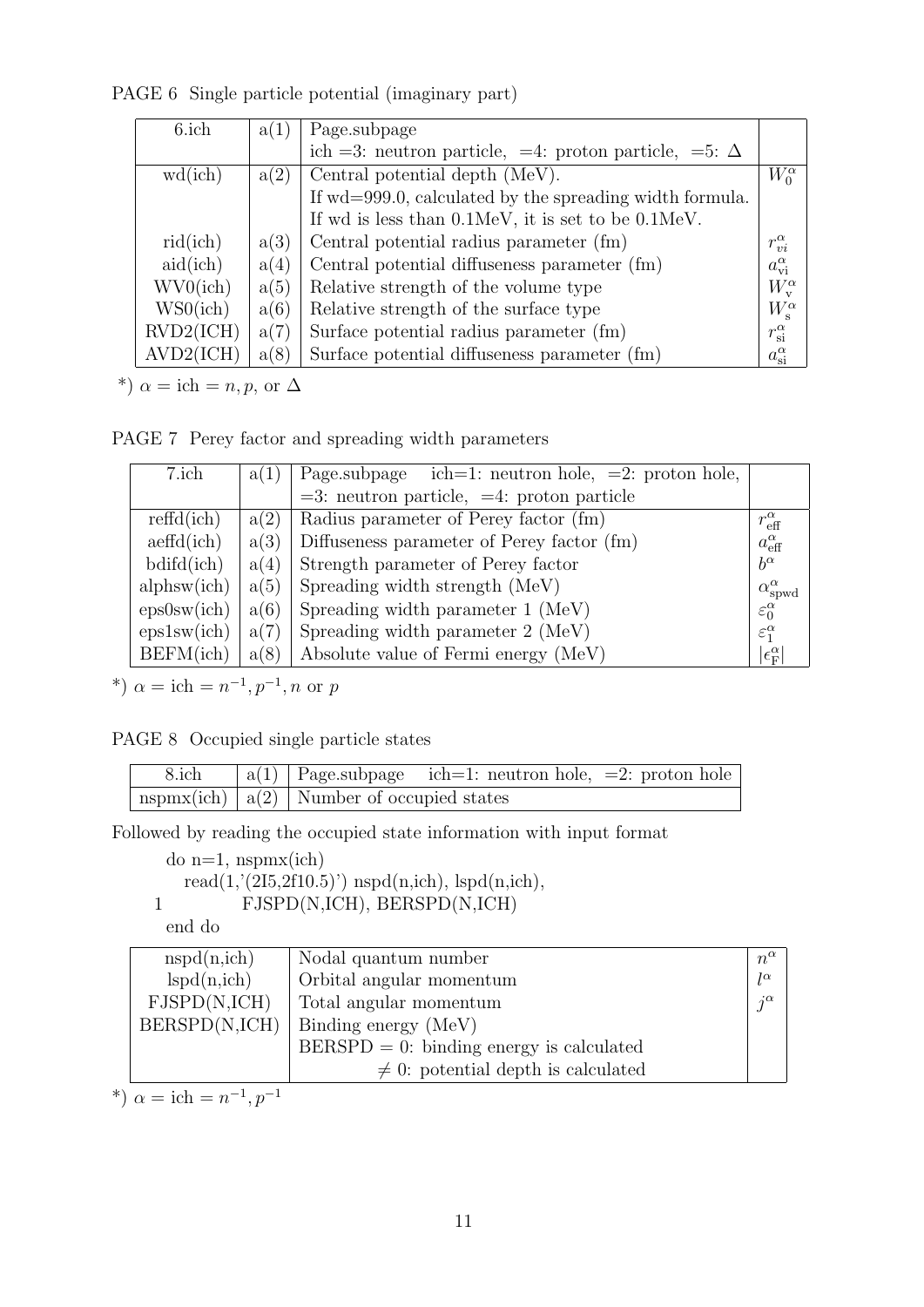## PAGE 9 Effective *ph* interaction in isovector channels

|  | $ a(1) $ Spin-scalar contact interaction                                                      |  |
|--|-----------------------------------------------------------------------------------------------|--|
|  | Vtautau   a(2)   Isovector spin-scalar interaction parameter (MeV fm <sup>3</sup> )   $V\tau$ |  |

| 9.1 | $ a(1)  \pi$ , $\rho$ parameters                               |                              |
|-----|----------------------------------------------------------------|------------------------------|
|     | facbs $ a(2)  \pi NN$ coupling constant                        | $f_{\pi NN}^2/(4\pi)$        |
|     | fratio $ a(3)  \pi N\Delta$ , $\pi NN$ coupling constant ratio | $f_{\pi N\Delta}/f_{\pi NN}$ |
|     | crhoo $ a(4)  \rho, \pi$ coupling ratio                        |                              |

| 9.2               | a(1) | One-pion exchange interaction parameters      |                         |
|-------------------|------|-----------------------------------------------|-------------------------|
| epion             | a(2) | Pion mass (MeV)                               | $m_{\pi}$               |
|                   | a(3) | not used                                      |                         |
| ctpi(1)           | a(4) | Cut-off mass of NN interaction (MeV)          | $\Lambda_{\pi NN}$      |
| $\text{nctpi}(1)$ | a(5) | Power of form factor of NN interaction        | $n_{\pi NN}$            |
| ctpi(2)           | a(6) | Cut-off mass of $N\Delta$ interaction (MeV)   | $\Lambda_{\pi N\Delta}$ |
| $\text{nctpi}(2)$ | a(7) | Power of form factor of $N\Delta$ interaction | $n_{\pi N\Delta}$       |

| 9.3                | a(1) | One- $\rho$ exchange interaction parameters   |                            |
|--------------------|------|-----------------------------------------------|----------------------------|
| erhoo              | a(2) | $\rho$ -meson mass (MeV)                      | m <sub>o</sub>             |
|                    | a(3) | not used                                      |                            |
| $\mathrm{ctrh}(1)$ | a(4) | Cut-off mass of NN interaction (MeV)          | $\Lambda_{\rho NN}$        |
| nctrh(1)           | a(5) | Power of form factor of NN interaction        | $n_{\rho NN}$              |
| $\mathrm{ctrh}(2)$ | a(6) | Cut-off mass of $N\Delta$ interaction (MeV)   | $\Lambda_{\rho N\Delta}$   |
| nctrh(2)           | a(7) | Power of form factor of $N\Delta$ interaction | $n_{\rho\mathrm{N}\Delta}$ |

| 9.4      | a(1  | $q'$ interaction parameters           |                         |
|----------|------|---------------------------------------|-------------------------|
| spr(1,1) | a(2) | $g_{NN}$                              | $g_{\rm NN}$            |
| spr(1,2) | a(3) | $g'_{{\rm N}\Delta}$                  | $g'_{{\rm N}\varDelta}$ |
| spr(2,2) | a(4) |                                       |                         |
| ctgpr    | a(5) | Cutoff mass of $g'$ form factor (MeV) |                         |
| nctgpr   | a(6) | Power of $g'$ form factor             | $n_{q}$                 |

| 9.5      | a(1) | $h'$ interaction parameters                |             |
|----------|------|--------------------------------------------|-------------|
| hpr(1,1) | a(2) | $h'_{NN}$                                  |             |
| hpr(1,2) | a(3) | $h'_{\rm N\Lambda}$                        |             |
| hpr(2,2) | a(4) |                                            |             |
| cthpr    |      | $a(5)$ Cutoff mass of h' form factor (MeV) | $\Lambda_h$ |
| ncthpr   | a(6) | Power of $h'$ form factor                  | $n_h$       |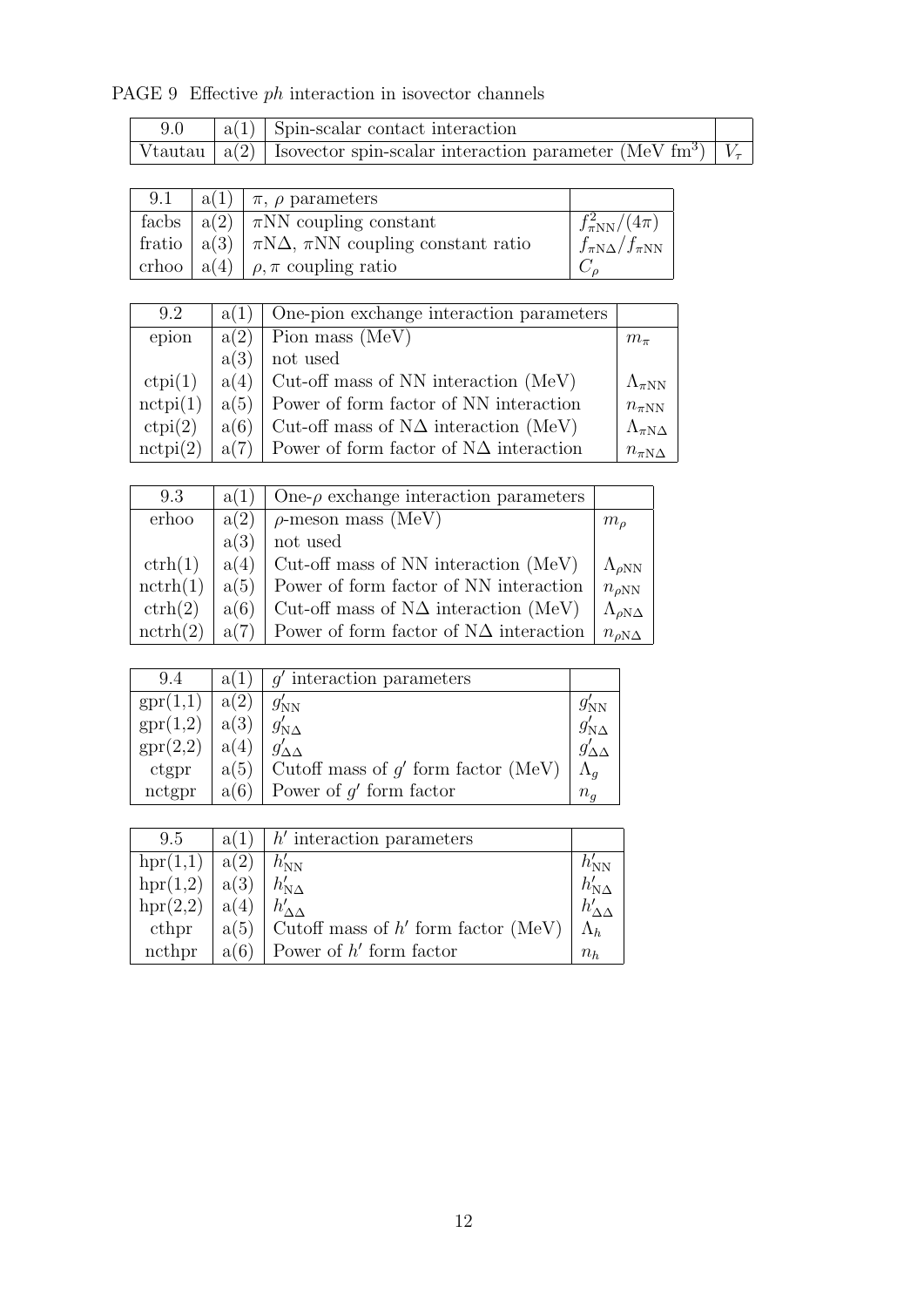## **5 Definition of input parameters**

## **5.1 Single particle potential**

The single particle local potentials are written as

$$
U^{\alpha}(\boldsymbol{r}) = -V_0^{\alpha} F_{\text{cr}}^{\alpha}(r) - iW_0^{\alpha} F_{\text{ci}}^{\alpha}(r) - V_{\text{so}}^{\alpha} F_{\text{so}}^{\alpha}(r) \boldsymbol{l} \cdot \boldsymbol{\sigma}^{\alpha} + V_{\text{coul}}^{\alpha}(r)
$$
(1)

where

$$
\alpha = \text{ich} = \begin{cases} 1 & n \in \text{a occupied states} \\ 2 & p \in \text{a occupied states} \\ 3 & n \in \text{a unoccupied states} \\ 4 & p \in \text{a occupied states} \\ 5 & \Delta \end{cases} \tag{2}
$$

The radial form factors  $F_x^{\alpha}(r)$  and the Coulomb potential  $V_{\text{coul}}^{\alpha}(r)$  are defined as

$$
F_{\rm cr}^{\alpha}(r) = \frac{1}{1 + \exp[(r - r_{\rm vr}^{\alpha} A_{\rm c}^{1/3}) / a_{\rm vr}^{\alpha}]}
$$
\n(3)

$$
F_{ci}^{\alpha}(r) = \frac{W_{v}^{\alpha}}{W_{v}^{\alpha} + W_{s}^{\alpha}} \frac{1}{1 + \exp[(r - r_{vi}^{\alpha} A_{c}^{1/3}) / a_{vi}^{\alpha}]} + \frac{W_{s}^{\alpha}}{W_{v}^{\alpha} + W_{s}^{\alpha}} \frac{4 \exp[(r - r_{si}^{\alpha} A_{c}^{1/3}) / a_{si}^{\alpha}]}{(1 + \exp[(r - r_{si}^{\alpha} A_{c}^{1/3}) / a_{si}^{\alpha}])^{2}}
$$
(4)

$$
F_{\rm so}^{\alpha}(r) = \left(\frac{\hbar}{m_{\pi}c}\right)^2 \frac{1}{a_{\rm so}^{\alpha}} \frac{1}{r} \frac{\exp[(r - r_{\rm so}^{\alpha} A_{\rm c}^{1/3})/a_{\rm so}^{\alpha}]}{\left(1 + \exp[(r - r_{\rm so}^{\alpha} A_{\rm c}^{1/3})/a_{\rm so}^{\alpha}]\right)^2}
$$
(5)

$$
V_{\text{coul}}^{\alpha}(r) = \begin{cases} Z_{\alpha} Z_{\text{c}} \frac{e^2}{2R_c} \left(3 - \frac{r^2}{R_c^2}\right), & (r < R_c = r_c^{\alpha} A_c^{1/3})\\ Z_{\alpha} Z_{\text{c}} \frac{e^2}{r}, & (r \ge R_c) \end{cases}
$$
\n
$$
(6)
$$

where  $A_c(= A - 1)$  is the mass number of the core. The present version fixes

$$
\left(\frac{\hbar}{m_{\pi}c}\right)^2 = 2.0 \text{ [fm}^2\text{]}
$$
\n(7)

### **5.2 Perey factor**

The Perey factors[15] of the nucleon are expressed as

$$
P^{\alpha}(r) = 1 - \frac{b^{\alpha}}{1 + \exp[(r - r_{\text{eff}}^{\alpha} A_{\text{c}}^{1/3}) / a_{\text{eff}}^{\alpha}]}
$$
(8)

where  $\alpha = \text{ich} = 1$ -4. For  $\Delta$  we set  $P^{\Delta}(r) = 1$ .

### **5.3 Spreading width**

The spreading width of the nucleon is expressed by the phenomenological formula[10]

$$
\frac{\gamma^{\alpha}(\varepsilon)}{2} = \alpha_{\text{spw}}^{\alpha} \left[ \frac{(\varepsilon^{\alpha})^2}{(\varepsilon^{\alpha})^2 + (\varepsilon_0^{\alpha})^2} \right] \left[ \frac{(\varepsilon_1^{\alpha})^2}{(\varepsilon^{\alpha})^2 + (\varepsilon_1^{\alpha})^2} \right]
$$
(9)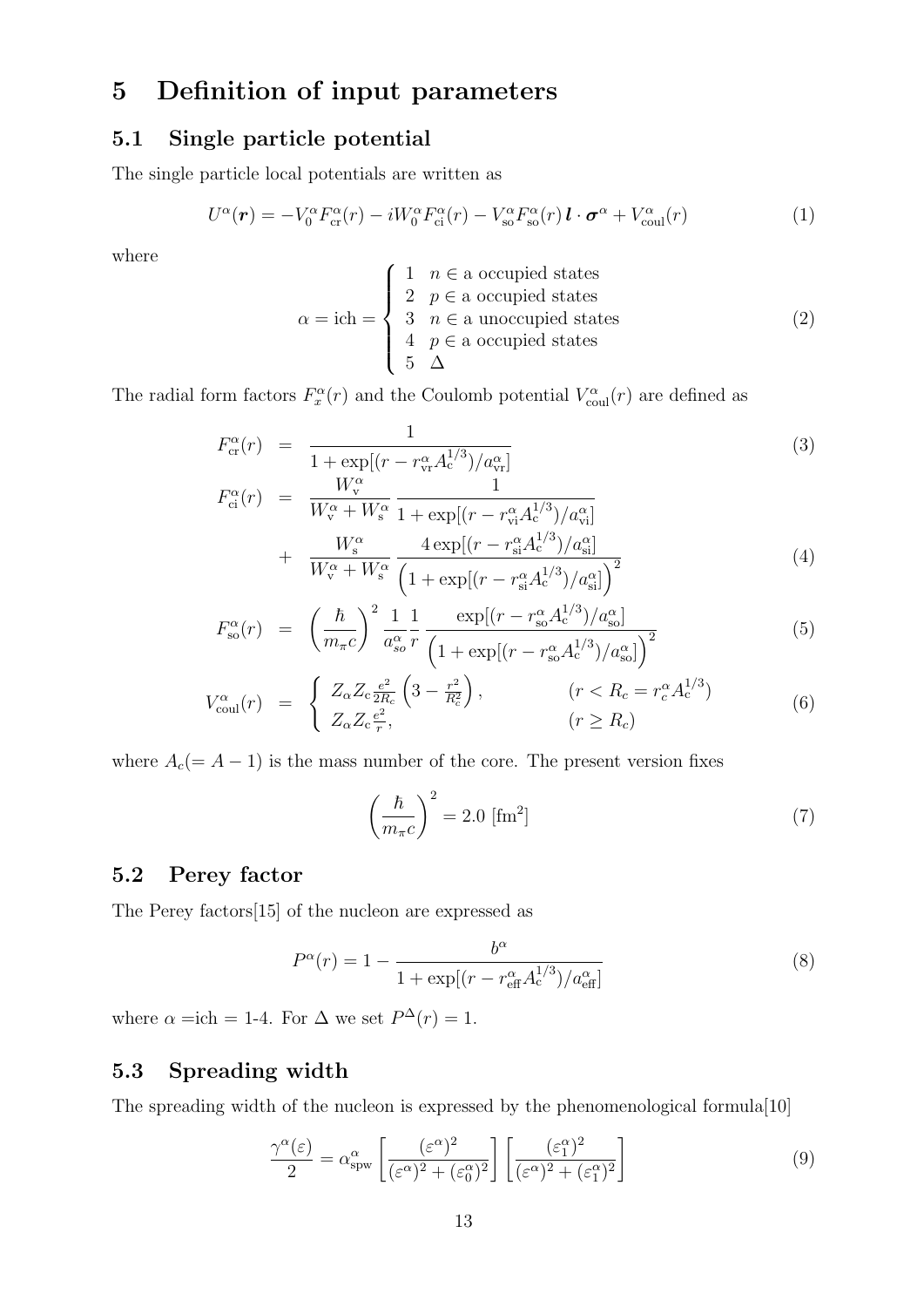with

$$
\varepsilon^{\alpha} = \epsilon - \epsilon_{\rm F}^{\alpha} \tag{10}
$$

where  $\alpha = \text{ich} = 1$ -4, and  $\epsilon_{\text{F}}^{\alpha}$  is the Fermi energy

 $\epsilon_{\rm F}^{\alpha} =$ 1 2  $(\epsilon^{\alpha}$  of the highest occupied level +  $\epsilon^{\alpha}$  of the lowest unoccupied level) (11)

We do not use  $\gamma$  for  $\Delta$ .

The program has an option to determine the strength of the imaginary potential by

$$
W_0^{\alpha}(\epsilon^{\alpha}) = \frac{\gamma(\epsilon^{\alpha})}{2} \tag{12}
$$

It also has another option to add the imaginary part to the bound state energy as

$$
\epsilon_h^{\alpha} \longrightarrow \tilde{\epsilon}_h^{\alpha} = \epsilon_h^{\alpha} - i \frac{\gamma(\varepsilon_h^{\alpha})}{2}
$$
\n(13)

### **5.4 Effective** *ph* **interactions**

The effective *ph* interaction cosists of the isovector spin-scalar interaction  $V^{\rm ss}$  and the isovector spin-vector interaction *V* sv

$$
V^{ph} = V^s + V^v \tag{14}
$$

#### **5.4.1 Isovector spin-scalar interaction**

The program uses a contact interaction

$$
V_{12}^{\rm s}(\boldsymbol{r}_1-\boldsymbol{r}_2)=V_{\tau}(\boldsymbol{\tau}_1\cdot\boldsymbol{\tau}_2)\delta(\boldsymbol{r}_1-\boldsymbol{r}_2)
$$
\n(15)

for the isovector spin-scalar modes.

#### **5.4.2 Isovector spin-vector interaction**

For the isovector spin-vector modes, the *ph* interaction is given in the momentum representation as

$$
V_{12}^{\rm v}(\bm{q},\omega) = V_{12}^{\rm L}(\bm{q},\omega) + V_{12}^{\rm T}(\bm{q},\omega) , \qquad (16)
$$

where

$$
V_{12}^{L}(\boldsymbol{q},\omega) = W_{L}^{NN}(q,\omega) (\boldsymbol{\tau}_{1} \cdot \boldsymbol{\tau}_{2}) (\boldsymbol{\sigma}_{1} \cdot \hat{\boldsymbol{q}}) (\boldsymbol{\sigma}_{2} \cdot \hat{\boldsymbol{q}}) + W_{L}^{NN} (q,\omega) [\{ (\boldsymbol{\tau}_{1} \cdot \boldsymbol{T}_{2}) (\boldsymbol{\sigma}_{1} \cdot \hat{\boldsymbol{q}}) (\boldsymbol{S}_{2} \cdot \hat{\boldsymbol{q}}) + (1 \leftrightarrow 2) \} + h.c.] + W_{L}^{\Delta\Delta}(q,\omega) [\{ (\boldsymbol{T}_{1} \cdot \boldsymbol{T}_{2}) (\boldsymbol{S}_{1} \cdot \hat{\boldsymbol{q}}) (\boldsymbol{S}_{2} \cdot \hat{\boldsymbol{q}}) + (\boldsymbol{T}_{1} \cdot \boldsymbol{T}_{2}^{\dagger}) (\boldsymbol{S}_{1} \cdot \hat{\boldsymbol{q}}) (\boldsymbol{S}_{2}^{\dagger} \cdot \hat{\boldsymbol{q}}) \} + h.c.]
$$
\n(17a)

$$
V_{12}^{T}(\boldsymbol{q},\omega) = W_{T}^{NN}(q,\omega) (\boldsymbol{\tau}_{1} \cdot \boldsymbol{\tau}_{2}) (\boldsymbol{\sigma}_{1} \times \boldsymbol{\hat{q}}) \cdot (\boldsymbol{\sigma}_{2} \times \boldsymbol{\hat{q}}) + W_{T}^{N\Delta}(q,\omega) [\{(\boldsymbol{\tau}_{1} \cdot \boldsymbol{T}_{2})(\boldsymbol{\sigma}_{1} \times \boldsymbol{\hat{q}}) \cdot (\boldsymbol{S}_{2} \times \boldsymbol{\hat{q}}) + (1 \leftrightarrow 2)\} + h.c.] + W_{T}^{\Delta\Delta}(q,\omega) [\{(\boldsymbol{T}_{1} \cdot \boldsymbol{T}_{2})(\boldsymbol{S}_{1} \times \boldsymbol{\hat{q}}) \cdot (\boldsymbol{S}_{2} \times \boldsymbol{\hat{q}}) + (\boldsymbol{T}_{1} \cdot \boldsymbol{T}_{2}^{\dagger})(\boldsymbol{S}_{1} \times \boldsymbol{\hat{q}}) \cdot (\boldsymbol{S}_{2}^{\dagger} \times \boldsymbol{\hat{q}}) + h.c.]
$$
\n(17b)

where *S* and *T* are the spin and isospin transition operators from N to  $\Delta$ , respectively.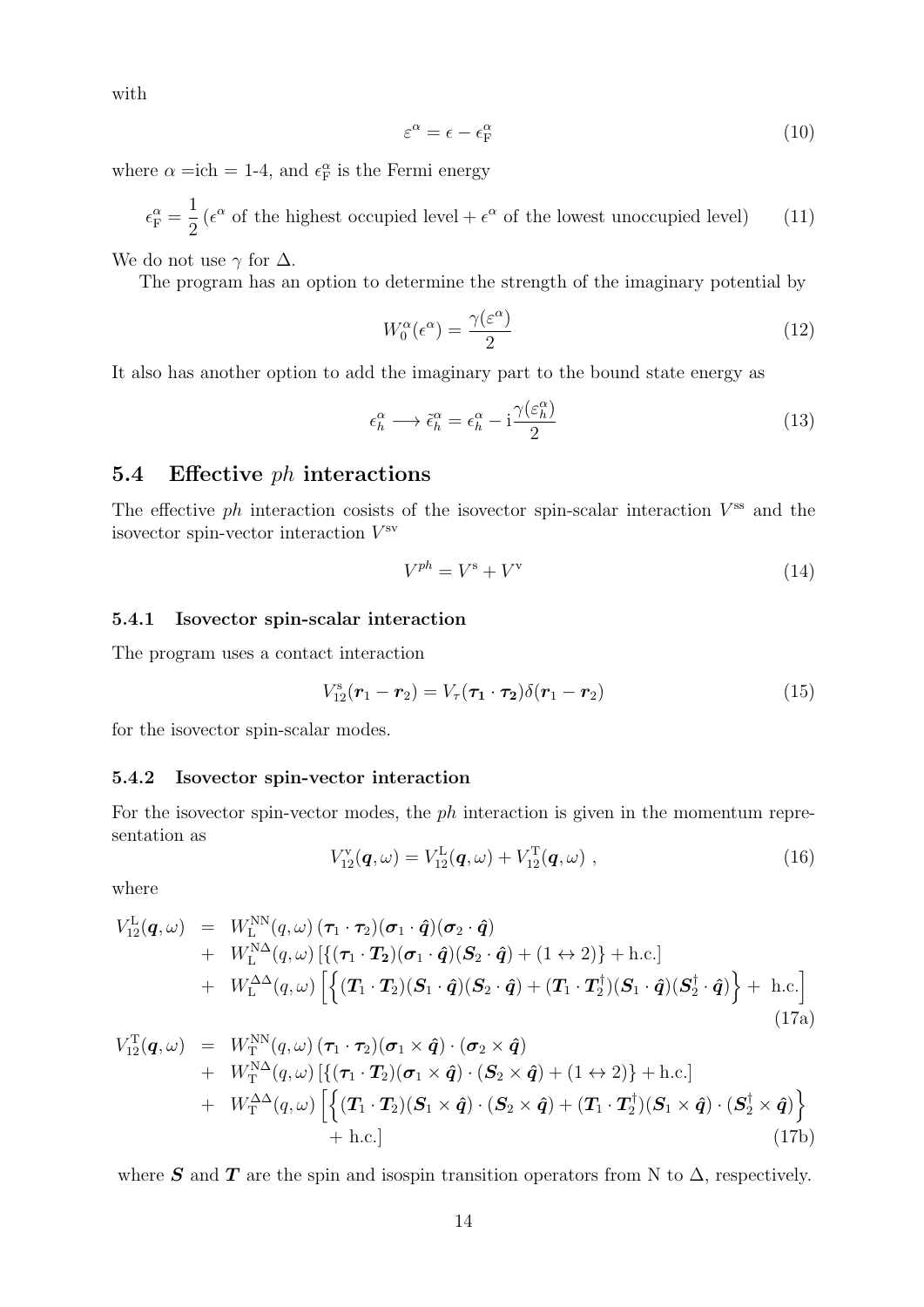$\textbf{5.4.3} \qquad \pi + \rho + g' + h' \text{ model}$ 

The program adopts the  $\pi + \rho + g' + h'$  model, in which

$$
W_{\rm L}^{\rm NN}(q,\omega) = \frac{f_{\pi N\rm N}^2}{m_{\pi}^2} \left( g_{\rm NN}' \Gamma_g(t) + 2h_{\rm NN}' \Gamma_h(t) + a_{\rm OB} \frac{q^2}{t - m_{\pi}^2} \Gamma_{\pi N\rm N}^2(t) \right)
$$
(18a)

$$
W_{\rm L}^{\rm NA}(q,\omega) = \frac{f_{\pi \rm NN} f_{\pi \rm NA}}{m_{\pi}^2} \left( g_{\rm NA}' \Gamma_g(t) + 2h_{\rm NA}' \Gamma_h(t) + a_{\rm OB} \frac{q^2}{t - m_{\pi}^2} \Gamma_{\pi \rm NN}(t) \Gamma_{\pi \rm NA}(t) \right) \tag{18b}
$$

$$
W_{\mathcal{L}}^{\Delta\Delta}(q,\omega) = \frac{f_{\pi N\Delta}^2}{m_{\pi}^2} \left( g_{\Delta\Delta}^{\prime} \Gamma_g(t) + 2h_{\Delta\Delta}^{\prime} \Gamma_h(t) + a_{\text{OB}} \frac{q^2}{t - m_{\pi}^2} \Gamma_{\pi N\Delta}^2(t) \right)
$$
(18c)

$$
W_{\rm T}^{\rm NN}(q,\omega) = \frac{f_{\pi N\rm N}^2}{m_{\pi}^2} \left( g_{\rm NN}' \Gamma_g(t) - h_{\rm NN}' \Gamma_h(t) + a_{\rm OB} C_{\rho N\rm N} \frac{q^2}{t - m_{\rho}^2} \Gamma_{\rho N\rm N}^2(t) \right)
$$
(19a)

$$
W_{\rm T}^{\rm N\Delta}(q,\omega) = \frac{f_{\pi \rm NN} f_{\pi \rm N\Delta}}{m_{\pi}^2} \left( g_{\rm N\Delta}' \Gamma_g(t) - h_{\rm N\Delta}' \Gamma_h(t) + a_{\rm OB} C_{\rho \rm N\Delta} \frac{q^2}{t - m_{\rho}^2} \Gamma_{\rho \rm NN}(t) \Gamma_{\rho \rm N\Delta}(t) \right) (19b)
$$

$$
W_{\rm T}^{\Delta\Delta}(q,\omega) = \frac{f_{\pi N\Delta}^2}{m_{\pi}^2} \left( g_{\Delta\Delta}^{\prime} \Gamma_g(t) - h_{\Delta\Delta}^{\prime} \Gamma_h(t) + a_{\rm OB} C_{\rho\Delta\Delta} \frac{q^2}{t - m_{\rho}^2} \Gamma_{\rho N\Delta}^2(t) \right)
$$
(19c)

where

$$
t = \omega^2 - q^2, \qquad C_{\rho ab} = \frac{f_{\rho ab}^2}{m_\rho^2} \left[ \frac{f_{\pi ab}^2}{m_\pi^2} \right]^{-1} \tag{20}
$$

$$
\Gamma_{\pi ab}(t_{\pi}) = \left(\frac{\Lambda_{\pi ab}^2 - m_{\pi}^2}{\Lambda_{\pi ab}^2 - t}\right)^{n_{\pi ab}}, \quad \Gamma_{\rho ab}(t_{\rho}) = \left(\frac{\Lambda_{\rho ab}^2 - m_{\rho}^2}{\Lambda_{\rho ab}^2 - t}\right)^{n_{\rho ab}} \tag{21}
$$

$$
\Gamma_g(q,\omega) = \left[\frac{\Lambda_g^2}{\Lambda_g^2 - t}\right]^{n_g}, \quad \Gamma_h(q,\omega) = \frac{q^2}{m_\pi^2} \left[\frac{\Lambda_h^2}{\Lambda_h^2 - t}\right]^{n_h},\tag{22}
$$

with  $a, b = N$  or  $\Delta$ . The program assumes

$$
C_{\rho} = C_{\rho NN} = C_{\rho N\Delta} = C_{\rho \Delta \Delta}
$$
\n(23)

## **5.5 Convergence check**

EPSJ: The criterion for the convergence check of the response functions with respect to the transferred  $J$ . It determines the smallest  $J_{\text{conv}}$  which satisfies

$$
\frac{(2J_{\text{conv}}+1)R_{J_{\text{conv}}}(q,\omega)}{\sum_{J_{\text{conv}}}(2J+1)R_J(q,\omega)} < \text{EPSJ}
$$
\n(24)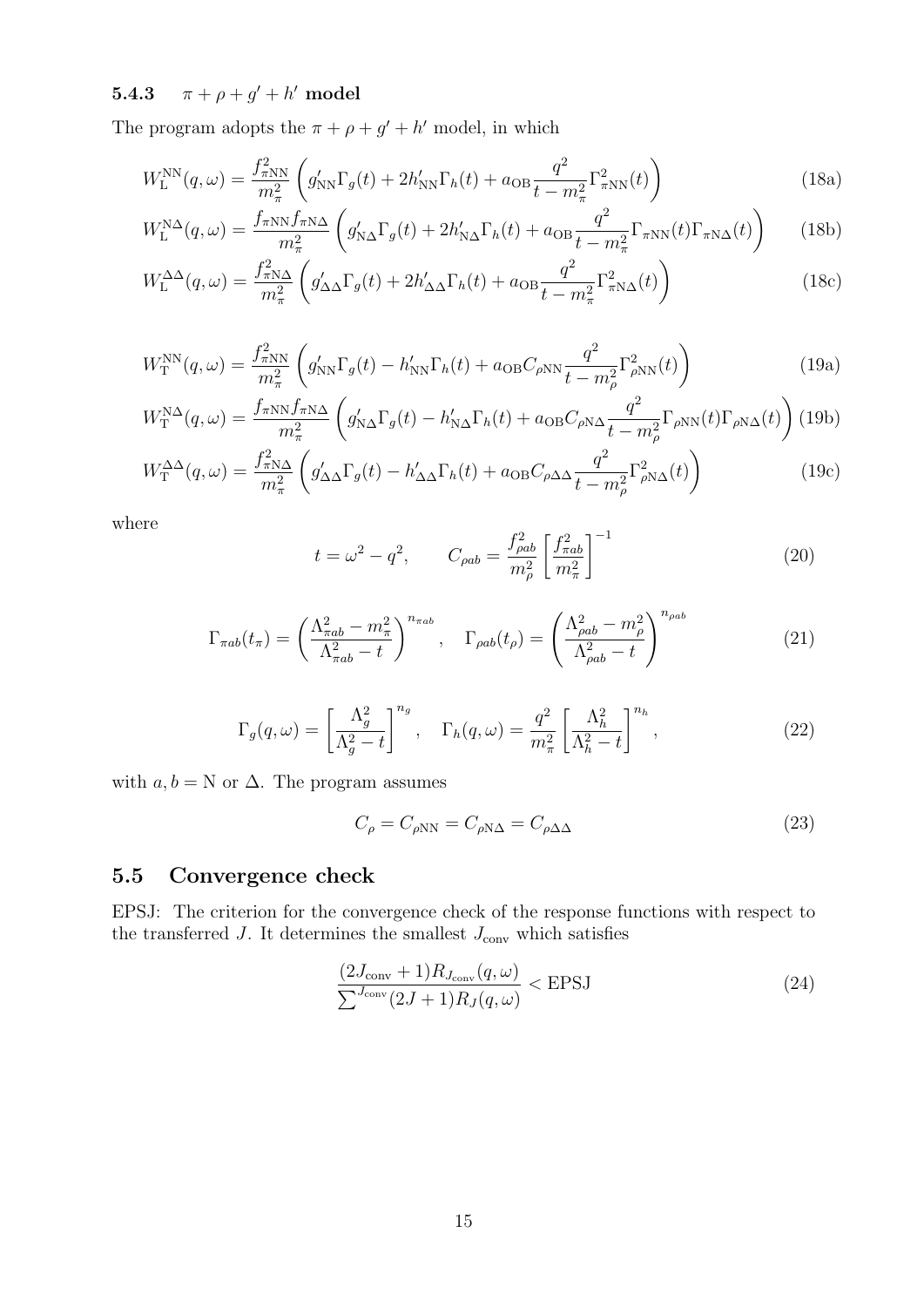## **6 Examples**

## **6.1 Quasi-elastic scattering (QES)**

**[Exsample]** <sup>12</sup>C*→*<sup>12</sup>N QES.  $q = 1.5, 2.0$ fm<sup>-1</sup>,  $\omega = 40$ -90MeV (step=5MeV). Maximum transferred  $J_{tr} = 10$ . Convergence check is applied. RPA with  $\Delta$ Mean field parameters for the nucleons Shape parameters: from ref.[11] Spin-orbit potential: from ref.[6] The Perey factor parameters: from ref.[6] Spreading widths: both for particles and holes by the emperical formula [10]. Mean field parameters for Delta: from ref.[6] Effective *ph* interaction:  $V_t + LM + OBEP$ . Spin-scalar parameters: from ref.[14] OBEP parameters: from ref.[12] LM parameters:  $(g'_{NN}, g'_{N\Delta}, g'_{\Delta\Delta}) = (0.6, 0.3, 0.5)$  without form factor [6]. **[Input]** See the file /input/C/C-QES.dat 1110201701 C QES Ztr=1  $q=1.5,2.0$  w=40-90 Jtr $\lt$  =10 Wp=spw Wh=spw RPA wDelta 21111 1.0 12.0 6.0 1.0 2.0 2.0 1.5 0.5 11.0 40.0 5.0 3.0 0.0 10.0 1.0 2.0 0.0 0.0 4.0 10.0 50.0 3.0 120.0 5.1 0.0 1.27 0.67 6.5 1.27 0.67 1.27 5.2 0.0 1.27 0.67 6.5 1.27 0.67 1.27 5.3 0.0 1.27 0.67 6.5 1.27 0.67 1.27 5.4 0.0 1.27 0.67 6.5 1.27 0.67 1.27 5.5 30.0 1.27 0.67 0.0 1.27 0.67 1.27 6.3 999.0 1.27 0.67 1.0 0.0 1.27 0.67 6.4 999.0 1.27 0.67 1.0 0.0 1.27 0.67 7.1 1.27 0.67 0.3 10.75 18.0 110.0 16.559 7.2 1.27 0.67 0.3 10.75 18.0 110.0 13.818 7.3 1.27 0.67 0.3 10.75 18.0 110.0 16.559 7.4 1.27 0.67 0.3 10.75 18.0 110.0 13.818 8.1 2.0 0 1 1.5 18.720 0 0 0.5 8.2 2.0 0 1 1.5 15.956 0 0 0.5 9.0 283.0 9.1 0.08 2.0 2.18 9.2 139.0 0.0 1300.0 1.0 1300.0 1.0 9.3 770.0 0.0 2000.0 1.0 2000.0 1.0 9.4 0.6 0.3 0.5 0.0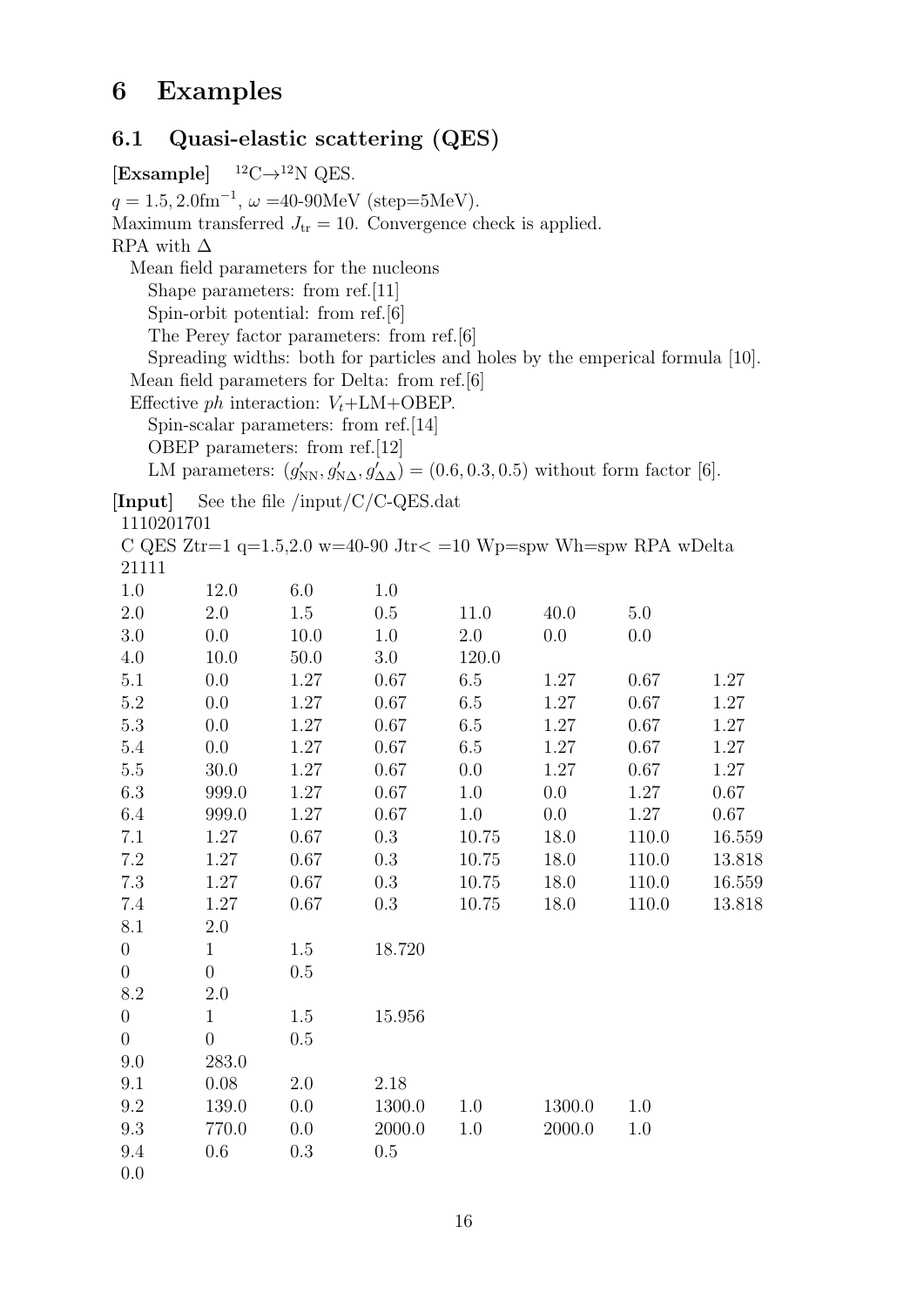## **[Output]** See the file /OUTPUT/C/C-QES.log

The calculated response functions  $R_{\rm T}$  and  $R_{\rm L}$  are shown in the figure below.

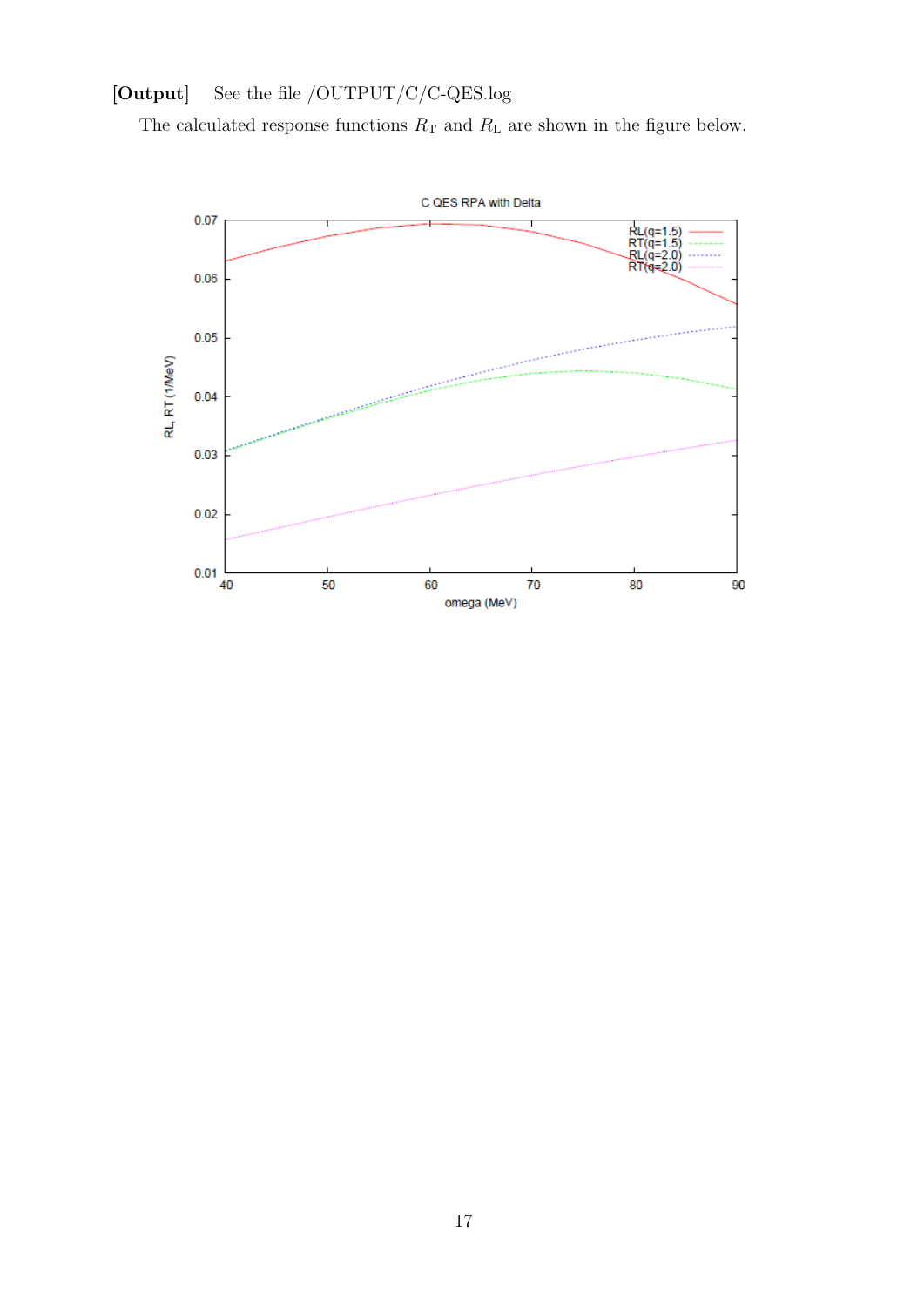## **6.2 GT-spectrum**

## **[Exsample 1]** No correlations (0th)

<sup>90</sup>Zr  $\rightarrow$ <sup>90</sup>Nb (1<sup>+</sup>) at  $q = 0$   $\omega =0$ -20MeV (step=0.02MeV). Mean field parameters Shape parameters: from ref.[11] Perey factor parameters: from ref.[6] Imaginary potential depth of particles: 0.1MeV Spreading width of holes: 0.0MeV

|                  | [Input] See input/ $Zr/Zr$ -GT-0th.dat |         |                                                         |         |      |          |      |
|------------------|----------------------------------------|---------|---------------------------------------------------------|---------|------|----------|------|
| 1116201701       |                                        |         |                                                         |         |      |          |      |
|                  |                                        |         | Zr GT- $q=0$ w=0-20 m <sup>*</sup> =0.7 Wp=0.1 Wh=0 0th |         |      |          |      |
| 0000000          |                                        |         |                                                         |         |      |          |      |
| 1.0              | 90.0                                   | 40.0    | 1.0                                                     |         |      |          |      |
| $2.0\,$          | 1.0                                    | 0.0     | 0.0                                                     | 1001.0  | 0.0  | $0.02\,$ |      |
| $3.0\,$          | $1.0\,$                                | 1.0     | 2.0                                                     | $2.0\,$ |      |          |      |
| 4.0              | 16.0                                   | 80.0    | 3.0                                                     | 120.0   |      |          |      |
| 5.1              | $0.0\,$                                | 1.27    | 0.67                                                    | 8.24    | 1.27 | 0.67     | 1.27 |
| $5.2\,$          | 0.0                                    | 1.27    | 0.67                                                    | 8.24    | 1.27 | 0.67     | 1.27 |
| $5.3\,$          | 0.0                                    | 1.27    | 0.67                                                    | 8.24    | 1.27 | 0.67     | 1.27 |
| $5.4\,$          | 0.0                                    | 1.27    | 0.67                                                    | 8.24    | 1.27 | 0.67     | 1.27 |
| $6.3\,$          | 0.1                                    | 1.27    | $0.67\,$                                                | 1.0     | 0.0  | 1.27     | 0.67 |
| 6.4              | 0.1                                    | 1.27    | 0.67                                                    | 1.0     | 0.0  | 1.27     | 0.67 |
| 7.1              | 1.27                                   | 0.67    | 0.3                                                     |         |      |          |      |
| $7.2\,$          | 1.27                                   | 0.67    | 0.3                                                     |         |      |          |      |
| 7.3              | 1.27                                   | 0.67    | 0.3                                                     |         |      |          |      |
| $7.4\,$          | 1.27                                   | 0.67    | 0.3                                                     |         |      |          |      |
| 8.1              | 11.0                                   |         |                                                         |         |      |          |      |
| $\boldsymbol{0}$ | $\overline{4}$                         | 4.5     | 11.969                                                  |         |      |          |      |
| $\mathbf{1}$     | $\mathbf{1}$                           | $0.5\,$ |                                                         |         |      |          |      |
| $\mathbf{1}$     | $\mathbf 1$                            | 1.5     |                                                         |         |      |          |      |
| $\boldsymbol{0}$ | $\sqrt{3}$                             | $2.5\,$ |                                                         |         |      |          |      |
| $\theta$         | $\sqrt{3}$                             | 3.5     |                                                         |         |      |          |      |
| $\theta$         | $\sqrt{2}$                             | 1.5     |                                                         |         |      |          |      |
| $\mathbf{1}$     | $\boldsymbol{0}$                       | $0.5\,$ |                                                         |         |      |          |      |
| $\boldsymbol{0}$ | $\overline{2}$                         | $2.5\,$ |                                                         |         |      |          |      |
| $\boldsymbol{0}$ | $\,1$                                  | 0.5     |                                                         |         |      |          |      |
| $\theta$         | $1\,$                                  | 1.5     |                                                         |         |      |          |      |
| $\theta$         | $\theta$                               | 0.5     |                                                         |         |      |          |      |
| 8.2              | 10.0                                   |         |                                                         |         |      |          |      |
| T                |                                        | $0.5\,$ | 8.357                                                   |         |      |          |      |
| $\mathbf{1}$     | 1                                      | $1.5\,$ |                                                         |         |      |          |      |
| $\overline{0}$   | 3                                      | $2.5\,$ |                                                         |         |      |          |      |
| $\overline{0}$   | 3                                      | $3.5\,$ |                                                         |         |      |          |      |
| $\overline{0}$   | $\overline{2}$                         | $1.5\,$ |                                                         |         |      |          |      |
| $\mathbf 1$      | $\overline{0}$                         | 0.5     |                                                         |         |      |          |      |
| $\overline{0}$   | $\overline{2}$                         | $2.5\,$ |                                                         |         |      |          |      |
| continued)       |                                        |         |                                                         |         |      |          |      |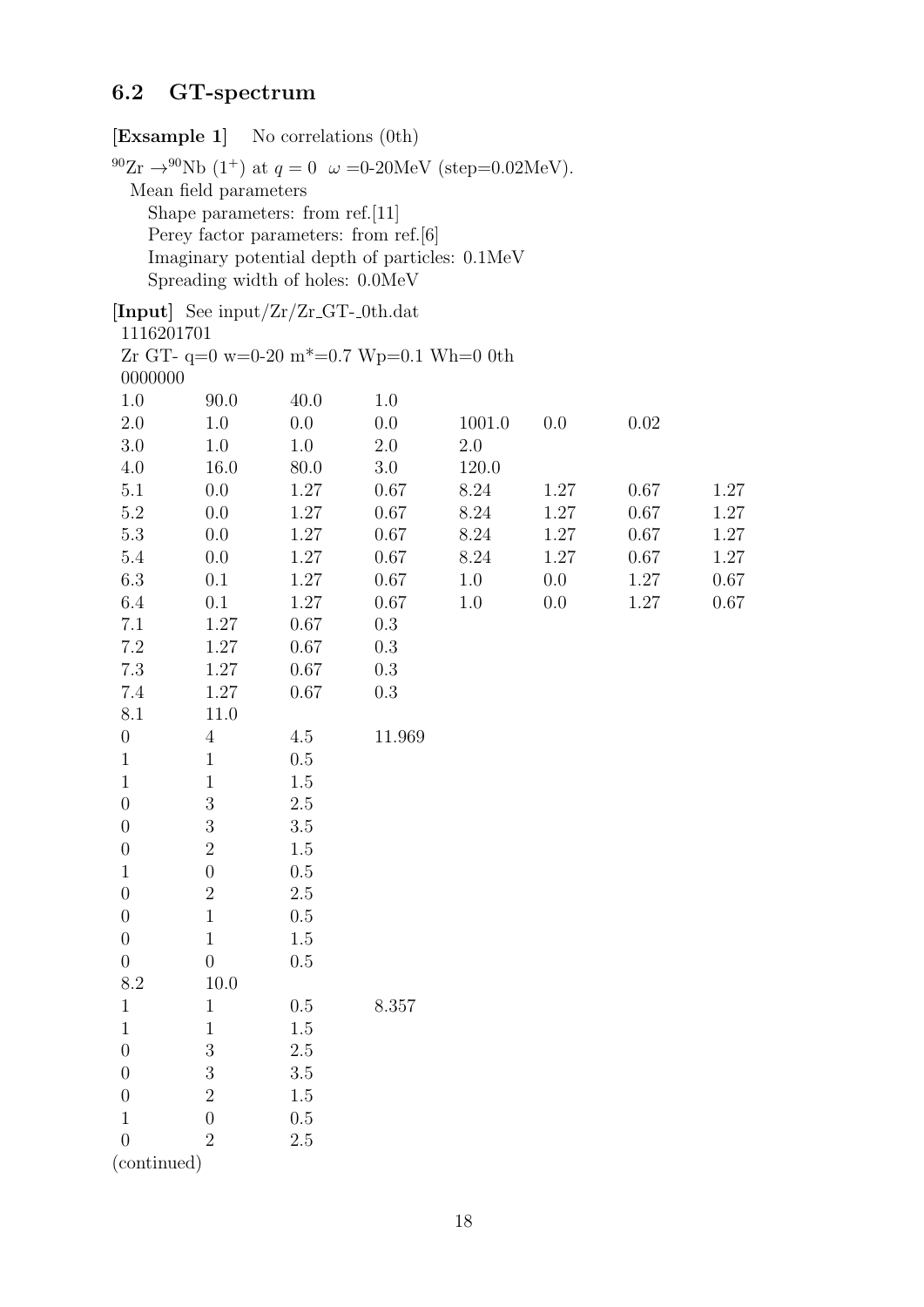| $\theta$ |   | 0.5 |
|----------|---|-----|
| $\theta$ |   | 1.5 |
| $\theta$ | 0 | 0.5 |
| 0.0      |   |     |

[Output] See the file /OUTPUT/Zr/Zr\_GT-\_0th.log

The calculated unperturbed GT response function are shown in the figure below.

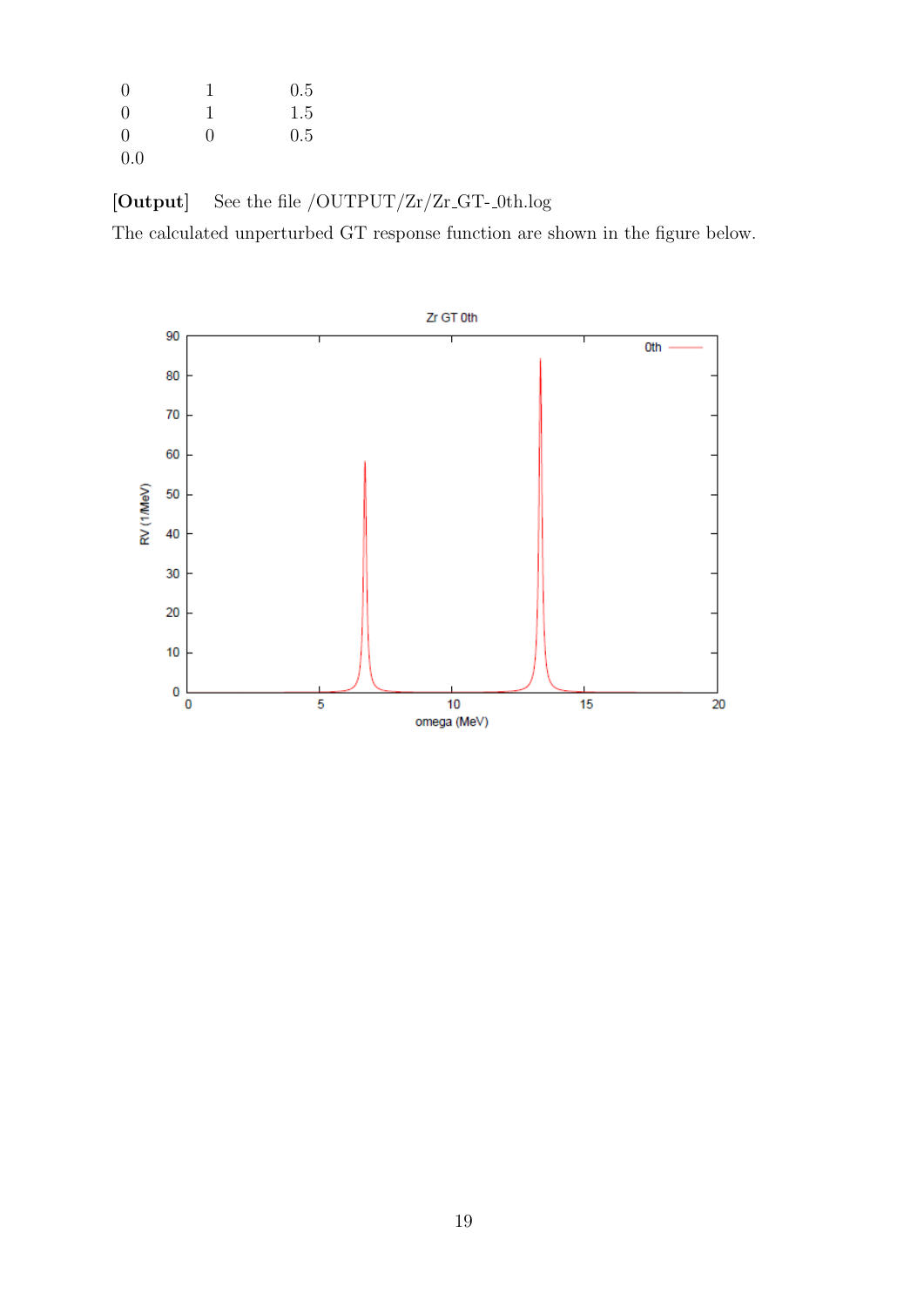## **[Exsample 2]** RPA without ∆

|                                        | <sup>90</sup> Zr $\rightarrow$ <sup>90</sup> Nb (1 <sup>+</sup> ) at $q = 0 \omega = 0$ -30MeV (step=0.1MeV). |         |         |           |         |                                                                      |                                                                                    |
|----------------------------------------|---------------------------------------------------------------------------------------------------------------|---------|---------|-----------|---------|----------------------------------------------------------------------|------------------------------------------------------------------------------------|
| Mean field parameters                  |                                                                                                               |         |         |           |         |                                                                      |                                                                                    |
| Shape parameters: from ref. $[11]$     |                                                                                                               |         |         |           |         |                                                                      |                                                                                    |
| Perey factor parameters: from ref. [6] |                                                                                                               |         |         |           |         |                                                                      |                                                                                    |
|                                        |                                                                                                               |         |         |           |         |                                                                      | Imaginary potential depth of particles: calculated from the emperical formula [10] |
|                                        |                                                                                                               |         |         |           |         | Spreading width of holes: calculated from the emperical formula [10] |                                                                                    |
|                                        | Fermi energy: experimental values                                                                             |         |         |           |         |                                                                      |                                                                                    |
|                                        | Effective $ph$ interaction: LM + OBEP.                                                                        |         |         |           |         |                                                                      |                                                                                    |
|                                        | OBEP parameters: from ref. $[13]$                                                                             |         |         |           |         |                                                                      |                                                                                    |
|                                        | LM parameters: $g'_{NN} = 0.6$ without form factor [7].                                                       |         |         |           |         |                                                                      |                                                                                    |
|                                        | [Input] See input/ $Zr/Zr$ -GT--RPA-noD.dat                                                                   |         |         |           |         |                                                                      |                                                                                    |
| 1215201701                             |                                                                                                               |         |         |           |         |                                                                      |                                                                                    |
|                                        | Zr GT- q=0 w=0-30 m <sup>*</sup> =0.7 Wp=spw Wh=spw RPA noD                                                   |         |         |           |         |                                                                      |                                                                                    |
| 20011                                  |                                                                                                               |         |         |           |         |                                                                      |                                                                                    |
| 1.0                                    | 90.0                                                                                                          | 40.0    | 1.0     |           |         |                                                                      |                                                                                    |
| 2.0                                    | 1.0                                                                                                           | 0.0     | 0.0     | 301.0     | 0.0     | 0.1                                                                  |                                                                                    |
| 3.0                                    | 1.0                                                                                                           | 1.0     | 2.0     | 2.0       |         |                                                                      |                                                                                    |
| 4.0                                    | 16.0                                                                                                          | 80.0    | $3.0\,$ | 120.0     |         |                                                                      |                                                                                    |
| 5.1                                    | 0.0                                                                                                           | 1.27    | 0.67    | 8.24      | 1.27    | 0.67                                                                 | 1.27                                                                               |
| 5.2                                    | 0.0                                                                                                           | 1.27    | 0.67    | 8.24      | 1.27    | 0.67                                                                 | 1.27                                                                               |
| 5.3                                    | 0.0                                                                                                           | 1.27    | 0.67    | 8.24      | 1.27    | 0.67                                                                 | 1.27                                                                               |
| 5.4                                    | 0.0                                                                                                           | 1.27    | 0.67    | 8.24      | 1.27    | 0.67                                                                 | 1.27                                                                               |
| $6.3\,$                                | 999.0                                                                                                         | 1.27    | 0.67    | 1.0       | 0.0     | 1.27                                                                 | 0.67                                                                               |
| 6.4                                    | 999.0                                                                                                         | 1.27    | 0.67    | 1.0       | $0.0\,$ | 1.27                                                                 | 0.67                                                                               |
| 7.1                                    | 1.27                                                                                                          | 0.67    | 0.3     | 10.75     | 18.0    | 110.0                                                                | 9.582                                                                              |
| 7.2                                    | 1.27                                                                                                          | 0.67    | 0.3     | 10.75     | 18.0    | 110.0                                                                | 6.758                                                                              |
| 7.3                                    | 1.27                                                                                                          | 0.67    | 0.3     | $10.75\,$ | 18.0    | 110.0                                                                | 9.582                                                                              |
| 7.4                                    | 1.27                                                                                                          | 0.67    | 0.3     | 10.75     | 18.0    | 110.0                                                                | 6.758                                                                              |
| 8.1                                    | 11.0                                                                                                          |         |         |           |         |                                                                      |                                                                                    |
| $\boldsymbol{0}$                       | $\overline{4}$                                                                                                | 4.5     | 11.97   |           |         |                                                                      |                                                                                    |
| $\mathbf{1}$                           | $\mathbf{1}$                                                                                                  | 0.5     |         |           |         |                                                                      |                                                                                    |
| 1                                      | 1                                                                                                             | 1.5     |         |           |         |                                                                      |                                                                                    |
| $\overline{0}$                         | 3                                                                                                             | $2.5\,$ |         |           |         |                                                                      |                                                                                    |
| $\overline{0}$                         | 3                                                                                                             | 3.5     |         |           |         |                                                                      |                                                                                    |
| 0                                      | $\overline{2}$                                                                                                | 1.5     |         |           |         |                                                                      |                                                                                    |
| 1                                      | $\boldsymbol{0}$                                                                                              | 0.5     |         |           |         |                                                                      |                                                                                    |
| $\overline{0}$                         | $\overline{2}$                                                                                                | $2.5\,$ |         |           |         |                                                                      |                                                                                    |
| $\overline{0}$                         | 1                                                                                                             | 0.5     |         |           |         |                                                                      |                                                                                    |
| $\overline{0}$                         | 1                                                                                                             | 1.5     |         |           |         |                                                                      |                                                                                    |
| $\overline{0}$                         | $\overline{0}$                                                                                                | 0.5     |         |           |         |                                                                      |                                                                                    |
| 8.2                                    | 10.0                                                                                                          |         |         |           |         |                                                                      |                                                                                    |
| 1                                      | $\mathbf{1}$                                                                                                  | 0.5     | 8.35    |           |         |                                                                      |                                                                                    |
| 1                                      | 1                                                                                                             | 1.5     |         |           |         |                                                                      |                                                                                    |
| $\overline{0}$                         | 3                                                                                                             | 2.5     |         |           |         |                                                                      |                                                                                    |
| $\hspace{.0cm}0$                       | 3                                                                                                             | 3.5     |         |           |         |                                                                      |                                                                                    |
| $\overline{0}$                         | $\overline{2}$                                                                                                | 1.5     |         |           |         |                                                                      |                                                                                    |
| (continued)                            |                                                                                                               |         |         |           |         |                                                                      |                                                                                    |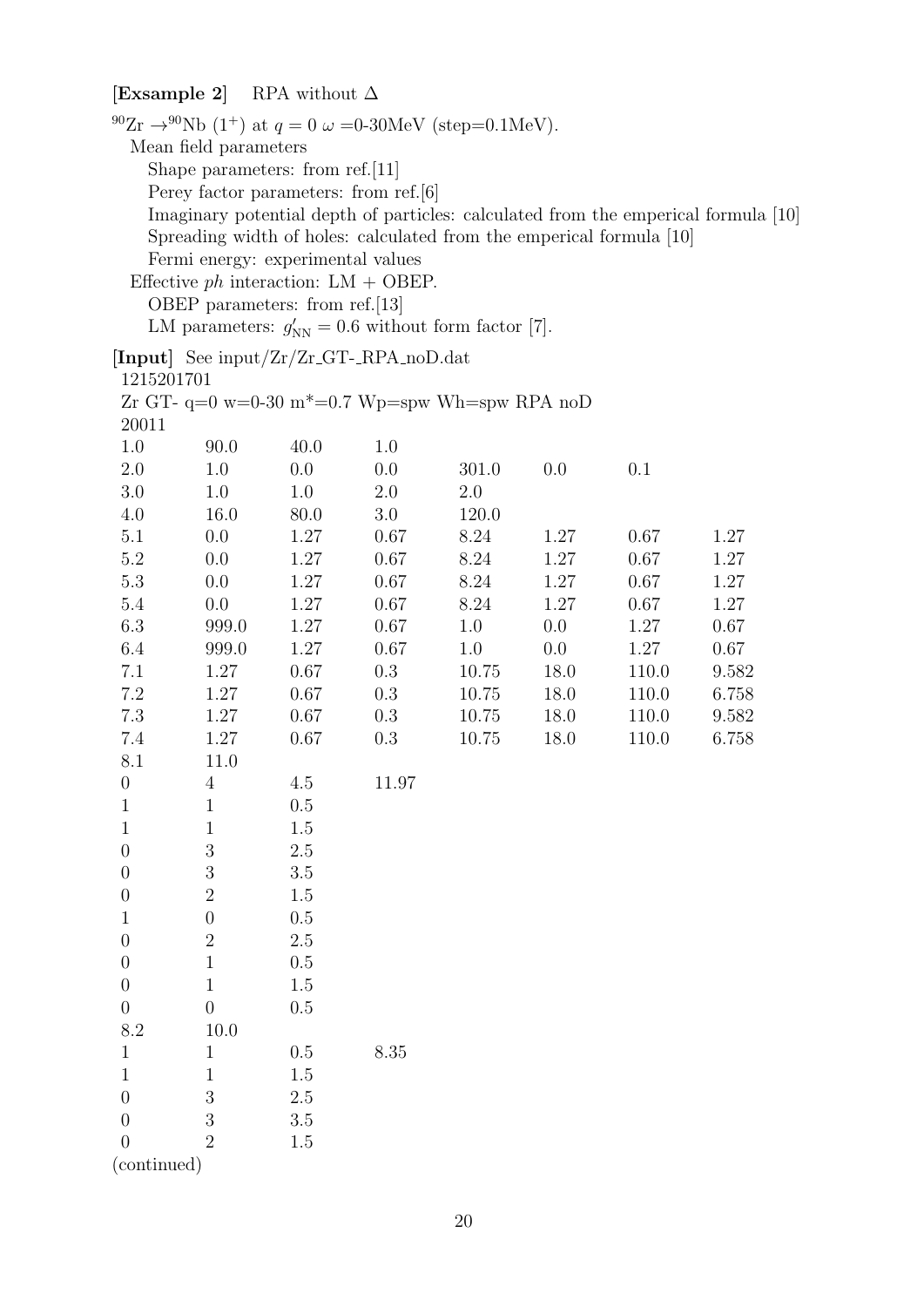| 1              | 0        | 0.5     |         |     |        |     |
|----------------|----------|---------|---------|-----|--------|-----|
| $\theta$       | 2        | 2.5     |         |     |        |     |
| $\theta$       | 1        | 0.5     |         |     |        |     |
| $\theta$       | 1        | 1.5     |         |     |        |     |
| $\overline{0}$ | $\theta$ | 0.5     |         |     |        |     |
| 9.1            | 0.0778   | 1.69706 | 2.94058 |     |        |     |
| 9.2            | 138.03   | 0.0     | 1300.0  | 1.0 | 1200.0 | 1.0 |
| 9.3            | 769.0    | 0.0     | 1400.0  | 1.0 | 1400.0 | 2.0 |
| 9.4            | 0.6      |         |         |     |        |     |
| 0.0            |          |         |         |     |        |     |
|                |          |         |         |     |        |     |

**[Output]** See the file /OUTPUT/Zr/Zr GT- RPA noD.log

**[Exsample 3]** RPA for N-space and TDA for N-∆ coupling

 $^{90}Zr \rightarrow ^{90}Nb(1^+)$  at  $q = 0 \omega = 0.30MeV$  (step=0.1MeV). RPA for nucleon space, while TDA for N- $\Delta$  coupling Mean field parameters for the nucleons Shape parameters: from ref.[11] Perey factor parameters: from ref.[6] Imaginary potential depth of particles: calculated from the emperical formula [10] Spreading width of holes: calculated from the emperical formula [10] Fermi energy: experimental values Mean field parameters for Delta: from ref.[6] Effective *ph* interaction: LM + OBEP. OBEP parameters: from ref.[13] LM parameters:  $(g'_{NN}, g'_{N\Delta}, g'_{\Delta\Delta}) = (0.6, 0.35, 0.5)$  without form factor [7]. **[Input]** See input/Zr/Zr GT- RPA wD.dat 1215201701 Zr GT-  $q=0$  w=0-30 m<sup>\*</sup>=0.7 Wp=spw Wh=spw RPA-TDA(D) 31011 1.0 90.0 40.0 1.0 2.0 1.0 0.0 0.0 301.0 0.0 0.1 3.0 1.0 1.0 2.0 2.0 4.0 16.0 80.0 3.0 120.0 5.1 0.0 1.27 0.67 8.24 1.27 0.67 1.27 5.2 0.0 1.27 0.67 8.24 1.27 0.67 1.27 5.3 0.0 1.27 0.67 8.24 1.27 0.67 1.27 5.4 0.0 1.27 0.67 8.24 1.27 0.67 1.27 5.5 30.0 1.27 0.67 0.0 1.27 0.67 1.27 6.3 999.0 1.27 0.67 1.0 0.0 1.27 0.67 6.4 999.9 1.27 0.67 1.0 0.0 1.27 0.67 7.1 1.27 0.67 0.3 10.75 18.0 110.0 9.582 7.2 1.27 0.67 0.3 10.75 18.0 110.0 6.758 7.3 1.27 0.67 0.3 10.75 18.0 110.0 9.582 7.4 1.27 0.67 0.3 10.75 18.0 110.0 6.758

(continued)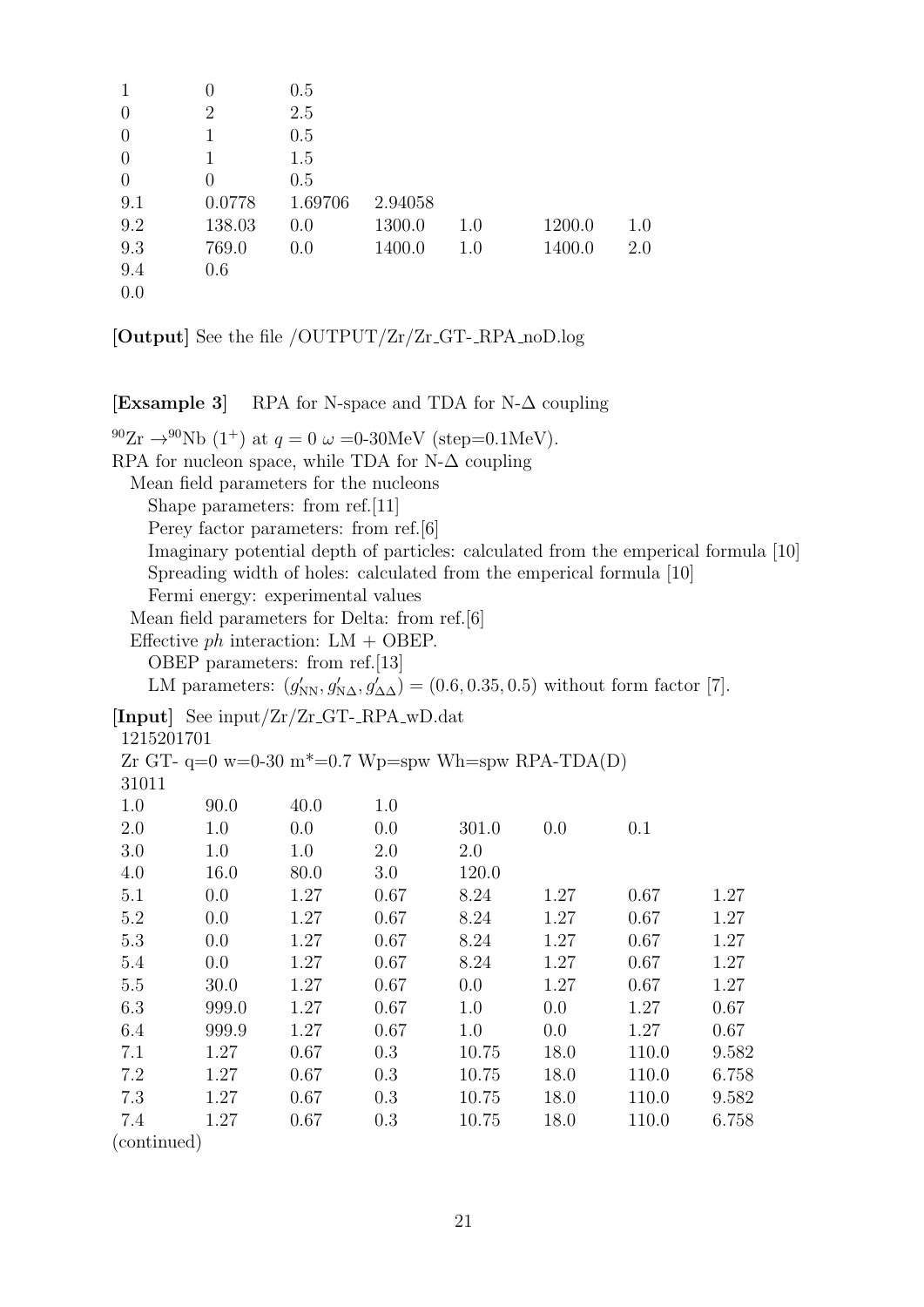| $8.1\,$          | $11.0\,$         |          |           |         |        |         |
|------------------|------------------|----------|-----------|---------|--------|---------|
| $\boldsymbol{0}$ | $\overline{4}$   | $4.5\,$  | $11.97\,$ |         |        |         |
| $\mathbf{1}$     | $\mathbf{1}$     | $0.5\,$  |           |         |        |         |
| $\mathbf{1}$     | $\,1$            | $1.5\,$  |           |         |        |         |
| $\boldsymbol{0}$ | $\sqrt{3}$       | $2.5\,$  |           |         |        |         |
| $\boldsymbol{0}$ | 3                | $3.5\,$  |           |         |        |         |
| $\boldsymbol{0}$ | $\overline{2}$   | $1.5\,$  |           |         |        |         |
| $\mathbf{1}$     | $\boldsymbol{0}$ | $0.5\,$  |           |         |        |         |
| $\overline{0}$   | $\overline{2}$   | $2.5\,$  |           |         |        |         |
| $\theta$         | $\,1$            | $0.5\,$  |           |         |        |         |
| $\boldsymbol{0}$ | $1\,$            | $1.5\,$  |           |         |        |         |
| $\boldsymbol{0}$ | $\boldsymbol{0}$ | $0.5\,$  |           |         |        |         |
| $8.2\,$          | 10.0             |          |           |         |        |         |
| $\mathbf{1}$     | $1\,$            | $0.5\,$  | $8.35\,$  |         |        |         |
| $\mathbf{1}$     | $1\,$            | $1.5\,$  |           |         |        |         |
| $\boldsymbol{0}$ | $\boldsymbol{3}$ | $2.5\,$  |           |         |        |         |
| $\boldsymbol{0}$ | $\overline{3}$   | $3.5\,$  |           |         |        |         |
| $\boldsymbol{0}$ | $\overline{2}$   | $1.5\,$  |           |         |        |         |
| $\mathbf{1}$     | $\boldsymbol{0}$ | $0.5\,$  |           |         |        |         |
| $\boldsymbol{0}$ | $\sqrt{2}$       | $2.5\,$  |           |         |        |         |
| $\boldsymbol{0}$ | $1\,$            | $0.5\,$  |           |         |        |         |
| $\boldsymbol{0}$ | $\mathbf 1$      | $1.5\,$  |           |         |        |         |
| $\boldsymbol{0}$ | $\overline{0}$   | $0.5\,$  |           |         |        |         |
| $9.1\,$          | 0.0778           | 1.69706  | 2.94058   |         |        |         |
| $\,9.2$          | 138.03           | $0.0\,$  | 1300.0    | 1.0     | 1200.0 | 1.0     |
| $\rm 9.3$        | 769.0            | 0.0      | 1400.0    | $1.0\,$ | 1400.0 | $2.0\,$ |
| 9.4              | $0.6\,$          | $0.35\,$ | $0.5\,$   |         |        |         |
| 0.0              |                  |          |           |         |        |         |

## [Output] See the file /OUTPUT/Zr/Zr<sub>-GT-RPA<sub>-W</sub>D.log</sub>

The calculated GT response functions with and without  $\Delta$  are shown in the figure below.

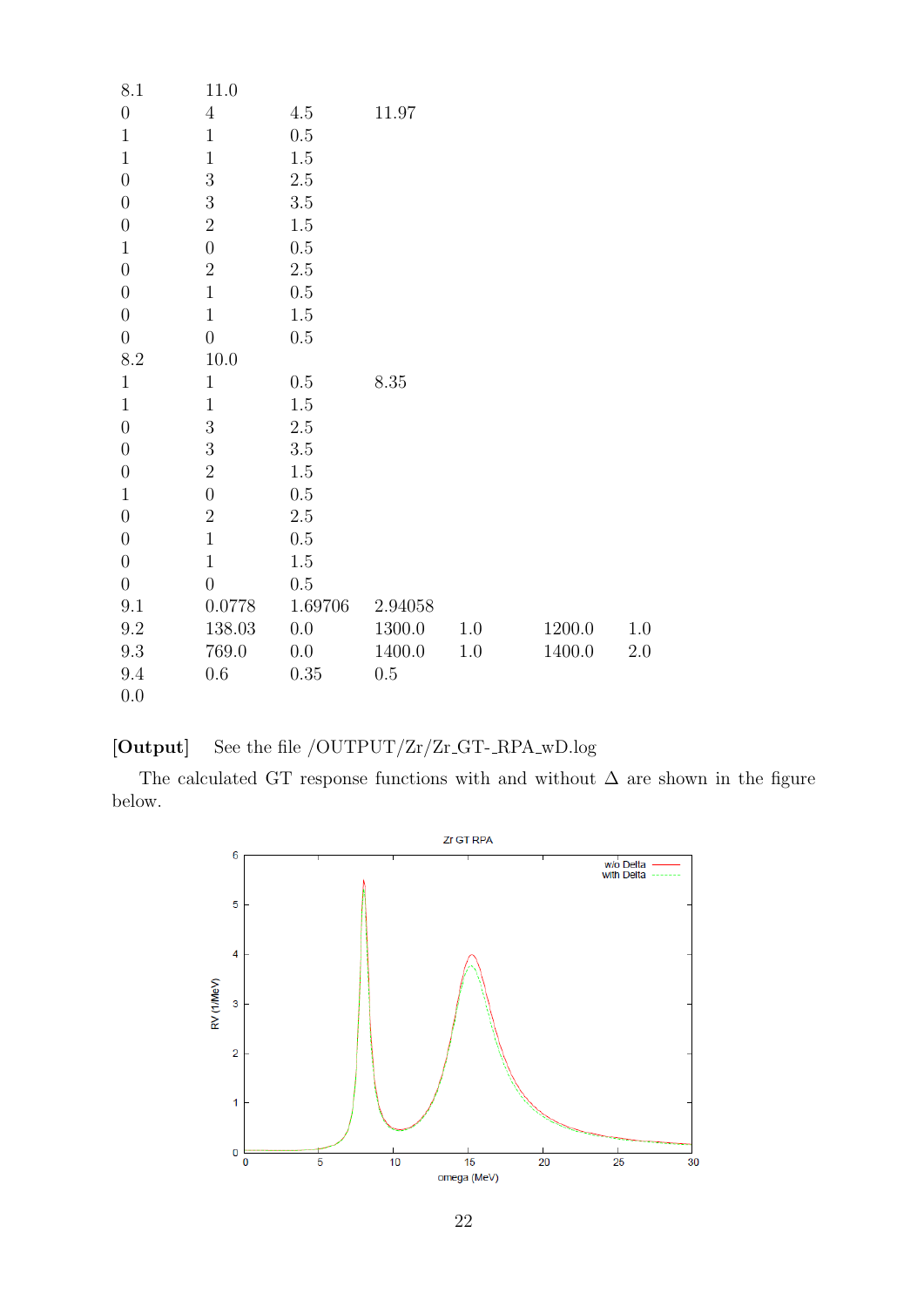## **6.3 Spin dipole (SD) modes**

|                  | [Exsample 1] $^{208}Pb \rightarrow ^{208}Bi (1^-)$                                                                                                                                   |         |                                                                                                                                                                                                                                                                                                                            |       |         |                                                                                                                                                                                             |                                                                                  |  |
|------------------|--------------------------------------------------------------------------------------------------------------------------------------------------------------------------------------|---------|----------------------------------------------------------------------------------------------------------------------------------------------------------------------------------------------------------------------------------------------------------------------------------------------------------------------------|-------|---------|---------------------------------------------------------------------------------------------------------------------------------------------------------------------------------------------|----------------------------------------------------------------------------------|--|
|                  | Mean field parameters for Nucleons<br>Shape parameters: from ref.[11]<br>Spin-orbit potential: from ref.[11]<br>Fermi energy: experimental values<br>OBEP parameters: from ref.[13]. |         | $q = 0.1$ fm <sup>-1</sup> , $\omega = 10$ -50MeV (step=0.5MeV).<br>RPA in N-space while TDA for N- $\Delta$ coupling<br>The Perey factor parameters: from ref. [14]<br>Mean field parameters for Delta: from ref.[14]<br>Effective <i>ph</i> interaction: $V_t + LM + OBEP$ .<br>Spin-scalar parameters: from ref. $[14]$ |       |         | Spreading widths: both for particles and holes by the emperical formula [10].<br>LM parameters: $(g'_{NN}, g'_{N\Delta}, g'_{\Delta\Delta}) = (0.64, 0.35, 0.5)$ without form factors [14]. |                                                                                  |  |
| [input]          |                                                                                                                                                                                      |         | See the file /input/ $Pb/Pb_1$ -_wD.dat                                                                                                                                                                                                                                                                                    |       |         |                                                                                                                                                                                             |                                                                                  |  |
| 1212201701       |                                                                                                                                                                                      |         |                                                                                                                                                                                                                                                                                                                            |       |         |                                                                                                                                                                                             |                                                                                  |  |
|                  |                                                                                                                                                                                      |         |                                                                                                                                                                                                                                                                                                                            |       |         |                                                                                                                                                                                             | Pb 1- Ztr=1 q=0.1 w=10-50 m <sup>*</sup> =.7 Wp=spw Wh=spw RPA+TDA(D) Vt+LM+OBEP |  |
| 31011            |                                                                                                                                                                                      |         |                                                                                                                                                                                                                                                                                                                            |       |         |                                                                                                                                                                                             |                                                                                  |  |
| 1.0              | 208.0                                                                                                                                                                                | 82.0    | 1.0                                                                                                                                                                                                                                                                                                                        |       |         |                                                                                                                                                                                             |                                                                                  |  |
| 2.0              | 1.0                                                                                                                                                                                  | 0.1     | 0.0                                                                                                                                                                                                                                                                                                                        | 81.0  | 10.0    | 0.5                                                                                                                                                                                         |                                                                                  |  |
| 3.0              | 1.0                                                                                                                                                                                  | 1.0     | 1.0                                                                                                                                                                                                                                                                                                                        | 1.0   |         |                                                                                                                                                                                             |                                                                                  |  |
| 4.0              | 16.0                                                                                                                                                                                 | 80.0    | 3.0                                                                                                                                                                                                                                                                                                                        | 120.0 |         |                                                                                                                                                                                             |                                                                                  |  |
| 5.1              | 0.0                                                                                                                                                                                  | 1.27    | 0.67                                                                                                                                                                                                                                                                                                                       | 7.5   | 1.27    | 0.67                                                                                                                                                                                        | 1.27                                                                             |  |
| 5.2              | 0.0                                                                                                                                                                                  | 1.27    | 0.67                                                                                                                                                                                                                                                                                                                       | 7.5   | 1.27    | $0.67\,$                                                                                                                                                                                    | 1.27                                                                             |  |
| 5.3              | 0.0                                                                                                                                                                                  | 1.27    | 0.67                                                                                                                                                                                                                                                                                                                       | 7.5   | 1.27    | 0.67                                                                                                                                                                                        | 1.27                                                                             |  |
| 5.4              | 0.0                                                                                                                                                                                  | 1.27    | 0.67                                                                                                                                                                                                                                                                                                                       | 7.5   | 1.27    | 0.67                                                                                                                                                                                        | 1.27                                                                             |  |
| $5.5\,$          | 30.0                                                                                                                                                                                 | 1.27    | 0.67                                                                                                                                                                                                                                                                                                                       | 0.0   | 1.27    | 0.67                                                                                                                                                                                        | 1.27                                                                             |  |
| 6.3              | 999.0                                                                                                                                                                                | 1.27    | 0.67                                                                                                                                                                                                                                                                                                                       | 1.0   | $0.0\,$ | 1.27                                                                                                                                                                                        | 0.67                                                                             |  |
| 6.4              | 999.0                                                                                                                                                                                | 1.27    | 0.67                                                                                                                                                                                                                                                                                                                       | 1.0   | 0.0     | 1.27                                                                                                                                                                                        | 0.67                                                                             |  |
| 7.1              | 1.27                                                                                                                                                                                 | 0.67    | 0.3                                                                                                                                                                                                                                                                                                                        | 10.75 | 26.0    | 110.0                                                                                                                                                                                       | 5.659                                                                            |  |
| 7.2              | 1.27                                                                                                                                                                                 | 0.67    | 0.3                                                                                                                                                                                                                                                                                                                        | 10.75 | 26.0    | 110.0                                                                                                                                                                                       | 5.902                                                                            |  |
| $7.3\,$          | 1.27                                                                                                                                                                                 | 0.67    | 0.3                                                                                                                                                                                                                                                                                                                        | 10.75 | 26.0    | 110.0                                                                                                                                                                                       | 5.659                                                                            |  |
| 7.4              | 1.27                                                                                                                                                                                 | 0.67    | 0.3                                                                                                                                                                                                                                                                                                                        | 10.75 | 26.0    | 110.0                                                                                                                                                                                       | 5.902                                                                            |  |
| 8.1              | 22.0                                                                                                                                                                                 |         |                                                                                                                                                                                                                                                                                                                            |       |         |                                                                                                                                                                                             |                                                                                  |  |
| $\overline{2}$   | $\mathbf{1}$                                                                                                                                                                         | 0.5     | 7.368                                                                                                                                                                                                                                                                                                                      |       |         |                                                                                                                                                                                             |                                                                                  |  |
| $\mathbf{1}$     | 3                                                                                                                                                                                    | 2.5     |                                                                                                                                                                                                                                                                                                                            |       |         |                                                                                                                                                                                             |                                                                                  |  |
| $\overline{2}$   | 1                                                                                                                                                                                    | 1.5     |                                                                                                                                                                                                                                                                                                                            |       |         |                                                                                                                                                                                             |                                                                                  |  |
| $\boldsymbol{0}$ | 6                                                                                                                                                                                    | 6.5     |                                                                                                                                                                                                                                                                                                                            |       |         |                                                                                                                                                                                             |                                                                                  |  |
| $\boldsymbol{0}$ | $\bf 5$                                                                                                                                                                              | 4.5     |                                                                                                                                                                                                                                                                                                                            |       |         |                                                                                                                                                                                             |                                                                                  |  |
| 1                | $\sqrt{3}$                                                                                                                                                                           | 3.5     |                                                                                                                                                                                                                                                                                                                            |       |         |                                                                                                                                                                                             |                                                                                  |  |
| $\mathbf 1$      | $\overline{2}$                                                                                                                                                                       | 1.5     |                                                                                                                                                                                                                                                                                                                            |       |         |                                                                                                                                                                                             |                                                                                  |  |
| $\overline{2}$   | $\boldsymbol{0}$                                                                                                                                                                     | 0.5     |                                                                                                                                                                                                                                                                                                                            |       |         |                                                                                                                                                                                             |                                                                                  |  |
| $\boldsymbol{0}$ | $\overline{5}$                                                                                                                                                                       | $5.5\,$ |                                                                                                                                                                                                                                                                                                                            |       |         |                                                                                                                                                                                             |                                                                                  |  |
| $\boldsymbol{0}$ | $\overline{4}$                                                                                                                                                                       | 3.5     |                                                                                                                                                                                                                                                                                                                            |       |         |                                                                                                                                                                                             |                                                                                  |  |
| 1                | $\sqrt{2}$                                                                                                                                                                           | $2.5\,$ |                                                                                                                                                                                                                                                                                                                            |       |         |                                                                                                                                                                                             |                                                                                  |  |

0 4 4.5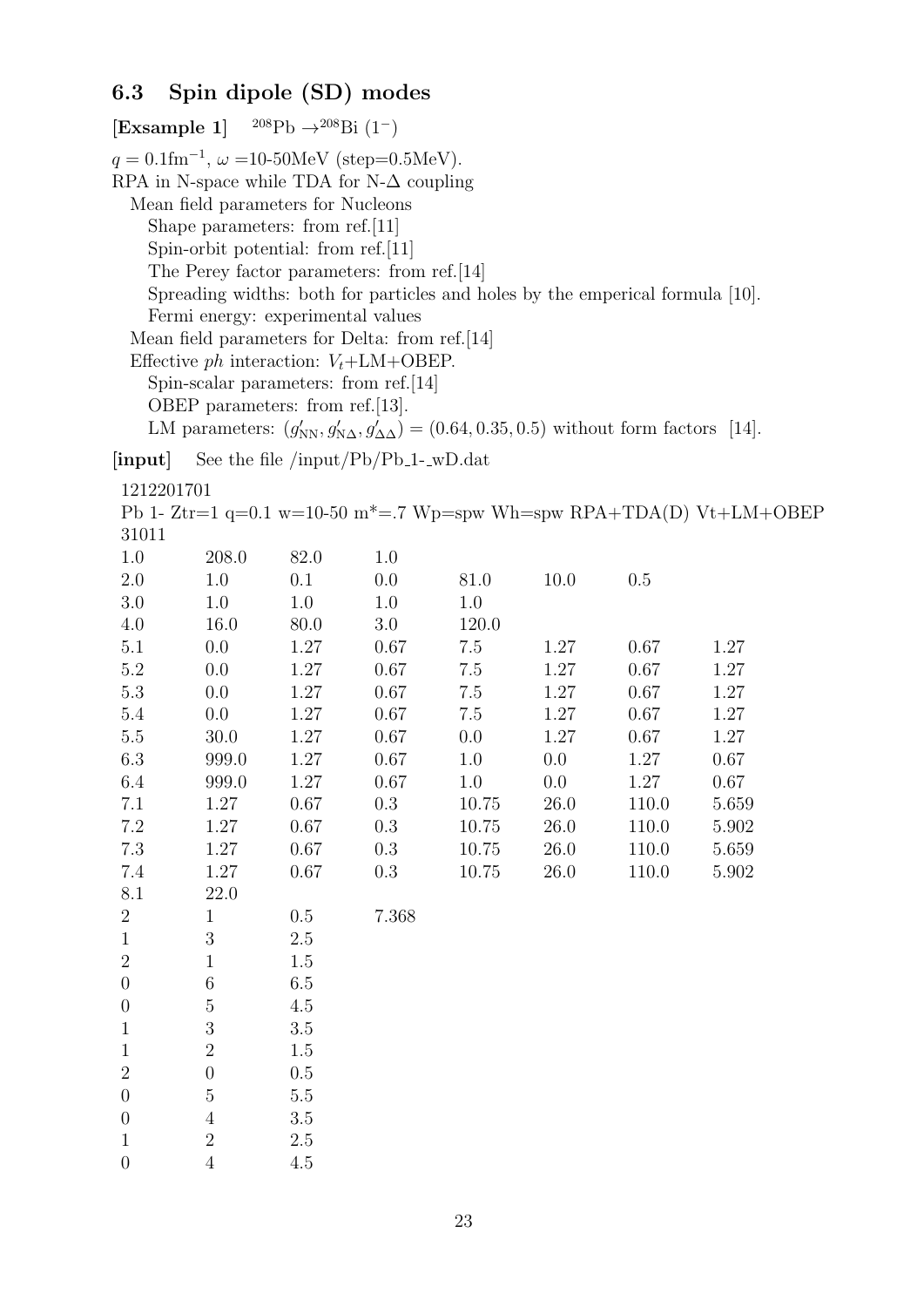| (continued)      |                  |         |            |         |        |         |
|------------------|------------------|---------|------------|---------|--------|---------|
| $\mathbf{1}$     | $\mathbf{1}$     | 0.5     |            |         |        |         |
| $\overline{0}$   | 3                | 2.5     |            |         |        |         |
| $\mathbf{1}$     | $\mathbf{1}$     | $1.5\,$ |            |         |        |         |
| $\overline{0}$   | 3                | 3.5     |            |         |        |         |
| $\boldsymbol{0}$ | $\overline{2}$   | $1.5\,$ |            |         |        |         |
| $\mathbf 1$      | $\overline{0}$   | $0.5\,$ |            |         |        |         |
| $\overline{0}$   | $\overline{2}$   | 2.5     |            |         |        |         |
| $\overline{0}$   | $\mathbf{1}$     | $0.5\,$ |            |         |        |         |
| $\boldsymbol{0}$ | $\mathbf 1$      | $1.5\,$ |            |         |        |         |
| $\overline{0}$   | $\overline{0}$   | 0.5     |            |         |        |         |
| 8.2              | 16.0             |         |            |         |        |         |
| $\sqrt{2}$       | $\boldsymbol{0}$ | $0.5\,$ | 8.008      |         |        |         |
| $\overline{1}$   | $\overline{2}$   | $1.5\,$ |            |         |        |         |
| $\overline{0}$   | $\overline{5}$   | $5.5\,$ |            |         |        |         |
| $\overline{0}$   | $\sqrt{4}$       | 3.5     |            |         |        |         |
| $1\,$            | $\overline{2}$   | $2.5\,$ |            |         |        |         |
| $\overline{0}$   | $\sqrt{4}$       | $4.5\,$ |            |         |        |         |
| $\mathbf{1}$     | $\mathbf{1}$     | $0.5\,$ |            |         |        |         |
| $\boldsymbol{0}$ | 3                | 2.5     |            |         |        |         |
| $\mathbf{1}$     | $\mathbf{1}$     | $1.5\,$ |            |         |        |         |
| $\overline{0}$   | 3                | $3.5\,$ |            |         |        |         |
| $\overline{0}$   | $\overline{2}$   | $1.5\,$ |            |         |        |         |
| $\mathbf 1$      | $\overline{0}$   | 0.5     |            |         |        |         |
| $\overline{0}$   | $\overline{2}$   | $2.5\,$ |            |         |        |         |
| $\overline{0}$   | $\mathbf{1}$     | $0.5\,$ |            |         |        |         |
| $\boldsymbol{0}$ | $\mathbf{1}$     | $1.5\,$ |            |         |        |         |
| $\overline{0}$   | $\boldsymbol{0}$ | 0.5     |            |         |        |         |
| 9.0              | 283.0            |         |            |         |        |         |
| $\,9.1$          | 0.0778           | 1.69706 | 2.94058    |         |        |         |
| $\rm 9.2$        | 138.03           | $0.0\,$ | $1300.0\,$ | $1.0\,$ | 1200.0 | $1.0\,$ |
| $\rm 9.3$        | 769.0            | $0.0\,$ | 1400.0     | 1.0     | 1400.0 | $2.0\,$ |
| $9.4\,$          | $0.64\,$         | 0.35    | $0.5\,$    |         |        |         |
| 0.0<br>$\sim$    |                  |         |            |         |        |         |

**[Output]** See the file /OUTPUT/Pb/Pb<sub>-1</sub>-wD.log

**[Exsample 2]** <sup>208</sup>Pb *→*<sup>208</sup>Bi (2*−*)

*q* = 0*.*1fm*−*<sup>1</sup> , *ω* =10-50MeV (step=0.5MeV). RPA in N-space while TDA for N- $\Delta$  coupling Mean field parameters for Nucleons Shape parameters: from ref.[11] Spin-orbit potential: from ref.[14] The Perey factor parameters: from ref.[14] Spreading widths: both for particles and holes by the emperical formula [10]. Fermi energy: experimental values Mean field parameters for Delta: from ref.[14] Effective *ph* interaction: LM + OBEP.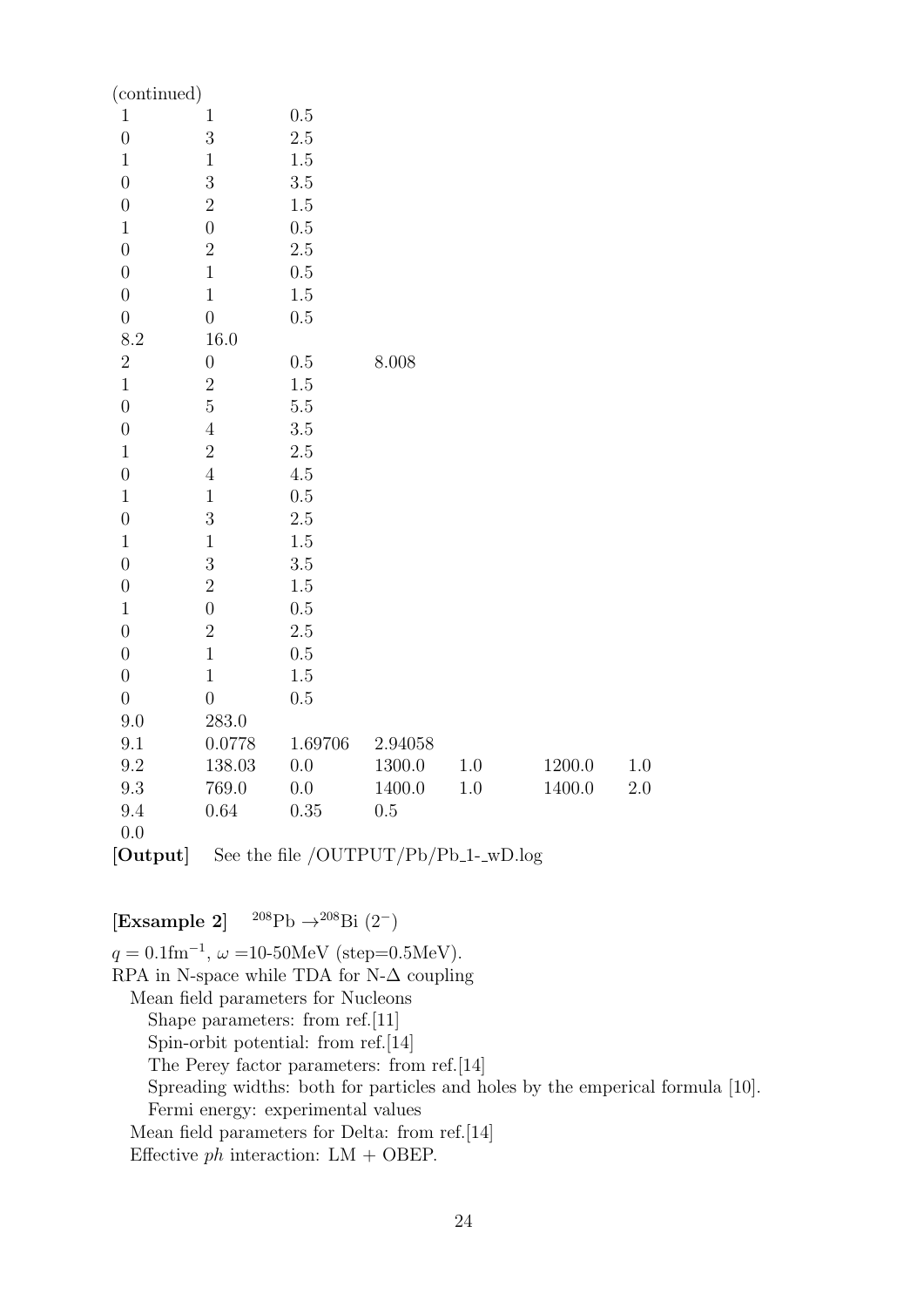OBEP parameters: from ref.[13].

LM parameters:  $(g'_{NN}, g'_{N\Delta}, g'_{\Delta\Delta}) = (0.64, 0.35, 0.5)$  without form factor [14].

[input] See the file /input/Pb/Pb<sub>-2</sub>-\_wD.dat

1212201701

Pb 2- Ztr=1 q=0.1 w=10-50 m<sup>\*</sup>=.7 Wp=spw Wh=spw RPA+TDA(D) LM+OBEP 31011

| 1.0              | 208.0            | 82.0     | 1.0      |         |          |          |       |
|------------------|------------------|----------|----------|---------|----------|----------|-------|
| 2.0              | 1.0              | 0.1      | 0.0      | 81.0    | 10.0     | 0.5      |       |
| $3.0\,$          | $2.0\,$          | 2.0      | $2.0\,$  | $2.0\,$ |          |          |       |
| 4.0              | 16.0             | 80.0     | 3.0      | 120.0   |          |          |       |
| $5.1\,$          | 0.0              | 1.27     | 0.67     | $7.5\,$ | 1.27     | 0.67     | 1.27  |
| $5.2\,$          | 0.0              | 1.27     | 0.67     | 7.5     | 1.27     | 0.67     | 1.27  |
| $5.3\,$          | 0.0              | 1.27     | $0.67\,$ | $7.5\,$ | 1.27     | $0.67\,$ | 1.27  |
| $5.4\,$          | 0.0              | 1.27     | 0.67     | 7.5     | 1.27     | 0.67     | 1.27  |
| $5.5\,$          | 30.0             | 1.27     | 0.67     | 0.0     | 1.27     | 0.67     | 1.27  |
| $6.3\,$          | 999.0            | $1.27\,$ | 0.67     | 1.0     | 0.0      | 1.27     | 0.67  |
| 6.4              | 999.0            | 1.27     | 0.67     | 1.0     | 0.0      | 1.27     | 0.67  |
| 7.1              | 1.27             | $0.67\,$ | 0.3      | 10.75   | $26.0\,$ | 110.0    | 5.659 |
| $7.2\,$          | 1.27             | 0.67     | 0.3      | 10.75   | 26.0     | 110.0    | 5.902 |
| $7.3\,$          | 1.27             | 0.67     | 0.3      | 10.75   | 26.0     | 110.0    | 5.659 |
| 7.4              | 1.27             | 0.67     | 0.3      | 10.75   | 26.0     | 110.0    | 5.902 |
| 8.1              | 22.0             |          |          |         |          |          |       |
| $\boldsymbol{2}$ | $\mathbf{1}$     | 0.5      | 7.368    |         |          |          |       |
| $\mathbf{1}$     | $\sqrt{3}$       | $2.5\,$  |          |         |          |          |       |
| $\overline{2}$   | $\mathbf{1}$     | 1.5      |          |         |          |          |       |
| $\boldsymbol{0}$ | $\,6$            | 6.5      |          |         |          |          |       |
| $\boldsymbol{0}$ | $\mathbf 5$      | 4.5      |          |         |          |          |       |
| $\mathbf{1}$     | $\sqrt{3}$       | $3.5\,$  |          |         |          |          |       |
| $\mathbf{1}$     | $\boldsymbol{2}$ | $1.5\,$  |          |         |          |          |       |
| $\overline{2}$   | $\boldsymbol{0}$ | 0.5      |          |         |          |          |       |
| $\boldsymbol{0}$ | $\bf 5$          | $5.5\,$  |          |         |          |          |       |
| $\boldsymbol{0}$ | $\overline{4}$   | $3.5\,$  |          |         |          |          |       |
| $\mathbf{1}$     | $\sqrt{2}$       | $2.5\,$  |          |         |          |          |       |
| $\boldsymbol{0}$ | $\,4\,$          | 4.5      |          |         |          |          |       |
| $\mathbf{1}$     | $\mathbf{1}$     | 0.5      |          |         |          |          |       |
| $\boldsymbol{0}$ | $\sqrt{3}$       | $2.5\,$  |          |         |          |          |       |
| $\mathbf{1}$     | $1\,$            | 1.5      |          |         |          |          |       |
| $\boldsymbol{0}$ | $\sqrt{3}$       | $3.5\,$  |          |         |          |          |       |
| $\overline{0}$   | $\overline{2}$   | $1.5\,$  |          |         |          |          |       |
| $\mathbf{1}$     | $\overline{0}$   | $0.5\,$  |          |         |          |          |       |
| $\boldsymbol{0}$ | $\overline{2}$   | $2.5\,$  |          |         |          |          |       |
| $\overline{0}$   | $\mathbf 1$      | 0.5      |          |         |          |          |       |
| $\boldsymbol{0}$ | $\mathbf{1}$     | $1.5\,$  |          |         |          |          |       |

 $0\qquad \qquad 0\qquad \qquad 0.5$ (continued)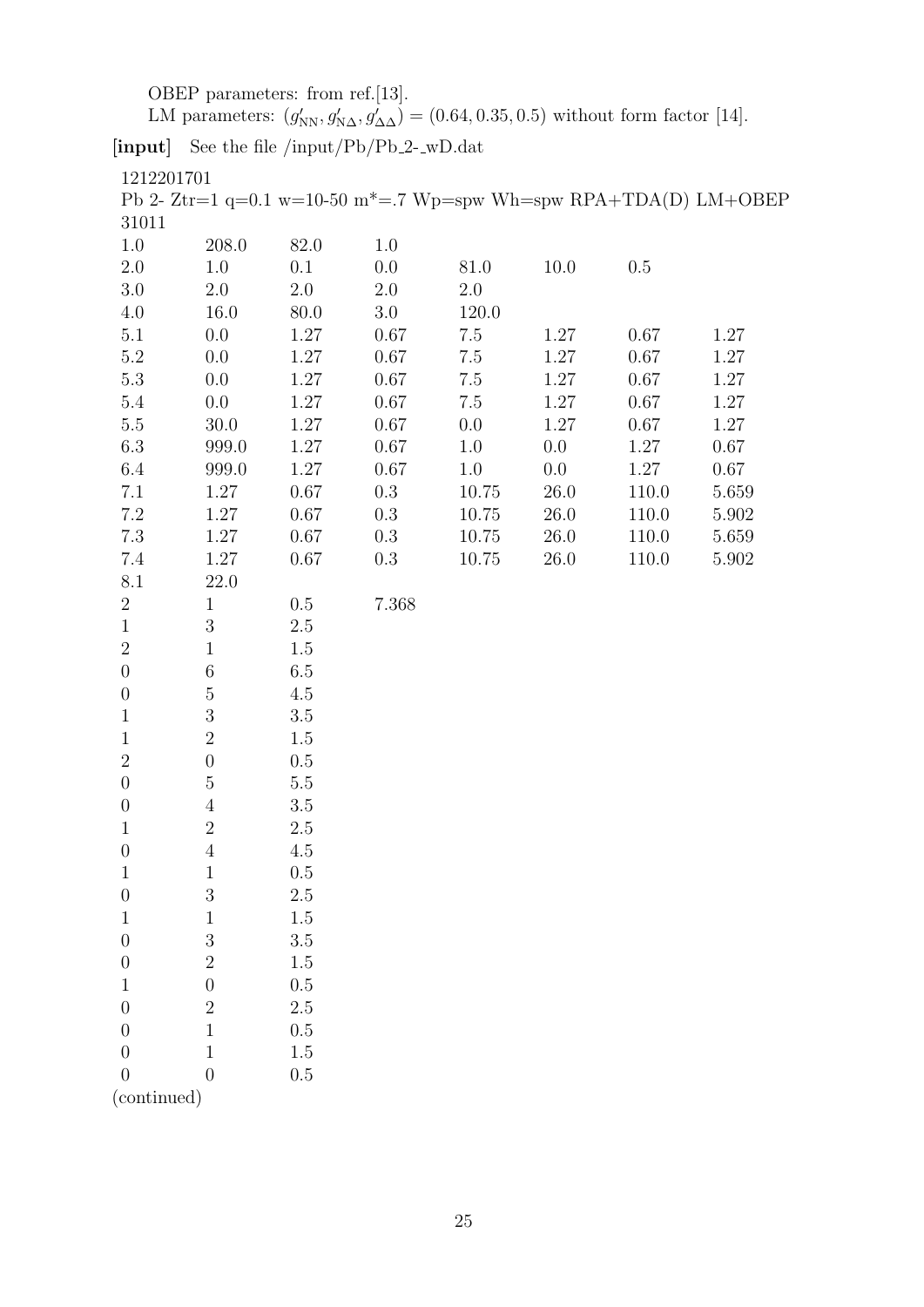| 8.2              | 16.0             |          |           |     |        |     |
|------------------|------------------|----------|-----------|-----|--------|-----|
| $\overline{2}$   | $\boldsymbol{0}$ | 0.5      | $8.008\,$ |     |        |     |
| $\mathbf{1}$     | $\sqrt{2}$       | 1.5      |           |     |        |     |
| $\overline{0}$   | $\overline{5}$   | $5.5\,$  |           |     |        |     |
| $\boldsymbol{0}$ | $\overline{4}$   | $3.5\,$  |           |     |        |     |
| $\mathbf{1}$     | $\boldsymbol{2}$ | $2.5\,$  |           |     |        |     |
| $\overline{0}$   | $\overline{4}$   | 4.5      |           |     |        |     |
| $\mathbf{1}$     | $\mathbf{1}$     | $0.5\,$  |           |     |        |     |
| $\overline{0}$   | 3                | $2.5\,$  |           |     |        |     |
| $\mathbf{1}$     | $\mathbf{1}$     | $1.5\,$  |           |     |        |     |
| $\overline{0}$   | $\sqrt{3}$       | 3.5      |           |     |        |     |
| $\boldsymbol{0}$ | $\overline{2}$   | $1.5\,$  |           |     |        |     |
| $\mathbf{1}$     | $\boldsymbol{0}$ | 0.5      |           |     |        |     |
| $\overline{0}$   | $\sqrt{2}$       | $2.5\,$  |           |     |        |     |
| $\boldsymbol{0}$ | $\mathbf{1}$     | $0.5\,$  |           |     |        |     |
| $\overline{0}$   | $\mathbf{1}$     | $1.5\,$  |           |     |        |     |
| $\overline{0}$   | $\overline{0}$   | 0.5      |           |     |        |     |
| 9.1              | 0.0778           | 1.69706  | 2.94058   |     |        |     |
| 9.2              | 138.03           | 0.0      | 1300.0    | 1.0 | 1200.0 | 1.0 |
| 9.3              | 769.0            | 0.0      | 1400.0    | 1.0 | 1400.0 | 2.0 |
| 9.4              | 0.64             | $0.35\,$ | 0.5       |     |        |     |
| 0.0              |                  |          |           |     |        |     |

[Output] See the file /OUTPUT/Pb/Pb<sub>-2--W</sub>D.log

The calculated response functions for the 1*<sup>−</sup>* and 2*<sup>−</sup>* excitations in Ex. 1 and 2 are shown in the figure below.

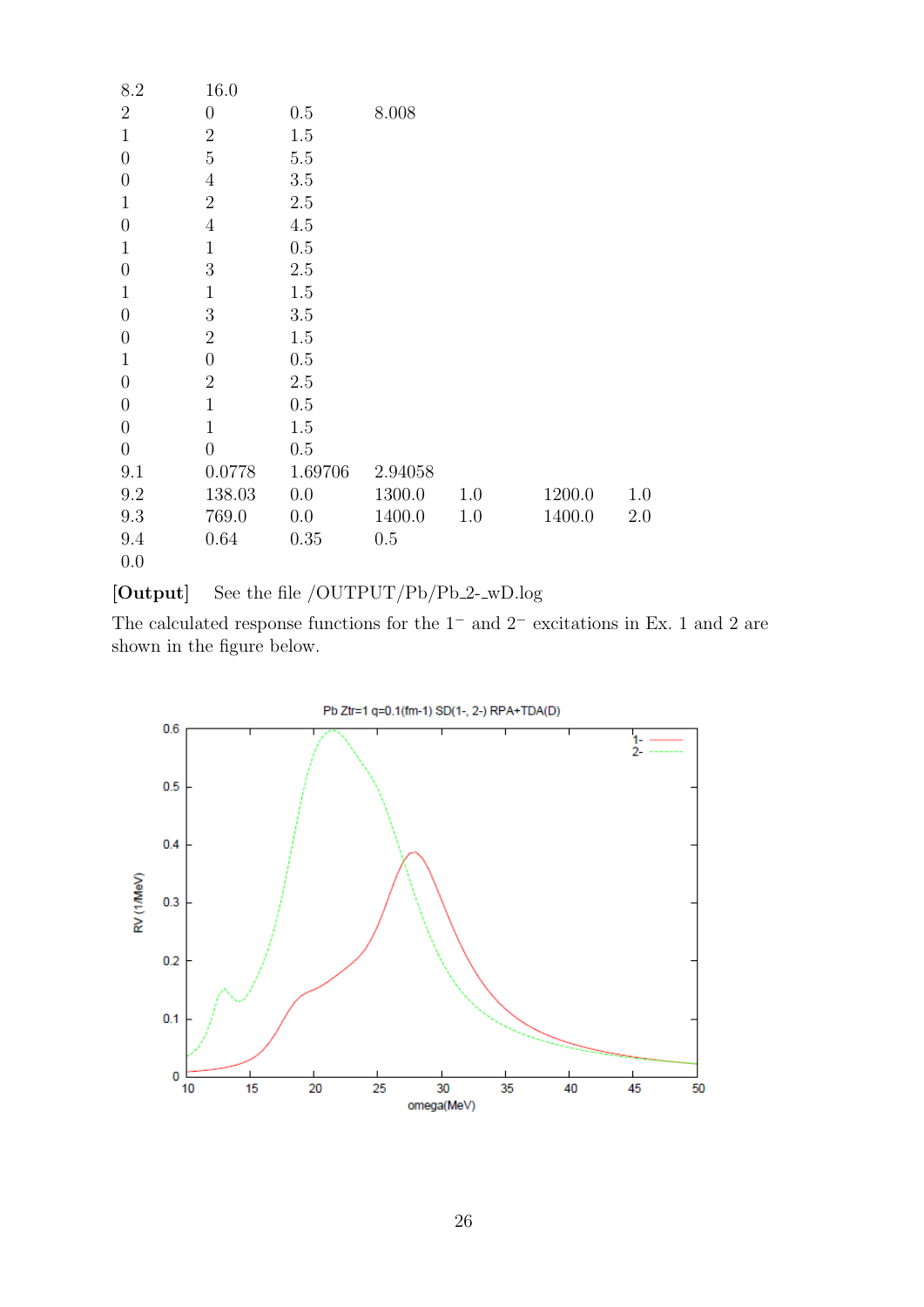## **7 Definitions of output quantities**

This program treats only the isovector transitions.

### **7.1 Spin and isospin operators in the spherical tensor form**

We use the spherical tensor representation for the nucleon spin operators  $\sigma$  as

$$
\sigma_{\pm 1} = \mp \frac{\sigma_x \pm i\sigma_y}{\sqrt{2}}, \qquad \sigma_0 = \sigma_z \tag{25}
$$

and the spin transition operators  $S$  from nucleon(N) to  $\Delta$  as

$$
S_{\pm 1} = \mp \frac{S_x \pm i S_y}{\sqrt{2}}, \qquad S_0 = S_z \tag{26}
$$

Similarly the nucleon isospin operators  $\tau$  and the N- $\Delta$  transition isospin operators  $T$  are expressed as

$$
\tau_{\pm 1} = \mp \frac{\tau_x \pm i\tau_y}{\sqrt{2}}, \quad \tau_0 = \tau_z, \qquad T_{\pm 1} = \mp \frac{T_x \pm iT_y}{\sqrt{2}}, \quad T_0 = T_z \tag{27}
$$

We note that the commonly used  $t_{\pm}$  are expressed as

$$
t_{\pm} = t_x \pm \mathrm{i}t_y = \mp \frac{\tau_{\pm 1}}{\sqrt{2}} \tag{28}
$$

We use the notations for the hermite conjugate operators as

$$
S_{\pm 1}^{\dagger} = (S^{\dagger})_{\pm 1} = \mp \frac{S_x^{\dagger} \pm i S_y^{\dagger}}{\sqrt{2}} = \mp \left(\frac{S_x \mp i S_y}{\sqrt{2}}\right)^{\dagger} = -(S_{\mp 1})^{\dagger} \tag{29}
$$

and the corresponding notations for the isospin transition oparators.

Note the relations

$$
S_{\mu}^{\dagger} = (-1)^{\mu} (S_{-\mu})^{\dagger}, \qquad T_{\nu}^{\dagger} = (-1)^{\nu} (T_{-\nu})^{\dagger}
$$
 (30)

### **7.2 One-body transition operators**

We introduce the following one-body transition operators from N to N and from N to  $\Delta$ .

#### (1) **Isovector spin-scalar operators** <sup>1</sup>

$$
O_{\nu,\mathrm{S}}(\boldsymbol{q}) \equiv \frac{1}{\sqrt{2}} \sum_{k} \tau_{\nu,k} \,\mathrm{e}^{-\mathrm{i} \boldsymbol{q} \cdot \boldsymbol{r}_k} \tag{31}
$$

For this mode  $\Delta$  does not contribute.

$$
\tilde{\rho}(\boldsymbol{q}) = \int \rho(\boldsymbol{r}) e^{-i\boldsymbol{q} \cdot \boldsymbol{r}} d\boldsymbol{r} = \sum_{k} e^{-i\boldsymbol{q} \cdot \boldsymbol{r}_{k}}
$$

<sup>1</sup>The operators here have the factors e*−*<sup>i</sup>*q·r<sup>k</sup>* instead of e<sup>i</sup>*q·r<sup>k</sup>* often used, because the Fourier transform of the density operator  $\rho(\mathbf{r}) = \sum_{k} \delta(\mathbf{r} - \mathbf{r}_k)$  is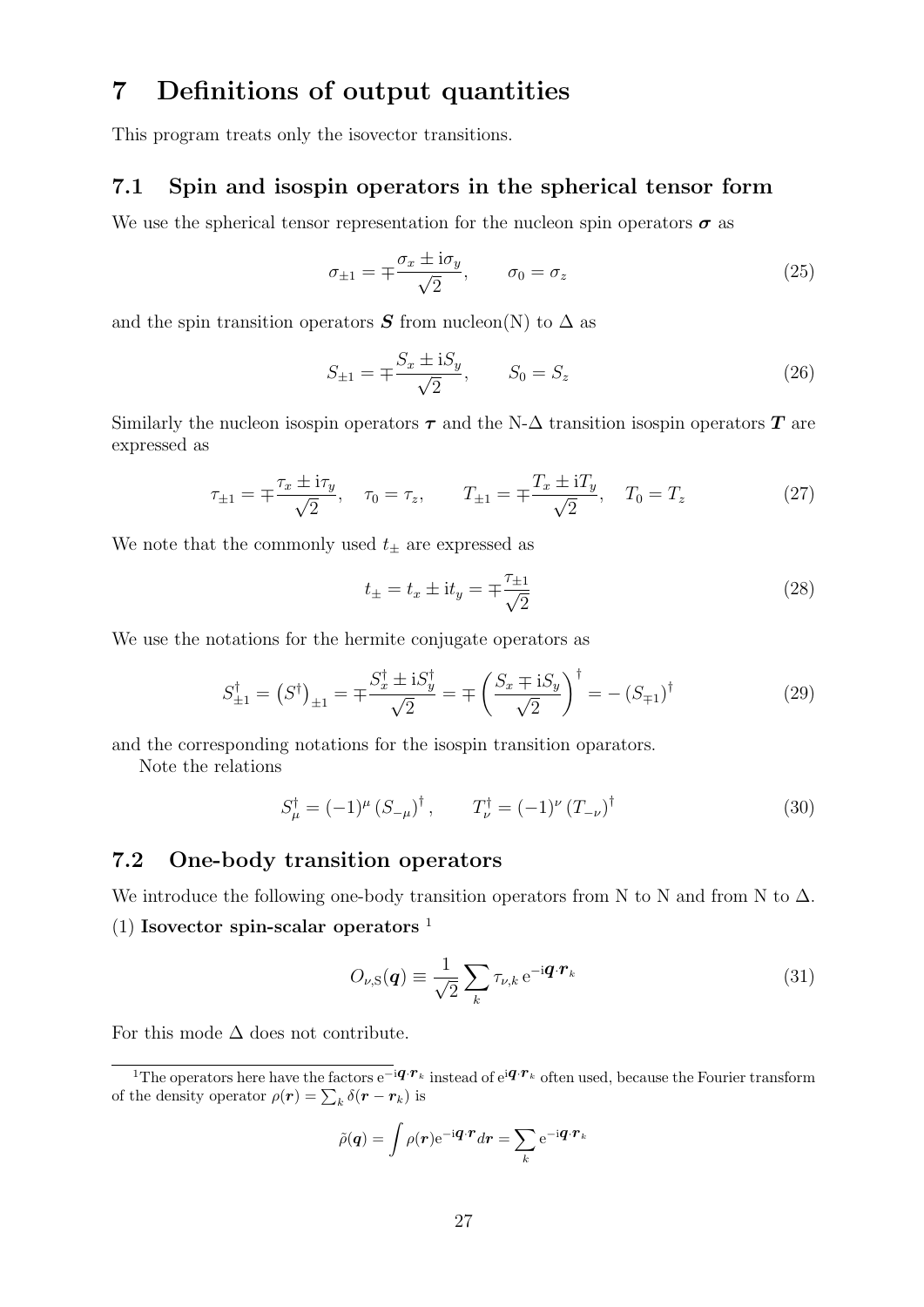#### (2) **Isovector spin-vector operators**

$$
O_{\nu\mu}^{\rm N}(\boldsymbol{q}) \equiv \frac{1}{\sqrt{2}} \sum_{k} \tau_{\nu,k} \,\sigma_{\mu,k} \,\mathrm{e}^{-\mathrm{i} \boldsymbol{q} \cdot \boldsymbol{r}_k} \tag{32}
$$

$$
O^{\Delta}_{\nu\mu}(\boldsymbol{q}) \equiv \frac{1}{\sqrt{2}} \sum_{k} \left( T_{\nu,k} S_{\mu,k} + T_{\nu,k}^{\dagger} S_{\mu,k}^{\dagger} \right) e^{-i\boldsymbol{q} \cdot \boldsymbol{r}_k}
$$
(33)

#### (3) **Isovector spin-longitudinal operators**

$$
O_{\nu,\mathrm{L}}^{\mathrm{N}}(\boldsymbol{q}) \equiv -\frac{1}{\sqrt{2}} \sum_{k} \tau_{\nu,k} (\boldsymbol{\sigma}_{k} \cdot \hat{\boldsymbol{q}}) e^{-i \boldsymbol{q} \cdot \boldsymbol{r}_{k}}
$$
(34)

$$
O_{\nu,\mathrm{L}}^{\Delta}(\boldsymbol{q}) \equiv -\frac{1}{\sqrt{2}} \sum_{k} \left\{ T_{\nu,k} \left( \boldsymbol{S}_{k} \cdot \hat{\boldsymbol{q}} \right) + T_{\nu,k}^{\dagger} \left( \boldsymbol{S}_{k}^{\dagger} \cdot \hat{\boldsymbol{q}} \right) \right\} e^{-i \boldsymbol{q} \cdot \boldsymbol{r}_{k}}
$$
(35)

#### (4) **Isovector spin-transverse operators**

$$
O_{\nu\mu,\mathrm{T}}^{\mathrm{N}}(\boldsymbol{q}) \equiv -\frac{1}{2} \sum_{k} \tau_{\nu,k} \left[ \boldsymbol{\sigma}_{k} \times \hat{\boldsymbol{q}} \right]_{\mu} e^{-i\boldsymbol{q} \cdot \boldsymbol{r}_{k}}
$$
(36)

$$
O_{\nu\mu,\mathrm{T}}^{\Delta}(\boldsymbol{q}) \equiv -\frac{1}{2} \sum_{k} \left\{ T_{\nu,k} \left[ \boldsymbol{S}_{k} \times \hat{\boldsymbol{q}} \right]_{\mu} + T_{\nu,k}^{\dagger} \left[ \boldsymbol{S}_{k}^{\dagger} \times \hat{\boldsymbol{q}} \right]_{\mu} \right\} e^{-i \boldsymbol{q} \cdot \boldsymbol{r}_{k}}
$$
(37)

### **7.3 Response functions for the isovector transitions**

#### **7.3.1 Hamiltonian, state vector and energy**

We consider the nuclear system A, whose <u>intrinsic</u> Hamiltonian is  $H_A$ . We write the state vector and the energy of the n-th eigenstate as  $\Phi_n$  and  $\mathcal{E}_n$ , respectively, where  $n = 0$ denotes the ground state, whose spin is assumed to be  $J_0 = 0$ , e. g.

$$
H_{\mathcal{A}}\Phi_n = \mathcal{E}_n \Phi_n \tag{38}
$$

We write the excitation energy as

$$
\omega_n = \mathcal{E}_n - \mathcal{E}_0 \tag{39}
$$

Note that for charge exchange transitions,  $\mathcal{E}_0$  is the ground state energy of the mother nucleus, but not of the daughter nucleus. Therefore, the excitation energy here means that with respect to the ground state of the mother nucleus.

#### **7.3.2 Response function**

Corresponding to the one-body operators in subsect. 7.2, the program calculates the following response functions in RPA, TDA or simply the mean field approximation (0 th).

#### (1) **Spin-scalar response function**

$$
R_{\nu,S}(q,\omega) \equiv \sum_{n \neq 0} |\langle \Phi_n | O_{\nu,S}(q) | \Phi_0 \rangle|^2 \delta(\omega - \omega_n)
$$
\n(40)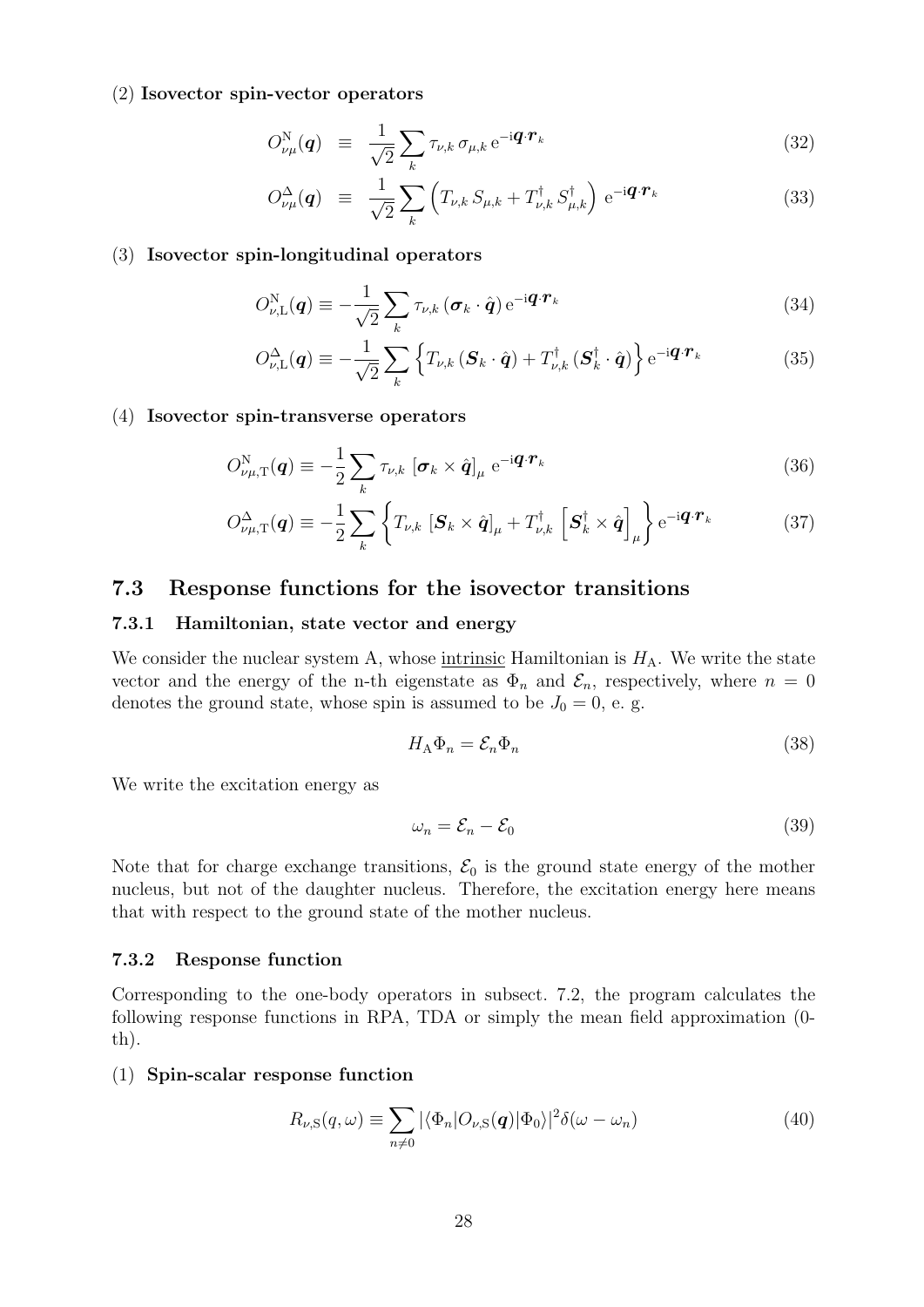### (2) **Spin-vector response function**

We define the spin-vector-spin-vector response functions as

$$
R_{\nu,\mu\mu'}^{ab}(\boldsymbol{q},\omega) \equiv \sum_{n\neq 0} \langle \Phi_0 | \left[ O_{\nu\mu}^a(\boldsymbol{q}) \right]^\dagger | \Phi_n \rangle \langle \Phi_n | O_{\nu\mu'}^b(\boldsymbol{q}) | \Phi_0 \rangle \delta(\omega - \omega_n), \quad (a,b = \mathcal{N} \text{ or } \Delta) \quad (41)
$$

The program presents only its trace

$$
R_{\nu,\mathcal{V}}^{ab}(q,\omega) \equiv \sum_{\mu} R_{\nu,\mu\mu}^{ab}(q,\omega) \tag{42}
$$

which we call the spin-vector response function.

#### (3) **Spin-longitudinal response function**

$$
R_{\nu,\mathcal{L}}^{ab}(q,\omega) \equiv \sum_{n \neq 0} \langle \Phi_0 | \left[ O_{\nu,\mathcal{L}}^a(q) \right]^\dagger | \Phi_n \rangle \langle \Phi_n | O_{\nu,\mathcal{L}}^b(q) | \Phi_0 \rangle \delta(\omega - \omega_n), \quad (a, b = \mathcal{N} \text{ or } \Delta) \tag{43}
$$

#### (4) **Spin-transverse response function**

$$
R_{\nu,\mathrm{T}}^{ab}(q,\omega) \equiv \sum_{n\neq 0} \langle \Phi_0 | \left[ O_{\nu,\mathrm{T}}^a(q) \right]^\dagger | \Phi_n \rangle \langle \Phi_n | O_{\nu,\mathrm{T}}^b(q) | \Phi_0 \rangle \delta(\omega - \omega_n), \quad (a,b=\mathrm{N} \text{ or } \Delta) \quad (44)
$$

This is calculated by the relation

$$
R_{\nu,\text{T}}^{ab}(q,\omega) = \frac{1}{2}(R_{\nu,\text{V}}^{ab}(q,\omega) - R_{\nu,\text{L}}^{ab}(q,\omega)), \quad (a,b=\text{N or } \Delta)
$$
 (45)

due to the vector relation  $(\mathbf{A} \cdot \hat{\mathbf{q}})(\mathbf{B} \cdot \hat{\mathbf{q}}) + [\mathbf{A} \times \hat{\mathbf{q}}] \cdot [\mathbf{B} \times \hat{\mathbf{q}}] = (\mathbf{A} \cdot \mathbf{B}).$ 

Since  $J_0 = 0$ , all these response functions are independent of the direction of  $q$ .

#### (5) **Response functions in N+**∆ **space**

To show the combined responses from N and  $\Delta$ , we conventionally define the isovector spin-vector operators as

$$
\tau_{\nu}\sigma_{\mu} + \frac{f_{\pi N\Delta}}{f_{\pi NN}} \left\{ T_{\nu}S_{\mu} + T_{\nu}^{\dagger}S_{\mu}^{\dagger} \right\} \tag{46}
$$

and present the response functions

$$
R_{\nu,X}(q,\omega) = R_{\nu,X}^{NN}(q,\omega) + \frac{f_{\pi N\Delta}}{f_{\pi NN}} \left\{ R_{\nu,X}^{N\Delta}(q,\omega) + R_{\nu,X}^{\Delta N}(q,\omega) \right\} + \left( \frac{f_{\pi N\Delta}}{f_{\pi NN}} \right)^2 R_{\nu,X}^{\Delta\Delta}(q,\omega)
$$
\n(47)

with  $X = V$ , L or T.

### **7.4 Sum rule values**

The program provides the energy non-weighted and weighted sum rule values of these response functions.

The energy non-weighted sums are defined as

$$
S_{\nu,X}^{(0)}(q) = \int_0^{\omega_{\text{max}}} R_{\nu,X}(q,\omega) d\omega \qquad (48)
$$

and the energy weighted sums are defined as

$$
S_{\nu,X}^{(1)}(q) = \int_0^{\omega_{\text{max}}} \omega R_{\nu,X}(q,\omega) \, d\omega \tag{49}
$$

where  $X = S$ ,  $V$ ,  $L$  or  $T$ .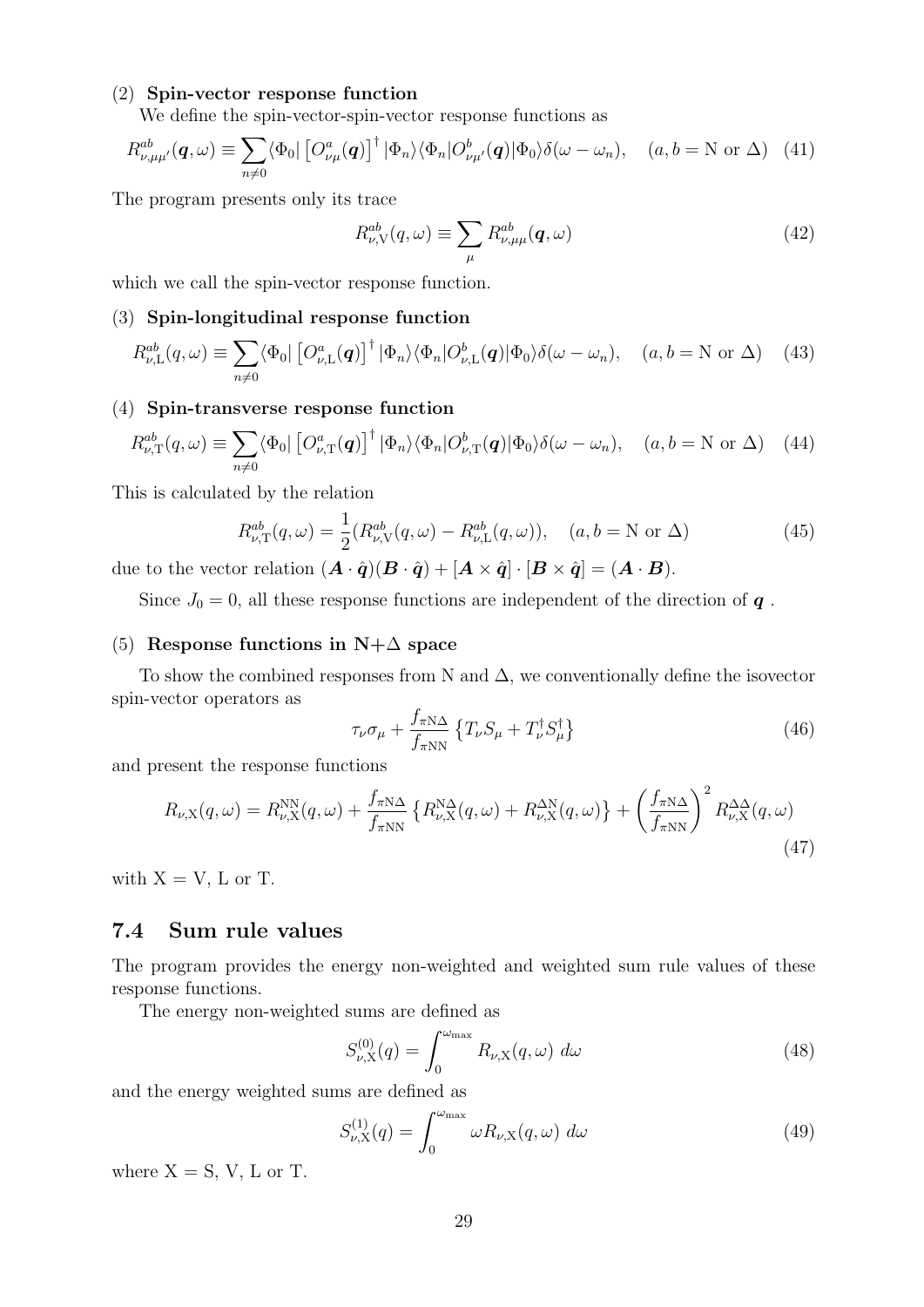## **8 Formalism**

We sketch the formalism used in the program based on refs. [1]-[7].

#### **8.1 Response functions and polarization propagators**

#### **8.1.1 One-body transition density operator**

We consider the one-body transition density operators

$$
\rho_F(\mathbf{r}) = \sum_i^A F_i \delta(\mathbf{r} - \mathbf{r}_i)
$$
\n(50)

where *i* is the particle number, and *F* represents a spin-isospin operator in the N+ $\Delta$ space.

To unify formulas for N and  $\Delta$ , we introduce the notations,  $\sigma_{\mu}^{(s),ab}, \tau_{\nu}^{(t),ab}$ , as

$$
\sigma^{(0),\text{NN}} = 1, \quad \sigma_{\mu}^{(1),\text{NN}} = \sigma_{\mu}, \quad \sigma^{(1),\Delta\text{N}} = S_{\mu}, \quad \sigma_{\mu}^{(1),\text{NN}} = S_{\mu}^{\dagger} \tag{51}
$$

$$
\tau_{\nu}^{(1),\text{NN}} = \tau_{\nu}, \quad \tau^{(1),\Delta N} = T_{\nu}, \quad \tau_{\nu}^{(1),\text{NN}} = T_{\nu}^{\dagger} \tag{52}
$$

The operator *F* denotes one of

$$
\tau_{\nu,i}^{(1),\text{NN}} \sigma_{\mu,i}^{(s),\text{NN}} \quad \text{and} \quad \tau_{\nu,i}^{(1),\Delta\text{N}} \sigma_{\mu,i}^{(1),\Delta\text{N}} + \tau_{\nu,i}^{(1),\text{N}\Delta} \sigma_{\mu,i}^{(1),\text{N}\Delta} \tag{53}
$$

#### **8.1.2 Response functions and polarization propagators**

The response functions for those operators are defined as

$$
R_{FF'}(\boldsymbol{r},\boldsymbol{r}';\omega)=\sum_{n}\langle\Phi_{0}|\rho_{F}^{\dagger}(\boldsymbol{r})|\Phi_{n}\rangle\langle\Phi_{n}|\rho_{F'}(\boldsymbol{r}')|\Phi_{0}\rangle\delta(\omega-\omega_{n})
$$
\n(54)

They can be written as

$$
R_{FF'}(\boldsymbol{r},\boldsymbol{r}';\omega)=-\frac{1}{\pi}\text{Im}\Pi_{FF'}(\boldsymbol{r},\boldsymbol{r}';\omega),\qquad(\omega>0)
$$
\n(55)

with the polarization propagator

$$
\Pi_{FF'}(\boldsymbol{r},\boldsymbol{r}';\omega) = \langle \Phi_0 | \rho_F^{\dagger}(\boldsymbol{r}) \frac{1}{\omega - (H_{\rm A} - \mathcal{E}_0) + i \delta} \rho_{F'}(\boldsymbol{r}') | \Phi_0 \rangle \n+ \langle \Phi_0 | \rho_{F'}(\boldsymbol{r}') \frac{1}{-\omega - (H_{\rm A} - \mathcal{E}_0) + i \delta} \rho_F^{\dagger}(\boldsymbol{r}) | \Phi_0 \rangle
$$
\n(56)

### **8.2 Mean field approximation**

#### **8.2.1 Hamiltonian**

As the 0-th order approximation (0-th), we start with the mean field approximation, in which the intrinsic Hamiltonian  $H_A$  is replaced by the mean field hamiltonian  $H_0$ 

$$
H_A \longrightarrow H_0 = \sum_{k}^{A} (\hat{h}_k^N + \hat{h}_k^{\Delta}) - T_{\text{c.m.}} \tag{57}
$$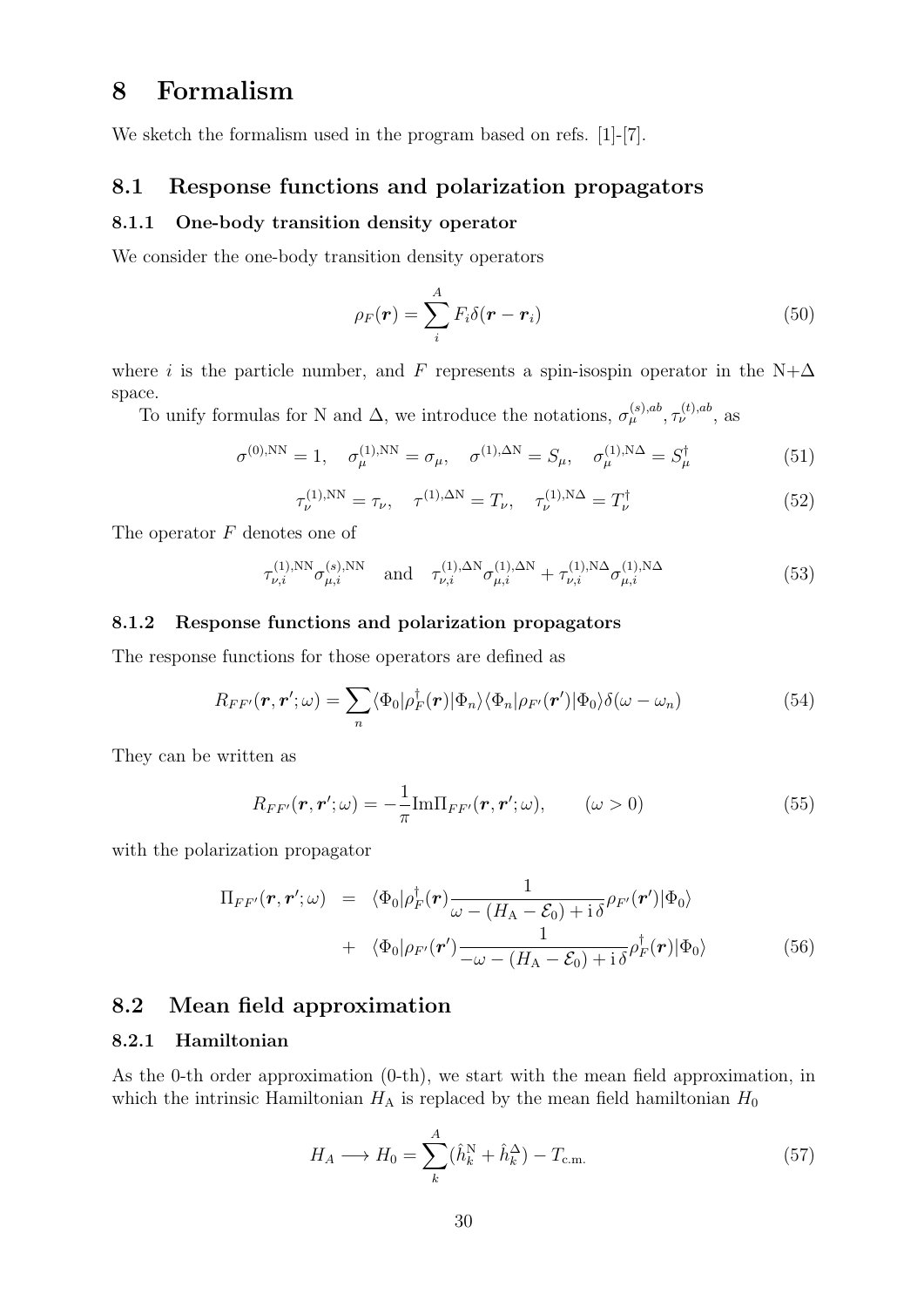where  $\hat{h}^N$  and  $\hat{h}^{\Delta}$  are the N and  $\Delta$  single particle hamiltonians, respectively.

We write the ground state and its energy of  $H_0$  by  $|0\rangle$  and  $\mathcal{E}_0^{(0)}$  $v_0^{(0)}$ , namely

$$
H_0|0\rangle = \mathcal{E}_0^{(0)}|0\rangle \tag{58}
$$

We assume that the ground state does not include  $\Delta$  and its spin  $J_0 = 0$ .

We write a single particle state of a nucleon in the occupied state as *|h⟩*, that of the unoccupied state as  $|p_N\rangle$ , and a single  $\Delta$  state as  $|p_\Delta\rangle$ .

They obey the equations

$$
h^{\mathcal{N}}|h\rangle = \epsilon_h|h\rangle, \quad h^{\mathcal{N}}|p_{\mathcal{N}}\rangle = \epsilon_p^{\mathcal{N}}|p_{\mathcal{N}}\rangle, \quad h^{\Delta}|p_{\Delta}\rangle = (\epsilon_p^{\Delta} + \Delta m)|p_{\Delta}\rangle \tag{59}
$$

with

$$
\Delta m = m_{\Delta} - m_{\rm N} \tag{60}
$$

#### **8.2.2 Free polarization propagator**

The polarization propagator in this approximation is written as

$$
\Pi_{FF'}^{(0)}(\bm{r},\bm{r}';\omega) = \Pi_{FF'}^{(0),FW}(\bm{r},\bm{r}';\omega) + \Pi_{FF'}^{(0),BK}(\bm{r},\bm{r}';\omega)
$$
(61)

with the forward and bachward free polarization propagators

$$
\Pi_{FF'}^{(0),FW}(\boldsymbol{r},\boldsymbol{r}';\omega) = \langle 0|\rho_F^{\dagger}(\boldsymbol{r})\frac{1}{\omega - (H_0 - \mathcal{E}_0^{(0)}) + i\delta}\rho_{F'}(\boldsymbol{r}')|0\rangle \tag{62}
$$

$$
\Pi_{FF'}^{(0),\text{BK}}(\boldsymbol{r},\boldsymbol{r}';\omega) = \langle 0|\rho_{F'}(\boldsymbol{r}') \frac{1}{-\omega - (H_0 - \mathcal{E}_0^{(0)}) + \mathrm{i}\,\delta} \rho_F^{\dagger}(\boldsymbol{r})|0\rangle \tag{63}
$$

We call  $\Pi_{FF'}^{(0)}$  the <u>free (unperturbed)</u> polarization propagator.

Noting that  $\rho_{F'}(\mathbf{r}')|0\rangle$  and  $\rho_F^{\dagger}(\mathbf{r})|0\rangle$  are the sum of 1-N-particle-1-hole states  $|h^{-1}p_N\rangle$ and 1- $\Delta$ -1-hole states  $|h^{-1}p_{\Delta}\rangle$ , and the propagators  $(\pm \omega - (H_0 - \mathcal{E}_0^{(0)}) + i \delta)^{-1}$  are diagnal with respect to them, we decompose the polarization propagators  $(62)$  and  $(63)$  as

$$
\Pi_{FF'}^{(0),FW}(\boldsymbol{r}, \boldsymbol{r}'; \omega) = \Pi_{FF'}^{(0), FW, N}(\boldsymbol{r}, \boldsymbol{r}'; \omega) + \Pi_{FF'}^{(0), FW, \Delta}(\boldsymbol{r}, \boldsymbol{r}'; \omega)
$$
(64)

$$
\Pi_{FF'}^{(0),\text{BK}}(\boldsymbol{r},\boldsymbol{r}';\omega) = \Pi_{FF'}^{(0),\text{BK},\text{N}}(\boldsymbol{r},\boldsymbol{r}';\omega) + \Pi_{FF'}^{(0),\text{BK},\Delta}(\boldsymbol{r},\boldsymbol{r}';\omega)
$$
(65)

with

$$
\Pi_{FF'}^{(0),FW,a}(\boldsymbol{r},\boldsymbol{r}';\omega) = \langle 0|\rho_F^{\dagger}(\boldsymbol{r})G_{ph}^{a}(\omega)\rho_{F'}(\boldsymbol{r}')|0\rangle \tag{66}
$$

$$
\Pi_{FF'}^{(0),\text{BK},a}(\boldsymbol{r},\boldsymbol{r}';\omega) = \langle 0|\rho_{F'}(\boldsymbol{r}')G_{ph}^a(-\omega)\rho_F^{\dagger}(\boldsymbol{r})|0\rangle \tag{67}
$$

where  $a = N$  or  $\Delta$ , and  $G_{ph}^a(\omega)$  is the *ph* Green's functions defined as

$$
G_{ph}^{a}(\omega) = \sum_{h} \sum_{p_a} |h^{-1}p_a\rangle \frac{1}{\omega - (\epsilon_p^a - \epsilon_h) + i\,\delta} \langle h^{-1}p_a| \tag{68}
$$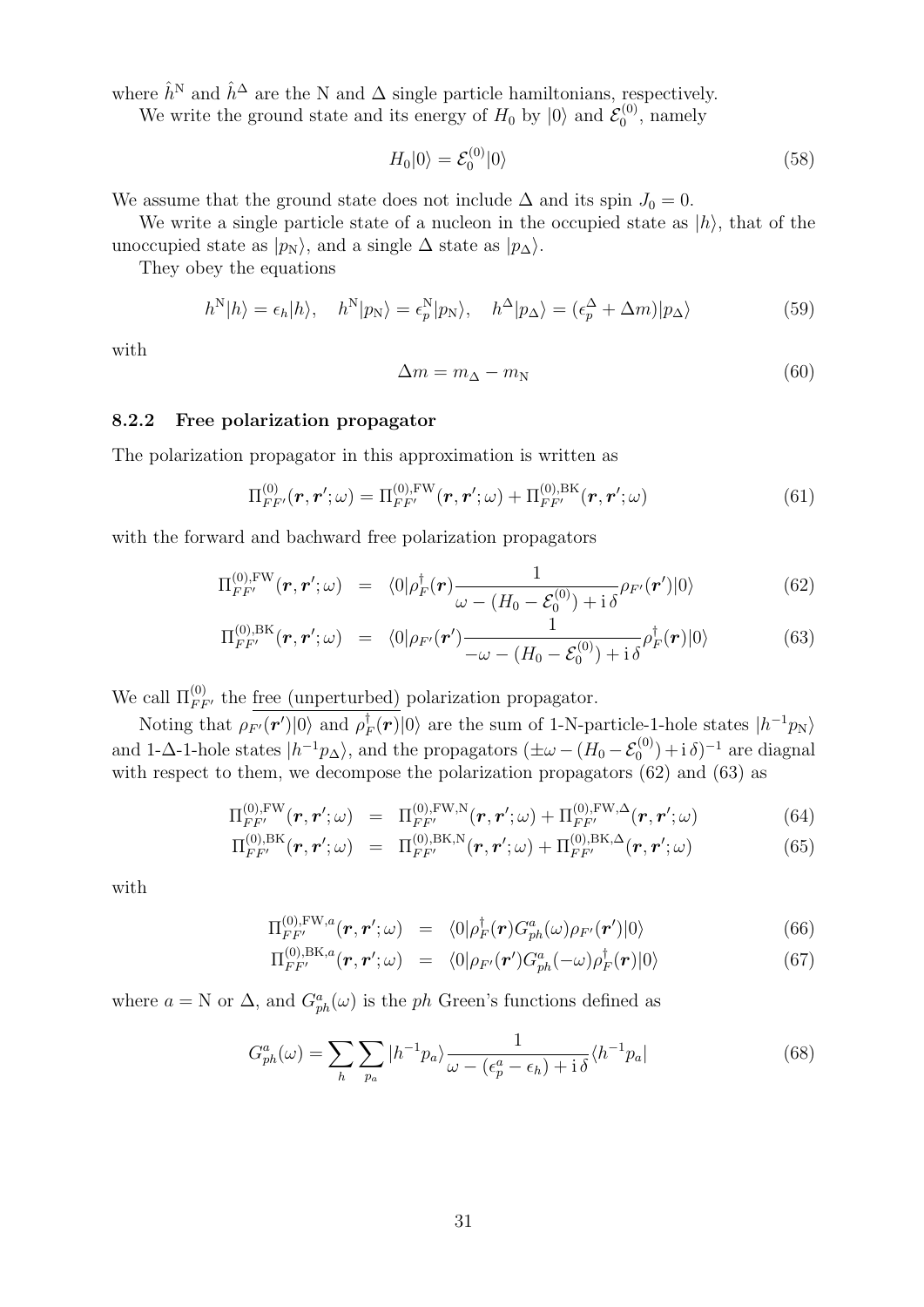### **8.3 RPA and TDA – Ring approximation**

The program takes into account *ph* correlations by RPA or TDA without exchange terms, which are called "ring approximation".

The correlations are induced by the effective *ph* interaction *Vph*, which can be expanded by the transition density operators as

$$
V_{ph} = \sum_{FF'} \int d^3 \boldsymbol{r} d^3 \boldsymbol{r}' \rho_F(\boldsymbol{r}) W_{FF'}(\boldsymbol{r}, \boldsymbol{r}') \rho_{F'}^{\dagger}(\boldsymbol{r}')
$$
(69)

The polarization propagators in RPA are then given by the RPA equation

$$
\Pi_{FF'}^{\text{RPA}}(\boldsymbol{r},\boldsymbol{r}') = \Pi_{FF'}^{(0)}(\boldsymbol{r},\boldsymbol{r}')
$$
  
+ 
$$
\sum_{F''F'''} \int d^3\boldsymbol{r}'' d^3\boldsymbol{r}''' \Pi_{FF''}^{(0)}(\boldsymbol{r},\boldsymbol{r}'') W_{F''F'''}(\boldsymbol{r}'',\boldsymbol{r}''') \Pi_{F'''F'}^{\text{RPA}}(\boldsymbol{r}''',\boldsymbol{r}') \qquad (70)
$$

In TDA only the forward propagation is taken in eq.(70), namely the polarization propagators in TDA are given by the TDA equation

$$
\Pi^{\text{TDA}} = \Pi^{(0), \text{FW}} + \Pi^{(0), \text{FW}} W \Pi^{\text{TDA}} \tag{71}
$$

#### **8.4 Angular momentum representation**

Calculations are carried out in the angular momentum representation.

#### **8.4.1 Isovector transition densities**

The transition density operators  $\rho_F(\mathbf{r})$  defined by eqs. (50) and (53) are written as

$$
\rho_F^a(\mathbf{r}) = \sum_{JM} \sum_{lm} (lms\mu |JM) \rho_{lsJM}^{(\nu),a}(r) \left( \mathbf{i}^l Y_{lm}(\hat{\mathbf{r}}) \right)^*, \qquad (s = 0, 1, a = \mathbf{N}, \Delta) \tag{72}
$$

where

$$
\rho_{lsJM}^{(\nu),N}(r) = \sum_{i} \tau_{\nu,i}^{(1),NN} \left[ i^l Y_i(\hat{\boldsymbol{r}}_i) \times \sigma_i^{(s),NN} \right]_M^J \frac{\delta(r - r_i)}{r r_i}
$$
(73)  

$$
\rho_{ls=1JM}^{(\nu),\Delta}(r) = \sum_{i} \left\{ \tau_{\nu,i}^{(1),\Delta N} \left[ i^l Y_i(\hat{\boldsymbol{r}}_i) \times \sigma_i^{(1),\Delta N} \right]_M^J + \tau_{\nu,i}^{(1),N\Delta} \left[ i^l Y_i(\hat{\boldsymbol{r}}_i) \times \sigma_i^{(1),N\Delta} \right]_M^J \right\}
$$

$$
\times \frac{\delta(r - r_i)}{r r_i}
$$
(74)

#### **8.4.2 Free polariization propagators**

We consider only the spin-diagonal polarization propagators, thus we need only the free polarization propagators

$$
\Pi_{ll'sJ\nu}^{(0),\text{FW},a}(r,r';\omega) = \langle 0|\left[\rho_{lsJM}^{(\nu),a}(r)\right]^{\dagger} G_{ph}^{a}(\omega) \; \rho_{l'sJM}^{(\nu),a}(r') \; |0\rangle \tag{75}
$$

$$
\Pi_{ll'sJ\nu}^{(0),\text{BK},a}(r,r';\omega) = \langle 0 | \rho_{lsJM}^{(\nu),a}(r') G_{ph}^{a}(-\omega) \left[ \rho_{l'sJM}^{(\nu),a}(r) \right]^{\dagger} |0\rangle \tag{76}
$$

where  $a = N$ ,  $\Delta$ . Since the ground state spin  $J_0 = 0$ , they are diagonal with respect to *J* and *M* and further independent of *M*. Thus we omit the subscript *M* of Π. Detailed formulas are presented in sect. 8.6.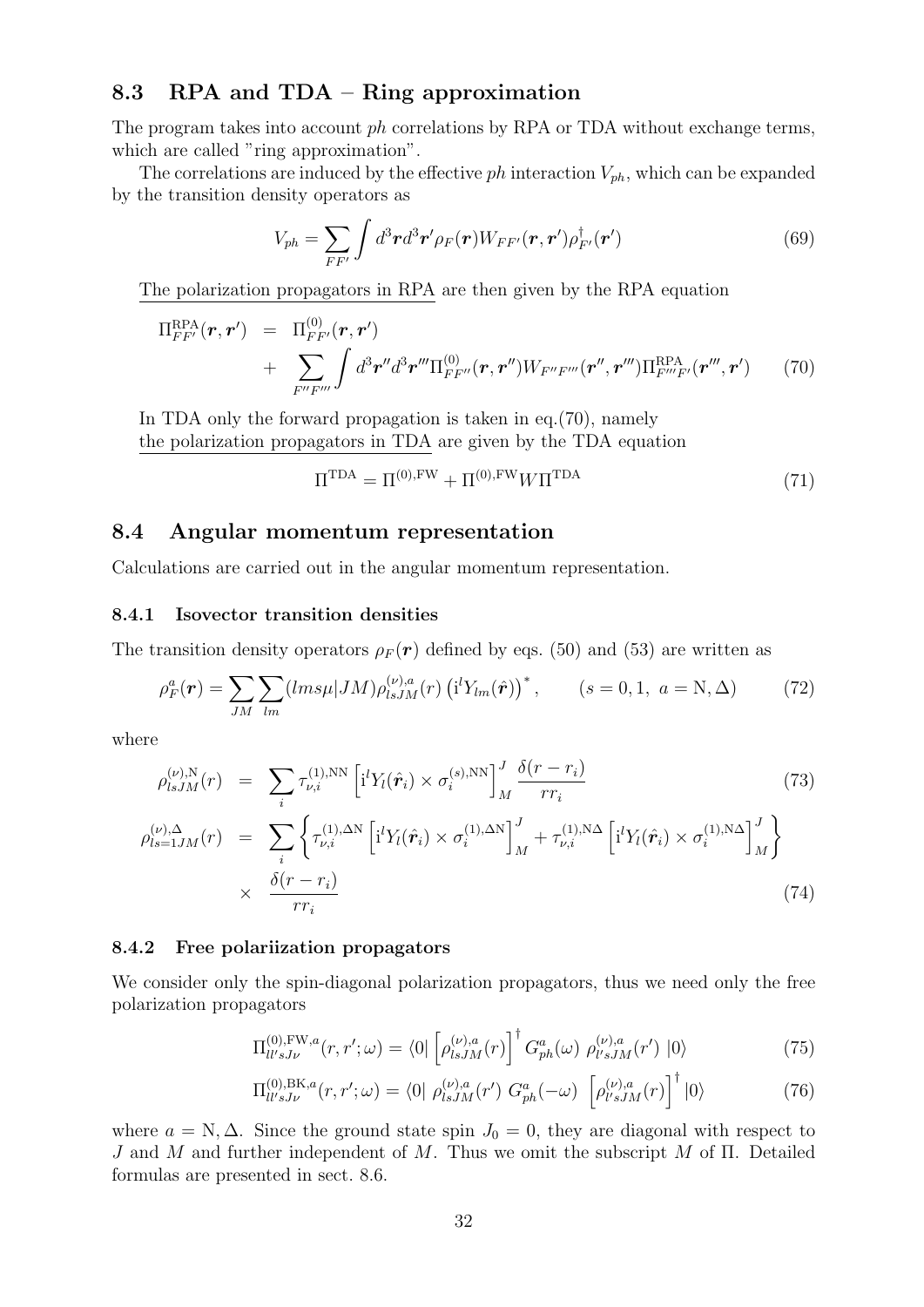#### **8.4.3 Effective** *ph* **interaction**

We employ the effective *ph* interaction of eq. (14)

$$
V_{ph} = V^{\rm s} + V^{\rm v} \tag{77}
$$

which can be expressed as

$$
V^s = \sum_{JM\nu} \int r^2 dr \int r'^2 dr' \rho_{J0JM}^{(\nu),N}(r) W_{JJ0J}^{NN}(r,r') \left[ \rho_{J0JM}^{(\nu),N}(r') \right]^\dagger \tag{78}
$$

$$
V^{v} = \sum_{ab=N,\Delta} \sum_{JM\nu} \sum_{ll'} \int r^{2} dr \int r'^{2} dr' \rho_{l1JM}^{(\nu),a}(r) W_{ll'1J}^{ab}(r,r') \left[ \rho_{l'1JM}^{(\nu),a}(r') \right]^{\dagger} \tag{79}
$$

Explicit expressions of  $W_{ll'sJ}^{ab}(r, r')$  for the interactions (15)-(17) are given below.

#### **A. Spin-scalar part**

The contact interaction (15) can be rewritten as

$$
V_{12}^{\rm s}(\boldsymbol{r}_1 - \boldsymbol{r}_2) = V_{\tau} (\boldsymbol{\tau}_1 \cdot \boldsymbol{\tau}_2) \delta(\boldsymbol{r}_1 - \boldsymbol{r}_2) = V_{\tau} \sum_{\nu} \tau_{\nu,1} (\tau_{\nu,2})^{\dagger} \sum_{lm} Y_{lm} (\hat{\boldsymbol{r}}_1) Y_{lm}^* (\hat{\boldsymbol{r}}_2) \frac{\delta(r_1 - r_2)}{r_1 r_2}
$$
(80)

thus we get

$$
W_{JJ0J}^{\rm NN}(r_1, r_2) = V_\tau \frac{\delta(r_1 - r_2)}{r_1 r_2} \tag{81}
$$

#### **B. Spin-vector part**

This parts are given in the momentum representation  $V_{12}^{\text{sv}}(\boldsymbol{q},\omega)$  in eqs. (16) and (17). Carrying out the Fourier transformation

$$
V_{12}^{\text{v}}(\boldsymbol{r}_1 - \boldsymbol{r}_2; \omega) = \int \frac{d\boldsymbol{q}^3}{(2\pi)^3} V_{12}^{\text{v}}(\boldsymbol{q}, \omega) e^{i\boldsymbol{q} \cdot (\boldsymbol{r}_1 - \boldsymbol{r}_2)} \tag{82}
$$

and using the relation

$$
(\boldsymbol{\sigma} \cdot \hat{\boldsymbol{q}}) e^{i\boldsymbol{q} \cdot \boldsymbol{r}} = -4\pi \sum_{lJM} a_{JI} j_l(qr) Y^*_{JM}(\hat{\boldsymbol{q}}) \left[ i^l Y_l(\hat{\boldsymbol{r}}) \times \sigma^{(1)} \right]_M^J
$$
(83)

with

$$
a_{Jl} = (10J0|l0) \tag{84}
$$

we get

$$
W_{l'l1J}^{ab}(r',r;\omega) = \delta_{l'l}\delta_{lJ}W_{JJJ}^{\text{T},ab}(r',r;\omega) + a_{Jl'}a_{Jl} \left(W_{l'lJ}^{\text{L},ab}(r',r;\omega) - W_{l'lJ}^{\text{T},ab}(r',r;\omega)\right) \tag{85}
$$

with

$$
W_{l'lJ}^{\text{L},ab}(r',r;\omega) \equiv \frac{2}{\pi} \int q^2 dq j_{l'}(qr') W_{\text{L}}^{ab}(q;\omega) j_{l}(qr) \tag{86}
$$

$$
W_{l'lJ}^{\mathrm{T},ab}(r',r;\omega) \equiv \frac{2}{\pi} \int q^2 dq j_{l'}(qr') W_{\mathrm{T}}^{ab}(q;\omega) j_{l}(qr) \tag{87}
$$

The program uses the  $\pi + \rho + g' + h'$  model for  $V_{12}^{\rm v}(\boldsymbol{q}, \omega)$  given in sect.5.4.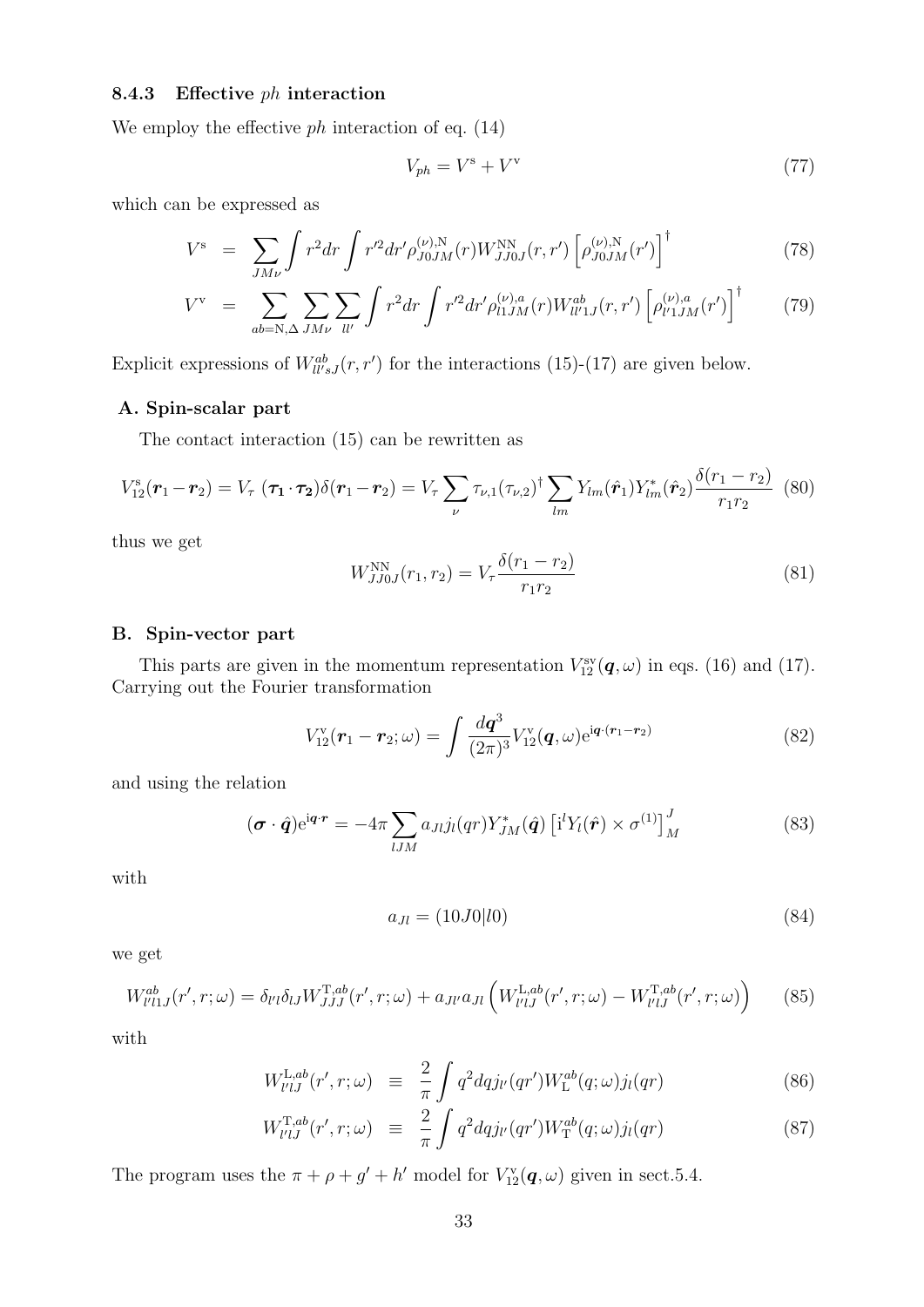#### **8.4.4 RPA and TDA**

The polarization propagators in RPA for the isovector spin-scalar modes,  $\Pi_{J\nu}^{\text{RPA}}(r,r')$  are given by the RPA equations

$$
\Pi_{J\nu}^{\text{RPA}}(r,r') = \Pi_{JJ0J\nu}^{(0),\text{N}}(r,r') + \int r_1^2 dr_1 \int r_2^2 dr_2 \Pi_{JJ0J\nu}^{(0),\text{N}}(r,r_1) W_{JJ0J}^{\text{NN}}(r_1,r_2) \Pi_{J\nu}^{\text{RPA}}(r_2,r') \tag{88}
$$

For the isovector spin-vector modes,  $\Pi_{ll'J\nu}^{RPA,ab}(r,r')$   $(a,b=N,\Delta)$ , are given by

$$
\begin{pmatrix}\n\Pi_{ll'J\nu}^{RPA,NN}(r,r') & \Pi_{ll'J\nu}^{RPA,NA}(r,r') \\
\Pi_{ll'J\nu}^{RPA, \Delta N}(r,r') & \Pi_{ll'J\nu}^{RPA, \Delta\Delta}(r,r')\n\end{pmatrix} = \begin{pmatrix}\n\Pi_{ll'1J\nu}^{(0),N}(r,r') & 0 \\
0 & \Pi_{ll'1J\nu}^{(0),\Delta}(r,r')\n\end{pmatrix}
$$
\n
$$
+ \sum_{l_1l_2} \int r_1^2 dr_1 \int r_2^2 dr_2 \begin{pmatrix}\n\Pi_{ll_11J\nu}^{(0),N}(r,r_1) & 0 \\
0 & \Pi_{ll_11J\nu}^{(0),\Delta}(r,r_1)\n\end{pmatrix}
$$
\n
$$
\times \begin{pmatrix}\nW_{l_1l_21J}^{NN}(r_1,r_2) & W_{l_1l_21J}^{N\Delta}(r_1,r_2) \\
W_{l_1l_21J}^{NN}(r_1,r_2) & W_{l_1l_21J}^{N\Delta}(r_1,r_2)\n\end{pmatrix} \begin{pmatrix}\n\Pi_{l_2l'J\nu}^{RPA,NN}(r_2,r') & \Pi_{l_2l'J\nu}^{RPA,NA}(r_2,r') \\
\Pi_{l_2l'J\nu}^{RPA, \Delta\Delta}(r_2,r') & \Pi_{l_2l'J\nu}^{RPA, \Delta\Delta}(r_2,r')\n\end{pmatrix} (89)
$$

The polarization propagators in TDA,  $\Pi_{J\nu}^{\text{TDA}}(r,r')$  and  $\Pi_{ll'J\nu}^{\text{TDA},ab}(r,r')$ , are obtained by the replacements

$$
\Pi_{ll'sJ\nu}^{(0),a}(r,r') \longrightarrow \Pi_{ll'sJ\nu}^{(0),\text{FW},a}(r,r')\tag{90}
$$

in the RPA equations (88) and (89).

### **8.5 Specific response functions**

The program presents the specific response functions given in sect. 7.3, whose detailed expressions are given below.

#### **8.5.1 Momentum representation**

The transition density operators in the momentum representation are given from eq. (72) as

$$
\rho_F^a(\mathbf{q}) = \int d^3 \mathbf{r} \rho_F(\mathbf{r}) e^{-i\mathbf{q} \cdot \mathbf{r}} = \sum_{JM} \sum_{lm} (lms\mu |JM) 4\pi Y_{lm}^*(-\hat{\mathbf{q}}) \int r^2 dr 4\rho_{lsJM}^{(\nu),a}(r) j_l(qr)
$$
  
= 
$$
\sum_{JM} \sum_{lm} (lms\mu |JM) Y_{lm}^*(\hat{\mathbf{q}}) \rho_{lsJM}^{(\nu),a}(q)
$$
(91)

where

$$
\rho_{lsJM}^{(\nu),a}(q) = 4\pi (-1)^l \int r^2 dr \rho_{lsJM}^{(\nu),a}(r) j_l(qr), \qquad (a = N, \Delta)
$$
\n(92)

and  $j_l(x)$  is the spherical Bessel function.

Correspondingly the polarization propagators in the momentum space are given by

$$
\Pi_{J\nu}(q;\omega) = (4\pi)^2 \int r^2 dr \int r'^2 dr' j_J(qr) \Pi_{J\nu}(r,r';\omega) j_J(qr') \tag{93}
$$

$$
\Pi_{ll'J\nu}^{ab}(q;\omega) = (4\pi)^2 \int r^2 dr \int r'^2 dr' j_l(qr) \Pi_{ll'J\nu}^{ab}(r,r';\omega) j_{l'}(qr') \tag{94}
$$

where we supressed the suffix RPA (TDA) on Π.

The response functions in the momentum representation are now given by

$$
R_{J\nu}(q;\omega) = -\frac{1}{\pi} \text{Im} \Pi_{J\nu}(q;\omega), \quad R_{ll'J\nu}^{ab}(q;\omega) = -\frac{1}{\pi} \text{Im} \Pi_{ll'J\nu}^{ab}(q;\omega)
$$
(95)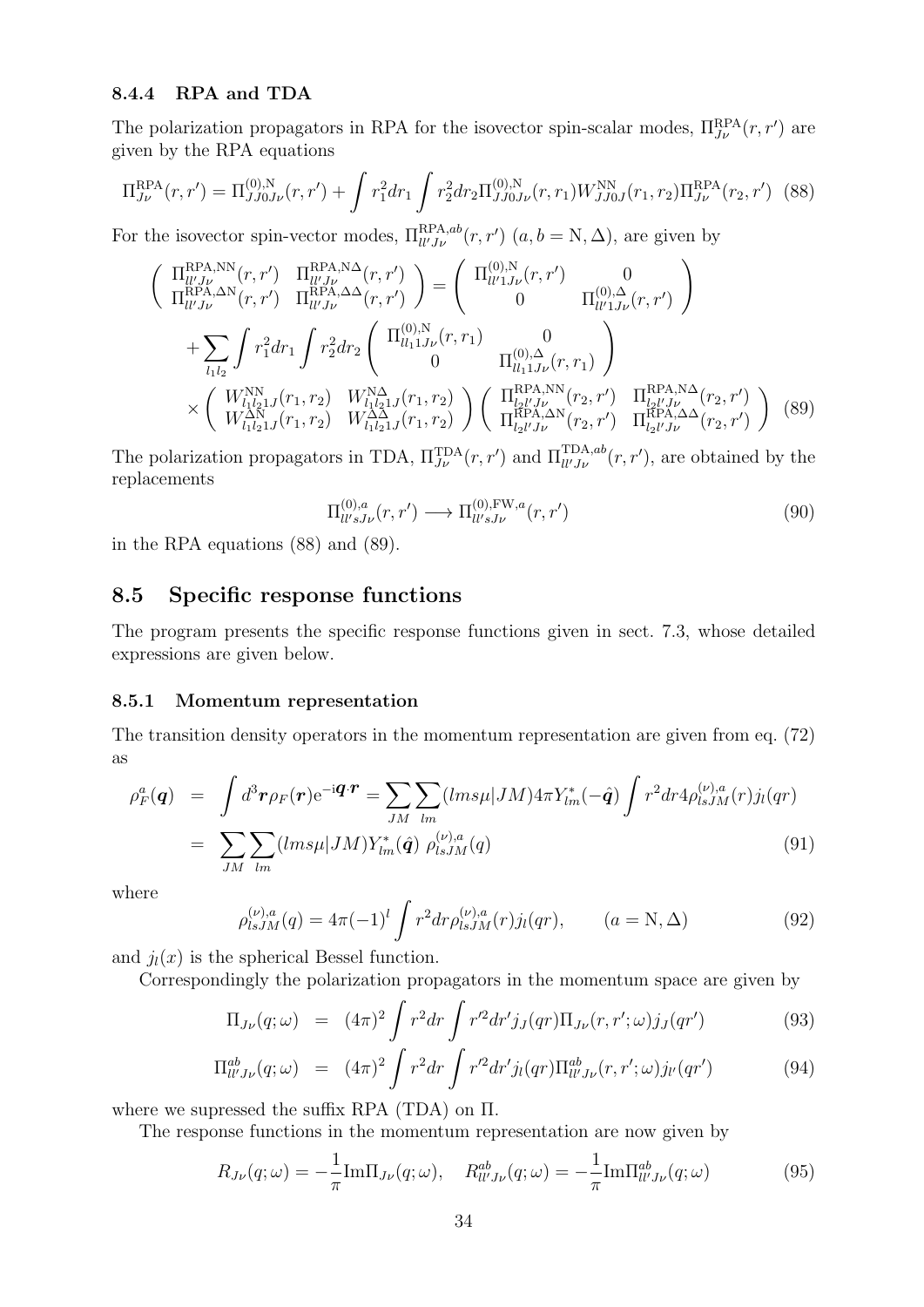#### **8.5.2 Isovector spin-scalar response functions**

The isovector spin-scalar operators (31) can be written as

$$
O_{\nu,S}(\boldsymbol{q}) = \frac{1}{\sqrt{2}} \sum_{lm} \sum_{i} \tau_{\nu,i} e^{-i\boldsymbol{q} \cdot \boldsymbol{r}_i} = \frac{1}{\sqrt{2}} \sum_{lm} Y_{lm}^*(\hat{\boldsymbol{q}}) \rho_{l0lm}^{(\nu),N}(q)
$$
(96)

Then the isovector spin-scalar response function (40) is given by

$$
R_{\nu,S}(q,\omega) = \frac{1}{2} \sum_{lm} Y_{lm}^*(\hat{\mathbf{q}}) Y_{lm}(\hat{\mathbf{q}}) R_{l\nu}(q,\omega) = \frac{1}{8\pi} \sum_{l} (2l+1) R_{l\nu}(q,\omega)
$$
(97)

where we used the relation

$$
\sum_{m} Y_{lm}^*(\hat{\boldsymbol{q}}) Y_{lm}(\hat{\boldsymbol{q}}) = \frac{2l+1}{4\pi} \tag{98}
$$

#### **8.5.3 Isovector spin-vector response function**

The isovector spin-vector operators (32) and (33) can be written as

$$
O_{\nu\mu}^{\rm N}(\boldsymbol{q}) = \frac{1}{\sqrt{2}} \sum_{i} \tau_{\nu,i} \,\sigma_{\mu,i} \,\mathrm{e}^{-i\boldsymbol{q} \cdot \boldsymbol{r}_i} = \frac{1}{\sqrt{2}} \sum_{lm} \sum_{JM} (lm1\mu |JM) Y_{lm}^*(\hat{\boldsymbol{q}}) \,\rho_{l1JM}^{(\nu),\rm N}(q)
$$

and similarly

$$
O_{\nu\mu}^{\Delta}(\mathbf{q}) = \frac{1}{\sqrt{2}} \sum_{lm} \sum_{JM} (lm1\mu |JM) Y_{lm}^*(\hat{\mathbf{q}}) \rho_{l1JM}^{(\nu),\Delta}(q)
$$
(99)

We define the isovector spin-vector response functions (42) as

$$
R_{\nu,V}^{ab}(q,\omega) = \frac{1}{2} \sum_{lm} \sum_{l'm'} \sum_{JM} \sum_{\mu} Y_{lm}^{*}(\hat{\mathbf{q}}) Y_{l'm'}(\hat{\mathbf{q}}) (1 \mu lm |JM) (1 \mu l'm'|JM) R_{ll'J\nu}^{ab}(q,\omega)
$$
  

$$
= \frac{1}{8\pi} \sum_{J} (2J+1) \sum_{l=J-1}^{J+1} R_{llJ\nu}^{ab}(q,\omega), \qquad (a,b = N \text{ or } \Delta)
$$
(100)

#### **8.5.4 Isovector spin-longitudinal response function**

The isovector spin-longitudinal operators (34) can be written as

$$
O_{\nu,\mathrm{L}}^{\mathrm{N}}(\boldsymbol{q}) = \frac{1}{\sqrt{2}} \sum_{i} \tau_{\nu,i}(\boldsymbol{\sigma}_{i} \cdot \hat{\boldsymbol{q}}) e^{-i\boldsymbol{q} \cdot \boldsymbol{r}_{i}} = -\frac{4\pi}{\sqrt{2}} \sum_{lJM} a_{Jl} Y_{JM}^{*}(-\hat{\boldsymbol{q}}) \sum_{i} j_{l}(qr_{i}) \left[ i^{l} Y_{l}(\hat{\boldsymbol{r}}_{i}) \times \sigma_{i} \right]_{M}^{J}
$$

$$
= -\frac{1}{\sqrt{2}} \sum_{lJM} a_{Jl} Y_{JM}^{*}(\hat{\boldsymbol{q}}) \rho_{l1JM}^{(\nu),\mathrm{N}}(q) \tag{101}
$$

where  $a_{Jl}$  is defined in eq. (84) and we used the relation (83).

Similarly the operator (35) can be written as

$$
O_{\nu,\mathrm{L}}^{\Delta}(\mathbf{q}) = -\frac{1}{\sqrt{2}} \sum_{lJM} a_{JI} Y_{JM}^*(\hat{\mathbf{q}}) \rho_{1lJM}^{(\nu),\Delta}(q) \tag{102}
$$

We define the isovector spin-longitudinal response functions (43) as

$$
R_{\nu,\mathcal{L}}^{ab}(q,\omega) = \frac{1}{2} \sum_{ll'} \sum_{JM} a_{Jl} a_{Jl'} Y_{JM}^* (\hat{\mathbf{q}}) Y_{JM} (\hat{\mathbf{q}}) R_{ll'J\nu}^{ab}(q,\omega)
$$
  

$$
= \frac{1}{8\pi} \sum_{J} (2J+1) \sum_{ll'} a_{Jl} a_{Jl'} R_{ll'J\nu}^{ab}(q,\omega), \quad (a,b=\mathcal{N} \text{ or } \Delta) \qquad (103)
$$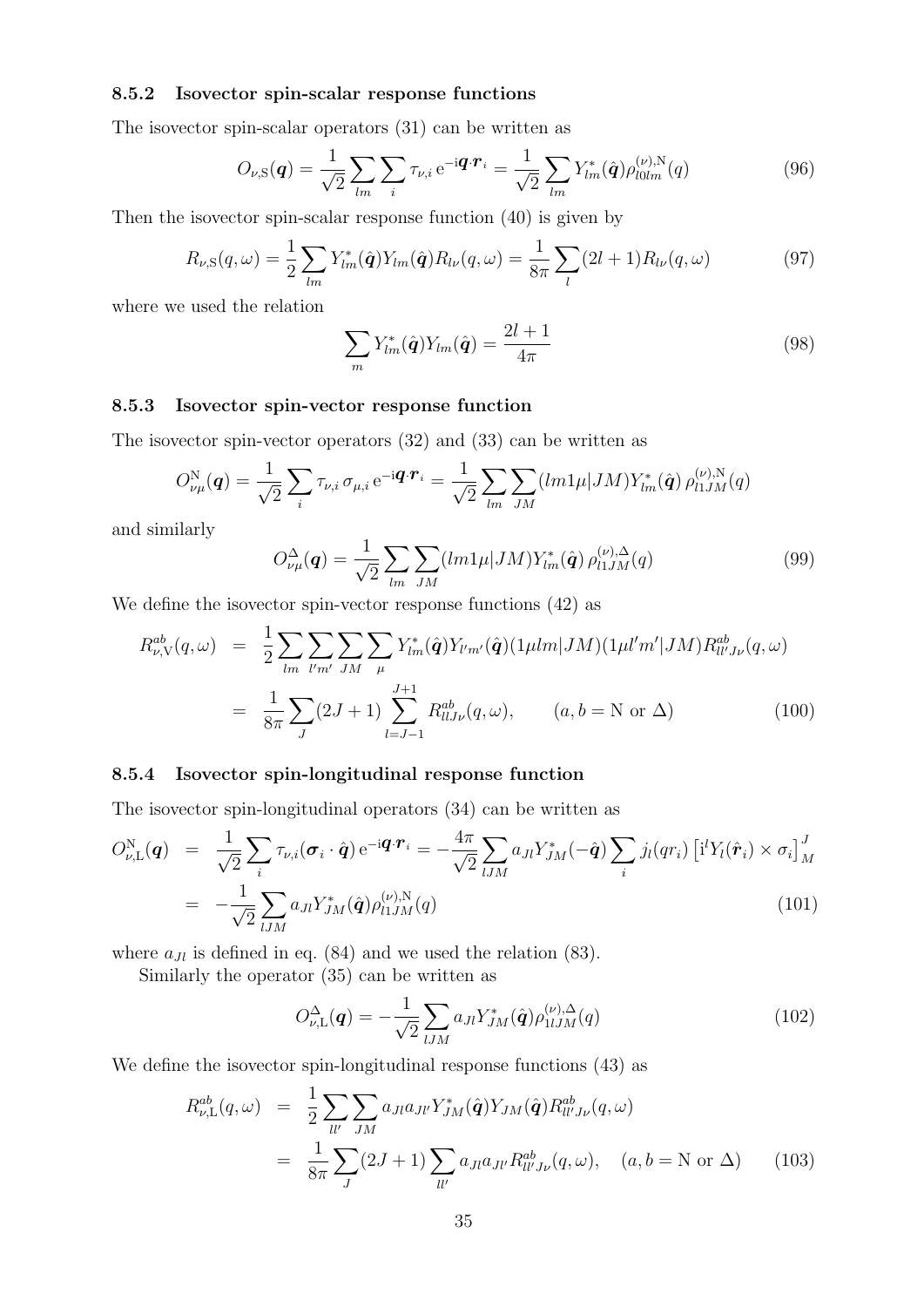#### **8.5.5 Isovector spin-transverse response function**

From eq. (45), the isovector spin-transverse response function (44) is given by

$$
R_{\nu,\text{T}}^{ab} = \frac{1}{2} \left( R_{\nu,\text{V}}^{ab} - R_{\nu,\text{L}}^{ab} \right) \tag{104}
$$

The full response functions in the  $N+\Delta$  space are given by eq. (47).

#### **8.6 Calculation of the free polarization propagator**

Before solving the RPA equations (88), (89), we have to calculate the free polarization propagators (75), (76). Here we present details of its calculation.

#### **8.6.1 Single particle wave functions**

First we prepare the single particle wave functions of the nucleon occupied states  $|h\rangle$ , unooccupied states  $|p_N\rangle$ , and the single  $\Delta$  states  $|p_\Delta\rangle$  as

$$
\langle \mathbf{r} | h \rangle = \langle \mathbf{r} | n \; l_h s_h j_h m_h \; \alpha_h \rangle = \frac{u_{n l_h s_h j_h}^{\alpha_h}(r)}{r} \mathcal{Y}_{l_h s_h j_h m_h}(\hat{\mathbf{r}}) \tag{105}
$$

$$
\langle \mathbf{r} | p_{\rm N} \rangle = \langle \mathbf{r} | \epsilon \; l_p s_p j_p m_p \; \alpha_{\rm N} \rangle = \frac{u_{l_p s_p j_p}^{\alpha_{\rm N}}(r; \epsilon)}{r} \mathcal{Y}_{l_p s_p j_p m_p}(\hat{\mathbf{r}}) \tag{106}
$$

$$
\langle \mathbf{r} | p_{\Delta} \rangle = \langle \mathbf{r} | \epsilon \; l_p s_p j_p m_p \; \alpha_{\Delta} \rangle = \frac{u_{l_p s_p j_p}^{\alpha_{\Delta}}(r; \epsilon)}{r} \mathcal{Y}_{l_p s_p j_p m_p}(\hat{\mathbf{r}})
$$
(107)

where  $\alpha_h = \text{n}, \text{p}, \alpha_N = \text{n}, \text{p}$  and  $\alpha_{\Delta} = \Delta^-, \Delta^0, \Delta^+, \Delta^{++}$ , and

$$
\mathcal{Y}_{lsjm}(\hat{\boldsymbol{r}}) = \left[\mathbf{i}^l Y_l(\hat{\boldsymbol{r}}) \times \chi_s\right]_m^j
$$
\n(108)

and  $\chi_s$  is the spin wave function with  $s = 1/2$  for N and  $s = 3/2$  for  $\Delta$ .

These states obey the equations

$$
h^{\alpha_h} |n l_h s_h j_h m_h \alpha_h \rangle = \epsilon_{n l_h s_h j_h}^{\alpha_h} |n l_h s_h j_h m_h \alpha_h \rangle \tag{109}
$$

$$
h^{\alpha_N} |\epsilon l_p s_p j_p m_p \alpha_N\rangle = \epsilon |\epsilon l_p s_p j_p m_p \alpha_N\rangle \qquad (110)
$$

$$
h^{\alpha_{\Delta}}|\epsilon l_p s_p j_p m_p \alpha_{\Delta}\rangle = (\epsilon + \Delta m) |\epsilon l_p s_p j_p m_p \alpha_{\Delta}\rangle \tag{111}
$$

where  $\Delta m = m_{\Delta} - m_N$ .

**Nucleon wave functions** The mean field potential of the nucleon is usually nonlocal and often complex and energy dependent. To treat the non-locality we use the effective mass approximation[15]. In this method we write the wave functions as

$$
u_{nl_h s_h j_h}^{\alpha_h}(r) = \sqrt{P^{\alpha_h}(r)} v_{n_h l_h s_h j_h}^{\alpha_h}(r), \qquad u_{l_p s_p j_p}^{\alpha_h}(r; \epsilon) = \sqrt{P^{\alpha_h}(r)} v_{l_p s_p j_p}^{\alpha_h}(r; \epsilon)
$$
(112)

where  $P^{\alpha}(r)$  is the Perey factor. Then  $v_{nl}^{\alpha h}$  $v_{n l_h s_h j_h}^{\alpha_h}(r)$  and  $v_{l_p s_h}^{\alpha_h}(r)$  $\int_{l_{p}spj_{p}}^{\alpha_{\mathrm{N}}} (r;\epsilon)$  obey the Schödinger equations with the local potentials  $U_{l,s}^{\alpha_h}$  $U_{l_{p}s}^{\alpha_{h}}(r)$  and  $U_{l_{p}s}^{\alpha_{N}}$  $\frac{dN}{dp s_p j_p}(r; \epsilon)$ 

$$
\left[ -\frac{1}{2\mu_N} \frac{d^2}{dr^2} + \frac{1}{2\mu_N} \frac{l_h(l_h+1)}{r^2} + U_{l_h s_h j_h}^{\alpha_h}(r) \right] v_{nl_h s_h j_h}^{\alpha_h}(r) = \epsilon_{nl_h s_h j_h}^{\alpha_h} v_{nl_h s_h j_h}^{\alpha_h}(r) \tag{113}
$$

$$
\left[ -\frac{1}{2\mu_N} \frac{d^2}{dr^2} + \frac{1}{2\mu_N} \frac{l_p(l_p+1)}{r^2} + U_{l_p s_p j_p}^{\alpha_N}(r, \epsilon) \right] v_{l_p s_p j_p}^{\alpha_N}(r; \epsilon) = \epsilon v_{l_p s_p j_p}^{\alpha_N}(r; \epsilon)
$$
(114)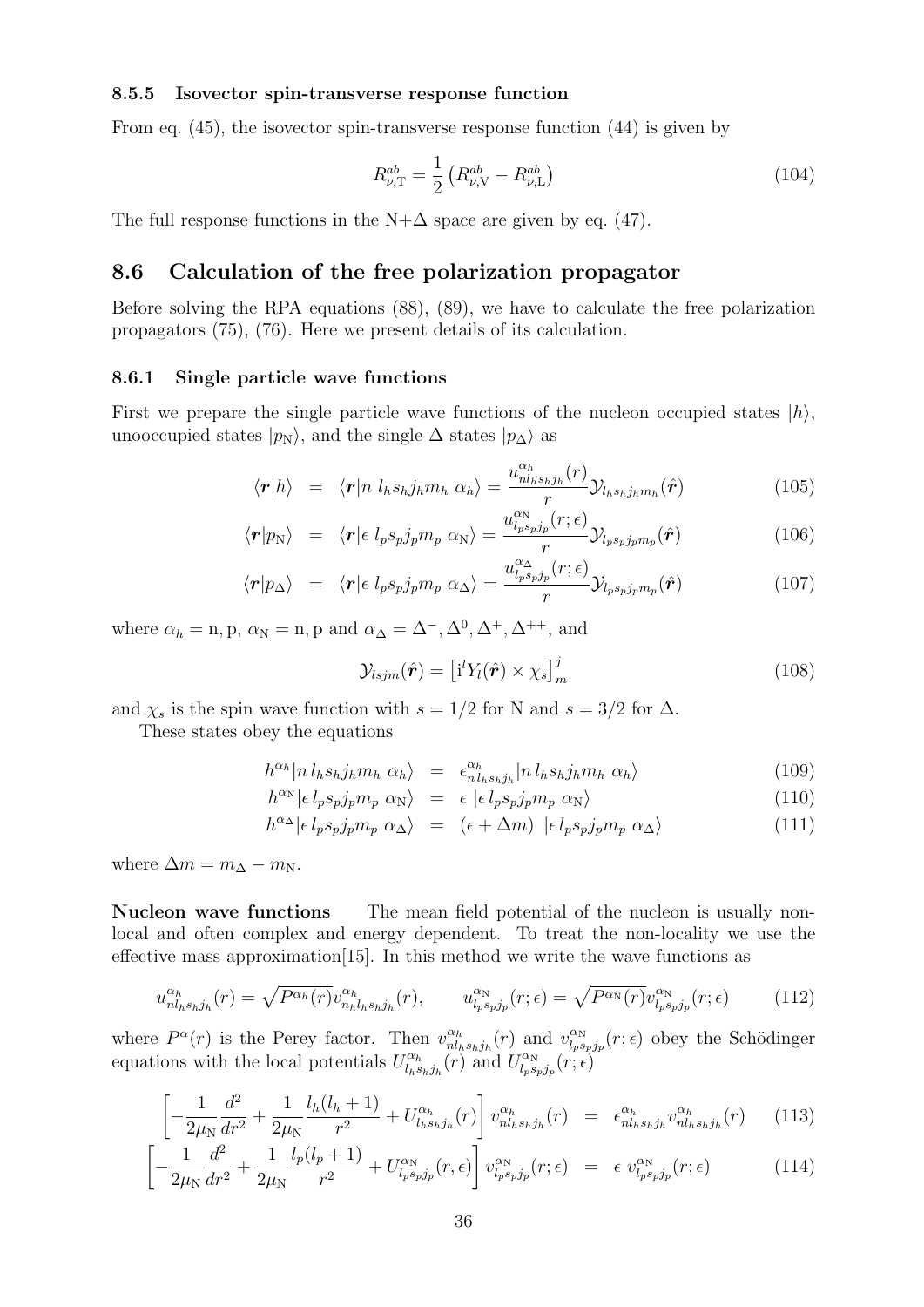respectively<sup>2</sup>, where the reduced masses are given by

$$
\mu_{\rm N} = \frac{A - 1}{A} m_{\rm N} \tag{115}
$$

For the occupied states we require the normalization condition

$$
\int |u_{nl_{h}s_{h}j_{h}}^{\alpha_{h}}(r)|^{2} dr = \int P^{\alpha_{h}}(r) |v_{nl_{h}s_{h}j_{h}}^{\alpha_{h}}(r)|^{2} dr = 1
$$
\n(116)

For the unoccupied states, we write the regular and singular radial wave functions as

$$
f_{l_p s_p j_p}^{\alpha_{\rm N}}(r,\epsilon) = u_{l_p s_p j_p}^{\alpha_{\rm N}, \text{reg}}(r;\epsilon) = \sqrt{P^{\alpha_{\rm N}}(r)} v_{l_p s_p j_p}^{\alpha_{\rm N}, \text{reg}}(r;\epsilon)
$$
(117)

$$
h_{l_p s_p j_p}^{\alpha_{\rm N}}(r,\epsilon) = u_{l_p s_p j_p}^{\alpha_{\rm N}, \text{sing}}(r;\epsilon) = \sqrt{P^{\alpha_{\rm N}}(r)} \ v_{l_p s_p j_p}^{\alpha_{\rm N}, \text{sing}}(r;\epsilon) \tag{118}
$$

which require the boundary conditions

$$
f_{lsj}^{\alpha}(r;\epsilon) \rightarrow Nr^{l+1} \qquad (r \rightarrow 0) \tag{119}
$$

$$
h_{lsj}^{\alpha}(r;\epsilon) \sim N' \exp\left[i\left(kr - \eta \ln 2kr - \frac{l}{2}\pi + \sigma_l\right)\right], \quad (r \to \infty)
$$
 (120)

where

$$
k = \sqrt{2\mu_{\rm N}\epsilon}, \quad \eta = \frac{Z_p Z_c e^2}{|k|/\mu_{\rm N}}\tag{121}
$$

Single  $\Delta$  **wave function** We assume that the mean field potential for  $\Delta$  is local, and thus we do not consider a Perey factor for  $\Delta$ . Writing the Hamiltonian  $h^{\alpha_{\Delta}}$  as

$$
h^{\alpha_{\Delta}} = (T^{\alpha_{\Delta}} + U^{\alpha_{\Delta}}(r) + \Delta m) \tag{122}
$$

the radial parts of the single particle wave fuctions obey the Schödinger equations

$$
\left[ -\frac{1}{2\mu_{\Delta}} \frac{d^2}{dr^2} + \frac{1}{2\mu_{\Delta}} \frac{l_p(l_p+1)}{r^2} + U_{l_p s_p j_p}^{\alpha_{\Delta}}(r) \right] u_{l_p s_p j_p}^{\alpha_{\Delta}}(r; \epsilon) = \epsilon u_{l_p s_p j_p}^{\alpha_{\Delta}}(r; \epsilon)
$$
(123)

with

$$
\mu_{\Delta} = \frac{(A-1)m_N m_{\Delta}}{(A-1)m_N + m_{\Delta}}\tag{124}
$$

Their regular and singular radial wave functions are written as  $f_{l,s}^{\alpha_{\Delta}}$  $f_{l_p s_p j_p}^{\alpha}$  (*r,*  $\epsilon$ ) and  $f_{l_p s_p}^{\alpha}$  $\frac{d\alpha_{\Delta}}{l_{p}s_{p}j_{p}}(r,\epsilon),$ respectively, and obey the similar boundary conditions (119) and (120).

#### **8.6.2 Single particle Green's function**

Secondly we prepare single particle Green's functions of the particle *α*

$$
g_{\rm sp}^{\alpha}(\epsilon) \equiv \sum_{c} \frac{|c\rangle\langle c|}{\epsilon - \epsilon_{c}^{\alpha} + \mathrm{i}\,\delta} \tag{125}
$$

where *c* runs over the complete set of the particle  $\alpha (= n, p, \Delta^-, \Delta^0, \Delta^+, \Delta^{++}).$ 

 $2$ lsj dependence of *U* comes from the spin-orbit force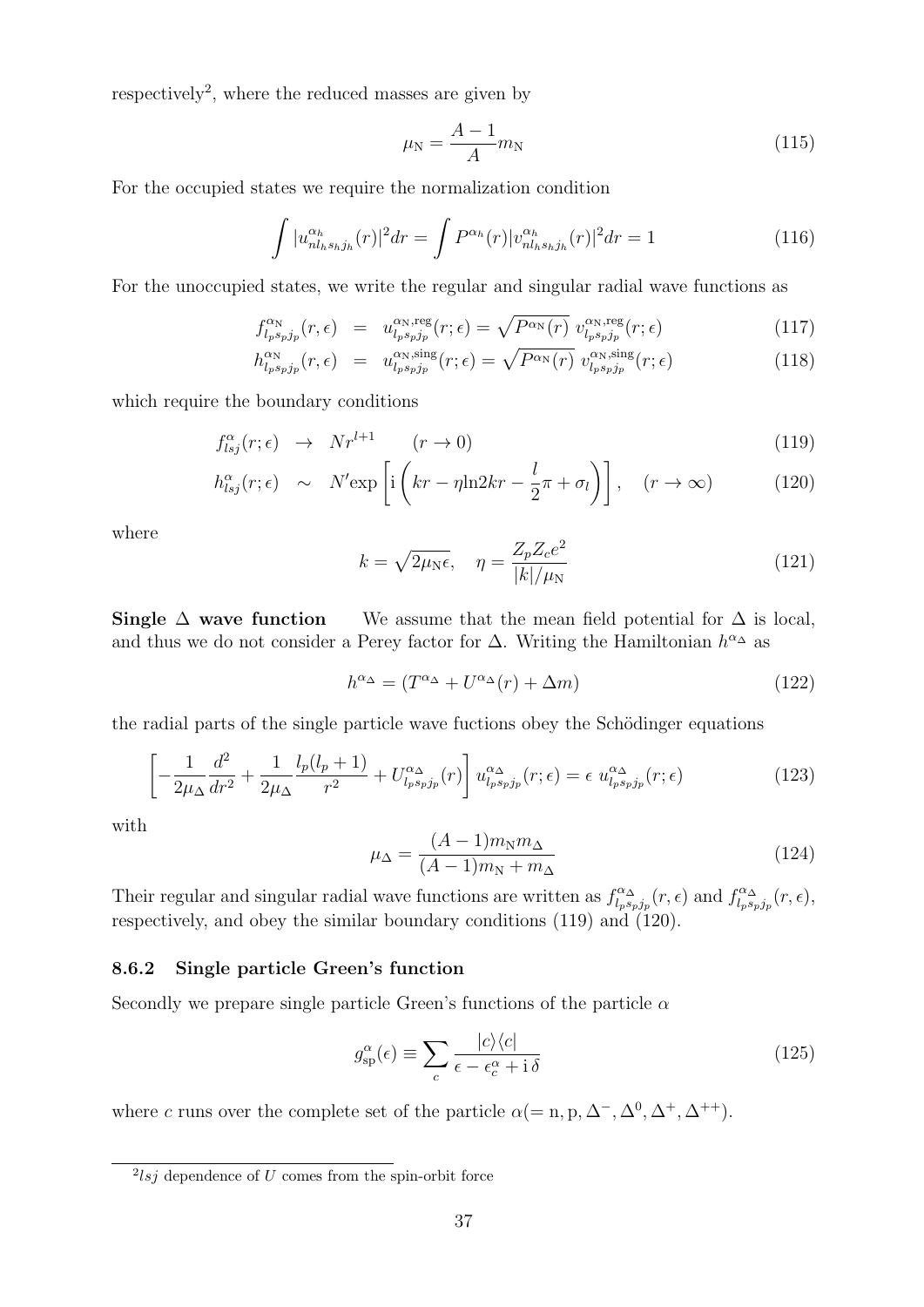Writting their coordinate representation as

$$
g_{\rm sp}^{\alpha}(\boldsymbol{r},\boldsymbol{r}';\epsilon) = \langle \boldsymbol{r} | \frac{1}{\epsilon - h^{\alpha}(\epsilon) + \mathrm{i} \delta} | \boldsymbol{r}' \rangle = \sum_{ljm} \mathcal{Y}_{lsjm}(\Omega_r) \frac{g_{lsj}^{\rm sp,\alpha}(r,r';\epsilon)}{rr'} \mathcal{Y}_{lsjm}^{\dagger}(\Omega_{r'}), \qquad (126)
$$

we obtain their radial parts as

$$
g_{lsj}^{\rm sp,\alpha}(r,r';\epsilon) = \frac{2\mu_{\alpha}}{W(f_{lsj}^{\alpha}, h_{lsj}^{\alpha})} f_{lsj}^{\alpha}(r_{<};\epsilon) h_{lsj}^{\alpha}(r_{>};\epsilon)
$$
\n(127)

where  $r_{\leq} = \min(r, r')$ ,  $r_{\geq} = \max(r, r')$ , and  $W(f, h)$  is the Wronskian

$$
W(f, h) = \begin{vmatrix} f & h \\ f' & h' \end{vmatrix}
$$
 (128)

#### **8.6.3 Particle Green's functions**

The free *ph* Green's function,  $G_{ph}^a(\omega)$  of eq. (68), has the sum  $\sum_{p_\alpha}$ , which is restricted to the unoccupied states and runs over the particle states in continuum up to infinity.

To handle these problems we introduce the particle Green's functions

$$
g_p^{\alpha}(\epsilon) \equiv \sum_{p_{\alpha} \in \text{unocc}} \frac{|p_{\alpha}\rangle \langle p_{\alpha}|}{\epsilon - \epsilon_p^{\alpha} + \mathrm{i} \,\delta} \tag{129}
$$

and write their coordinate representation as

$$
g_p^{\alpha}(\mathbf{r}, \mathbf{r}'; \epsilon) = \langle \mathbf{r} | g_p^{\alpha}(\epsilon) | \mathbf{r}' \rangle = \sum_{ljm} \mathcal{Y}_{lsjm}(\Omega_r) \frac{g_{lsj}^{\alpha}(r, r'; \epsilon)}{rr'} \mathcal{Y}_{lsjm}^{\dagger}(\Omega_r)
$$
(130)

By use of them, the free *ph* Green's functions  $G_{ph}^a(\omega)$  are expressed as

$$
G_{ph}^{\rm N}(\omega) = \sum_{\alpha_{\rm N}} \sum_{h} |h^{-1} \rangle g_p^{\alpha_{\rm N}}(r, r'; \omega + \tilde{\epsilon}_h) \langle h^{-1}| \qquad (131)
$$

$$
G_{ph}^{\Delta}(\omega) = \sum_{\alpha_{\Delta}} \sum_{h} |h^{-1} \rangle g_p^{\alpha_{\Delta}}(r, r'; \omega + \tilde{\epsilon}_h - \Delta m) \langle h^{-1}| \qquad (132)
$$

where  $\alpha_N = n$ , p and  $\alpha_\Delta = \Delta^-, \Delta^0, \Delta^+, \Delta^{++}$ , and  $\tilde{\epsilon}_h$  is the complex occupied state energy given by eq. $(13)$ 

$$
\epsilon_h^{\alpha} \longrightarrow \tilde{\epsilon}_h^{\alpha} = \epsilon_h^{\alpha} - i \frac{\gamma(\varepsilon_h^{\alpha})}{2}
$$
\n(133)

For  $\Delta$ 's, we can identify

$$
g_p^{\alpha_{\Delta}}(\epsilon) = g_{\rm sp}^{\alpha_{\Delta}}(\epsilon) \tag{134}
$$

because there are no occupied states.

In practice, we choose that the local potentials for the nucleon unoccupied states  $U^{\alpha}$ <sup>N</sup> $(r, \epsilon)$  are complex and energy dependent, while those for the occupied states  $U^{\alpha}$ <sup>h</sup> $(r)$ are real and energy independent<sup>3</sup>. Consequently, the orthogonality between the nucleon unoccupied and occupied states,  $|p_N\rangle$  and  $|h\rangle$ , is violated, which we have to take care of to calculate  $g_p^{\alpha_N}(\epsilon)$ .

<sup>&</sup>lt;sup>3</sup>Their explicit forms are given in eqs.  $(1)-(6)$ .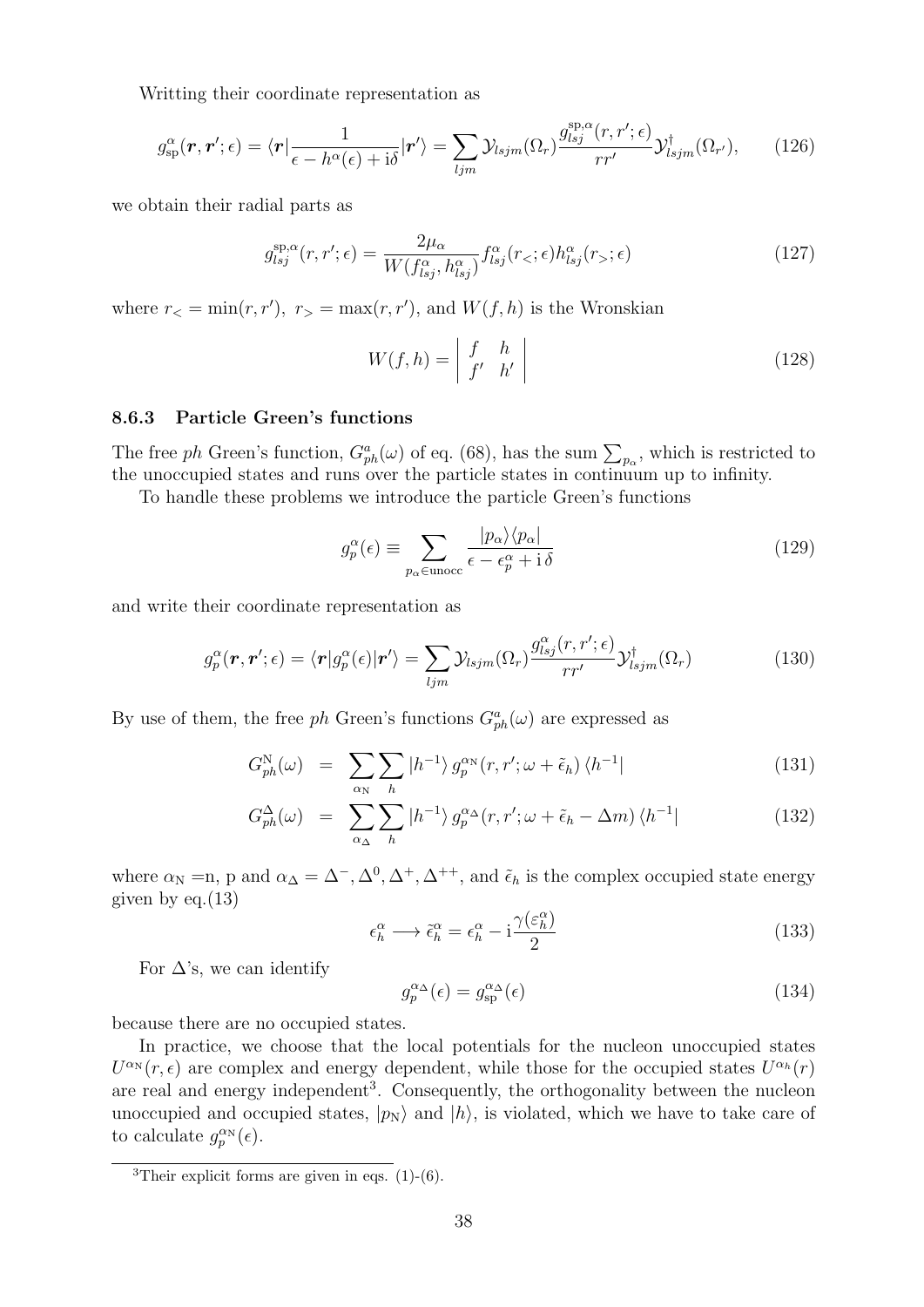#### **8.6.4 Orthogonality condition model**

To cope with the problem, we adopt the orthogonality condition model[16]. Since  $U^{\alpha_h}(r)$ is hermitian and energy independent, the occupied single particle states *|h⟩*'s are orthonormal to each other. So we can define the projection operator  $\Gamma$  to the occupied states as

$$
\Gamma \equiv \sum_{h} |h\rangle\langle h|.\tag{135}
$$

and we can express  $g_p^{\alpha_N}$  by the known  $g_{sp}^{\alpha_N}$  as

$$
g_p^{\alpha_N} = g_{\rm sp}^{\alpha_N} - g_{\rm sp}^{\alpha_N} \Gamma \left( \Gamma g_{\rm sp}^{\alpha_N} \Gamma \right)^{-1} \Gamma g_{\rm sp}^{\alpha_N} \tag{136}
$$

This method is called the *orthogonality condition model*.

#### **8.6.5 Matrix elements of the transition density operators**

Thirdly we calculate the matrix elements of the transition density operators between the ground state and the *ph* states.

Noting the formulas given in eq. (3B-25) of [11],

$$
\langle (j_h^{-1}j_p)J||O^{(J)}||0\rangle = (-1)^{j_h+j_p-J}\langle j_p||O^{(J)}||j_h\rangle \tag{137}
$$

$$
\langle 0||O^{(J)}||(j_h^{-1}j_p)J\rangle = -\langle j_h||O^{(J)}||j_p\rangle \tag{138}
$$

we obtain the expression

$$
\langle h^{-1}p; JM|\rho_{lsJM}^{(\nu),a}(r)|0\rangle = \langle \alpha_p|\tau_{\nu}^{(1),aN}|\alpha_h\rangle(-1)^{j_p+j_h-J}B_{lsJ}^{aN}(p,h)\frac{u_h^{\alpha_h}(r)}{r}, \quad (139)
$$

$$
\langle 0|\rho_{lsJM}^{(\nu),a}(r)|h^{-1}p;J-M\rangle = -\langle \alpha_h|\tau_{\nu}^{(1),Na}|\alpha_p\rangle(-1)^{J-M}B_{lsJ}^{Na}(h,p)\frac{u_h^{\alpha_h}(r)}{r}
$$
(140)

with

$$
B_{lsJ}^{ab}(x,y) \equiv \sqrt{(2j_x+1)(2j_y+1)} \begin{cases} l_x & s_x & j_x \\ l_y & s_y & j_y \\ l & s & J \end{cases} \langle l_x ||i^l Y_l(\hat{\boldsymbol{r}})||l_y \rangle \langle s_x || \sigma^{(s),ab} || s_y \rangle \quad (141)
$$
  

$$
= i^{l_y+l_x-l} \sqrt{\frac{(2j_x+1)(2j_y+1)(2l_x+1)(2l_y+1)}{4\pi}} (l_y 0l_x 0|l0)
$$
  

$$
\times \begin{cases} l_x & s_x & j_x \\ l_y & s_y & j_y \\ l & s & J \end{cases} \langle s_x || \sigma^{(s),ab} || s_y \rangle \qquad (142)
$$

where  $a, b = N$  or  $\Delta$ ,  $h = (n_h l_h s_h j_h, \alpha_h)$ ,  $p = (l_p s_p j_p, \alpha_p)$ ,  $\alpha_h = p$  or n, and  $\alpha_p =$  one of p, n,  $\Delta^{-}$ ,  $\Delta^{0}$ ,  $\Delta^{+}$ ,  $\Delta^{++}$ , and  $s_h = \frac{1}{2}$  $\frac{1}{2}$ .

Here we used the formula

$$
\langle l_x s_x j_x || [i^l Y_l(\hat{\boldsymbol{r}}) \times \sigma^{(s),xy}]^{(J)} || l_y s_y j_y \rangle
$$
  
=  $\sqrt{(2J+1)(2j_x+1)(2j_y+1)} \begin{cases} l_x & s_x & j_x \\ l_y & s_y & j_y \\ l & s & J \end{cases} \langle l_x || i^l Y_l(\hat{\boldsymbol{r}}) || l_y \rangle \langle s_x || \sigma^{(s),xy} || s_y \rangle$  (143)

and

$$
\langle l_x || \mathbf{i}^l Y_l(\hat{\boldsymbol{r}}) || l_y \rangle = \mathbf{i}^{l_y - l_x + l} \sqrt{\frac{(2l+1)(2l_y + 1)}{4\pi}} (l_y 0 l 0 | l_x 0).
$$
 (144)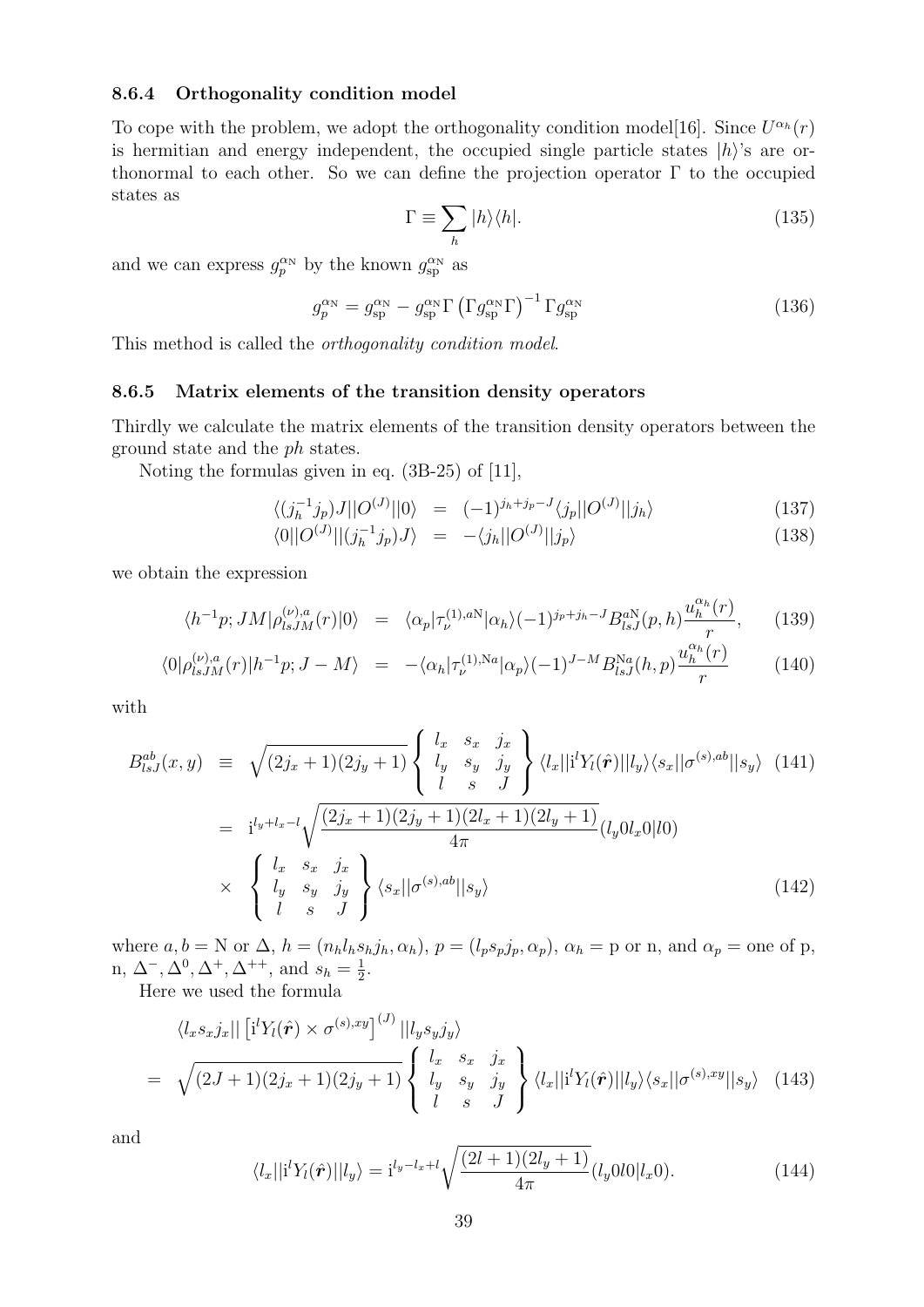The double bar matrix elements in the spin space are given by

$$
\langle \frac{1}{2} || \sigma^{(0),|NN} || \frac{1}{2} \rangle = \sqrt{2}, \quad \langle \frac{1}{2} || \sigma^{(1),|NN} || \frac{1}{2} \rangle = \sqrt{6}, \tag{145}
$$

$$
\langle \frac{3}{2} || \sigma^{(1),\Delta N} || \frac{1}{2} \rangle = 2, \qquad \langle \frac{1}{2} || \sigma^{(1),\mathrm{N}\Delta} || \frac{3}{2} \rangle = -2 \tag{146}
$$

We note that  $B_{ls}^{ab}(x, y)$  is real because we treat  $u_h(r)$  as real and  $l_y + l_x + l$  =even.

The matrix elements of the isospin operators are given by

$$
\langle \mathbf{n} | \tau_{+1}^{(1),\text{NN}} | \mathbf{p} \rangle = -\sqrt{2}, \quad \langle \mathbf{p} | \tau_0^{(1),\text{NN}} | \mathbf{p} \rangle = -1,\tag{147}
$$

$$
\langle n|\tau_0^{(1),NN}|n\rangle = 1, \quad \langle p|\tau_{-1}^{(1),NN}|n\rangle = \sqrt{2},
$$
\n
$$
\sqrt{1}, \quad \sqrt{2}, \quad \sqrt{2}, \quad \sqrt{2}, \quad \sqrt{2}, \quad \sqrt{2}, \quad \sqrt{2}, \quad \sqrt{2}, \quad \sqrt{2}, \quad \sqrt{2}, \quad \sqrt{2}, \quad \sqrt{2}, \quad \sqrt{2}, \quad \sqrt{2}, \quad \sqrt{2}, \quad \sqrt{2}, \quad \sqrt{2}, \quad \sqrt{2}, \quad \sqrt{2}, \quad \sqrt{2}, \quad \sqrt{2}, \quad \sqrt{2}, \quad \sqrt{2}, \quad \sqrt{2}, \quad \sqrt{2}, \quad \sqrt{2}, \quad \sqrt{2}, \quad \sqrt{2}, \quad \sqrt{2}, \quad \sqrt{2}, \quad \sqrt{2}, \quad \sqrt{2}, \quad \sqrt{2}, \quad \sqrt{2}, \quad \sqrt{2}, \quad \sqrt{2}, \quad \sqrt{2}, \quad \sqrt{2}, \quad \sqrt{2}, \quad \sqrt{2}, \quad \sqrt{2}, \quad \sqrt{2}, \quad \sqrt{2}, \quad \sqrt{2}, \quad \sqrt{2}, \quad \sqrt{2}, \quad \sqrt{2}, \quad \sqrt{2}, \quad \sqrt{2}, \quad \sqrt{2}, \quad \sqrt{2}, \quad \sqrt{2}, \quad \sqrt{2}, \quad \sqrt{2}, \quad \sqrt{2}, \quad \sqrt{2}, \quad \sqrt{2}, \quad \sqrt{2}, \quad \sqrt{2}, \quad \sqrt{2}, \quad \sqrt{2}, \quad \sqrt{2}, \quad \sqrt{2}, \quad \sqrt{2}, \quad \sqrt{2}, \quad \sqrt{2}, \quad \sqrt{2}, \quad \sqrt{2}, \quad \sqrt{2}, \quad \sqrt{2}, \quad \sqrt{2}, \quad \sqrt{2}, \quad \sqrt{2}, \quad \sqrt{2}, \quad \sqrt{2}, \quad \sqrt{2}, \quad \sqrt{2}, \quad \sqrt{2}, \quad \sqrt{2}, \quad \sqrt{2}, \quad \sqrt{2}, \quad \sqrt{2}, \quad \sqrt{2}, \quad \sqrt{2}, \quad \sqrt{2}, \quad \sqrt{2}, \quad \sqrt{2}, \quad \sqrt{2}, \quad \sqrt{2}, \quad \sqrt{2}, \quad \sqrt{2}, \quad \sqrt{2}, \quad \sqrt{2}, \quad \sqrt{2}, \quad \sqrt{2}, \quad \sqrt{2}, \quad \sqrt{2}, \quad \sqrt{2}, \quad \sqrt{2}, \quad \sqrt{2}, \quad \sqrt{2},
$$

$$
\langle \Delta^0 | \tau_{+1}^{(1),\Delta N} | \mathbf{p} \rangle = \sqrt{\frac{1}{3}}, \quad \langle \Delta^+ | \tau_0^{(1),\Delta N} | \mathbf{p} \rangle = \sqrt{\frac{2}{3}}, \quad \langle \Delta^{++} | \tau_{-1}^{(1),\Delta N} = 1 | \mathbf{p} \rangle, \tag{149}
$$

$$
\langle \Delta^{-}|\tau_{+1}^{(1),\Delta N}|n\rangle = 1, \quad \langle \Delta^{0}|\tau_{0}^{(1),\Delta N}|n\rangle = \sqrt{\frac{2}{3}}, \quad \langle \Delta^{+}|\tau_{-1}^{(1),\Delta N}|n\rangle = \sqrt{\frac{1}{3}} \tag{150}
$$

#### **8.6.6 Free polalization propagators**

From eqs. (130), (131), (132), (139) and (140), we finally get the expressions of the free polarization propagators (75), (76) as

$$
\Pi_{ll'sJ\nu}^{(0),FW,a}(r,r';\omega)
$$
\n
$$
= \sum_{\alpha_h\alpha_p} \sum_{h,p} |\langle \alpha_p | \tau_{\nu}^{(1),aN} | \alpha_h \rangle|^2 B_{lsJ}^{aN}(p,h) B_{l'sJ}^{aN}(p,h) \frac{u_h^{\alpha_h}(r)}{r} \frac{g_p^{\alpha_p}(r,r';\omega + \tilde{\epsilon}_h^{\alpha_h})}{r'} \frac{u_h^{\alpha_h}(r')}{r'} \frac{u_h^{\alpha_h}(r')}{r'} \frac{u_h^{\alpha_h}(r')}{r'} \frac{u_h^{\alpha_h}(r')}{r'} \frac{u_h^{\alpha_h}(r')}{r'} \frac{u_h^{\alpha_h}(r')}{r'} \frac{u_h^{\alpha_h}(r')}{r'} \frac{u_h^{\alpha_h}(r')}{r'} \frac{u_h^{\alpha_h}(r)}{r'} \frac{u_h^{\alpha_h}(r)}{r} \frac{u_h^{\alpha_h}(r)}{r'} \frac{u_h^{\alpha_h}(r)}{r'} \frac{u_h^{\alpha_h}(r)}{r'} \frac{u_h^{\alpha_h}(r)}{r'} \frac{u_h^{\alpha_h}(r)}{r'} \frac{u_h^{\alpha_h}(r)}{r'} \frac{u_h^{\alpha_h}(r)}{r'} \frac{u_h^{\alpha_h}(r)}{r'} \frac{u_h^{\alpha_h}(r)}{r'} \frac{u_h^{\alpha_h}(r)}{r'} \frac{u_h^{\alpha_h}(r')}{r'} \frac{u_h^{\alpha_h}(r')}{r'} \frac{u_h^{\alpha_h}(r')}{r'} \frac{u_h^{\alpha_h}(r')}{r'} \frac{u_h^{\alpha_h}(r')}{r'} \frac{u_h^{\alpha_h}(r')}{r'} \frac{u_h^{\alpha_h}(r')}{r'} \frac{u_h^{\alpha_h}(r')}{r'} \frac{u_h^{\alpha_h}(r')}{r'} \frac{u_h^{\alpha_h}(r')}{r'} \frac{u_h^{\alpha_h}(r')}{r'} \frac{u_h^{\alpha_h}(r')}{r'} \frac{u_h^{\alpha_h}(r')}{r'} \frac{u_h^{\alpha_h}(r')}{r'} \frac{u_h^{\alpha_h}(r')}{r'} \frac{u_h^{\alpha_h}(r')}{r'} \frac{u_h^{\alpha_h}(r')}{r'} \frac{u_h^{\alpha_h}(r')}{r'} \frac{u_h^{\alpha_h}(r')}{r'} \frac{u_h^{\alpha_h}(r')}{r'} \frac{u_h^{\alpha_h}(r')}{r
$$

where  $a = N$  or  $\Delta$ ,  $\alpha_h = p$  or n,  $\alpha_p =$  one of p, n,  $\Delta^-, \Delta^0, \Delta^+, \Delta^{++}$ , and  $p = (l_p s_p j_p)$ ,  $h = (n_h l_h s_h j_h)$ , and  $\tilde{\epsilon}_h^{\alpha_h}$  is given by eq. (13).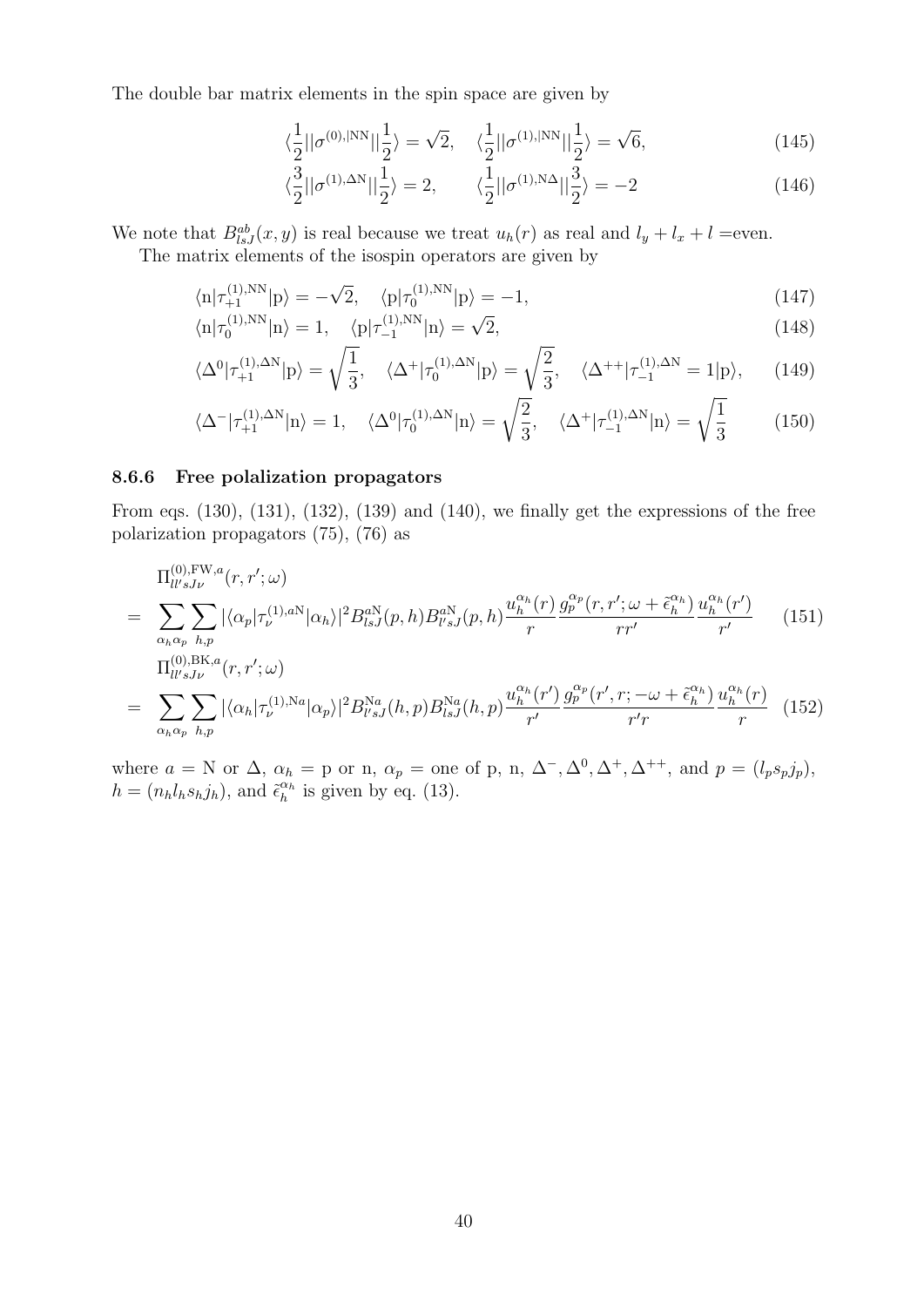## **References**

- [1] T. Izumoto, M. Ichimura, C.M. Ko and P.J. Siemens, Phys. Letts **112B**, 315(1982).
- [2] M. Ichimura, K. Kawahigashi, T.S. Jorgensen and C. Gaarde, Phys. Rev. **C39**, 1446(1989).
- [3] K. Nishida, and M. Ichimura, Phys. Rev. **C51**(1995), 269.
- [4] Y. Nakaoka, M. Ichimura, Prog. Theret. Phys. **102**, 599(1999).
- [5] T. Wakasa et al. , Phys. Rev. **C59**, 3177(1999).
- [6] K. Kawahigashi, K. Nishida, A. Itabashi, and M. Ichimura, Phys. Rev. **C63**, 044609(2001).
- [7] M. Ichimura, H. Sakai , and T. Wakasa, Prog. Part. Nucl. Phys. **56**, 446(2006).
- [8] M. Ichimura and K. Kawahigashi, Phys. Rev. **C45**, 1822(1992).
- [9] O. Mikoshiba, T. Terasawa and M. Tanifuji, Nucl. Phys. **A168**, 417(1971).
- [10] R. D Smith and J. Wambach, Phys. Rev. C **38**, 100(1988).
- [11] A. Bohr and B. Mottelson, Nuclear Structure vol.1, W.A. Benjamin, Inc. , 1989.
- [12] W.M. Alberico, M. Ericson, and A. Molinari, Nucl. Phys. **A379**, 429(1982).
- [13] R. Machleidt, K. Holinde and Ch. Elster, Phys. Rep. **149**, 1(1987).
- [14] T. Wakasa et al, Phys. Rev. **C85**, 064606 (2012).
- [15] G. R. Satchler, Direct Nuclear Reactions, Clarendon, Oxford, 1983
- [16] T. Izumoto and A. Mori, Phys. Lett. 82B, 163 (1979).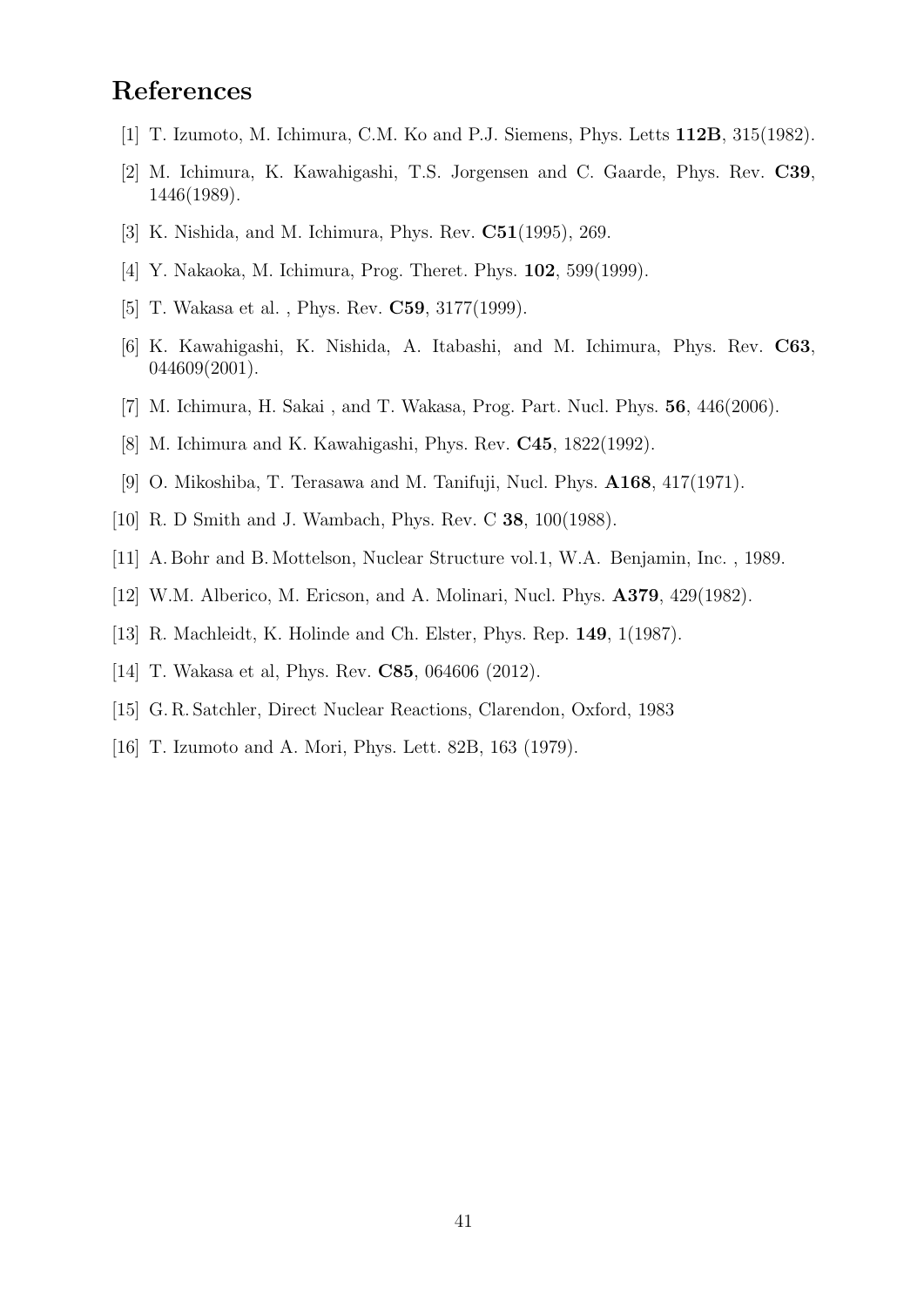## **A Subroutines and functions**

## **A.1 Structure of subroutines and functions**

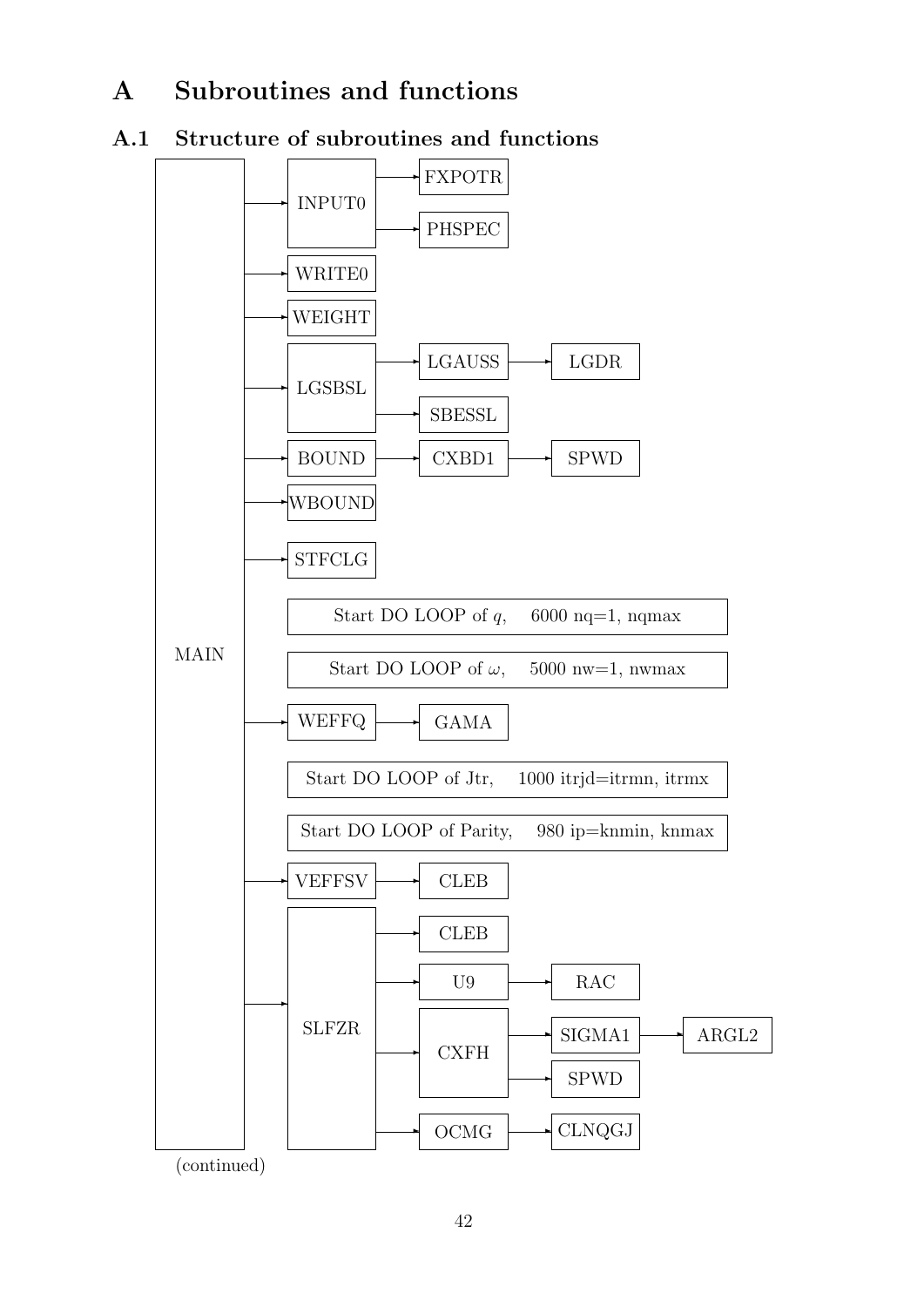